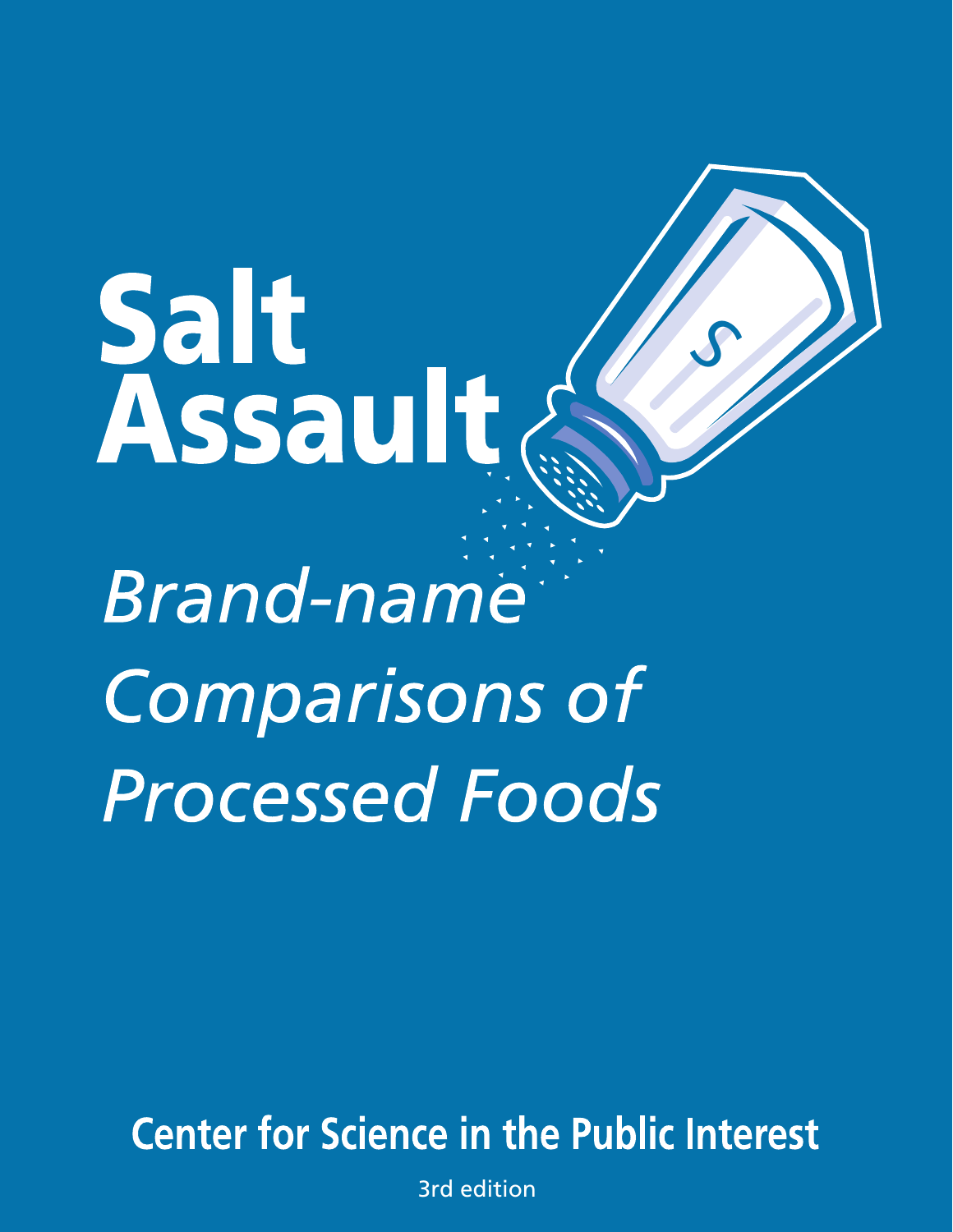# **Table of Contents**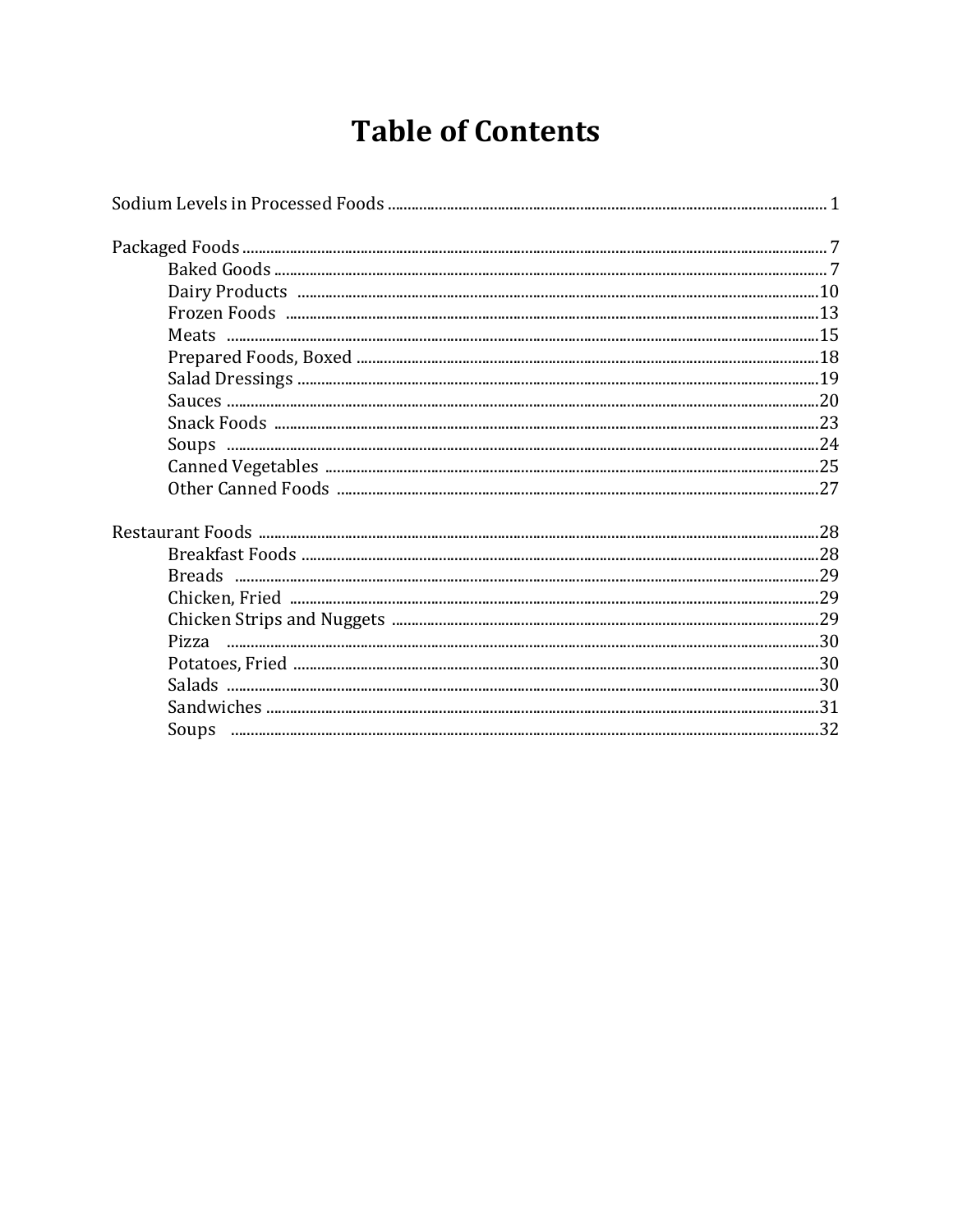Copyright © 2013 by Center for Science in the Public Interest

First edition: 1st printing – August 2008, 2nd printing – September 2007 Second edition: 1st printing – December 2008 Third edition: 1st printing – June 2013

The Center for Science in the Public Interest (CSPI), founded in 1971, is a non-profit health-advocacy organization. CSPI conducts innovative research and advocacy programs in the area of nutrition, food safety, and alcoholic beverages and provides consumers with current information about their own health and well-being. CSPI is supported by the 850,000 subscribers in the United States and Canada to its *Nutrition Action Healthletter* and by foundation grants. This report was written by Michael F. Jacobson, Ph.D., Executive Director of CSPI, with research and editing assistance from Jessica Emami and Stephanie Grasmick on the first edition; Julie Greenstein, Elizabeth Tully, Moira Donahue, and Ellie Barczak on the second edition; and Julie Greenstein, Sharon Cannistra, Cassie Boles, Janna dePorter, and Alison Brown on the third edition.

> **Center for Science in the Public Interest** 1220 L Street, NW, Suite 300 • Washington, DC 20005 Tel: (202) 332-9110 • Fax: (202) 265-4954 e-mail[: cspi@cspinet.org](mailto:cspi@cspinet.org) • Internet: [www.cspinet.org](http://www.cspinet.org/)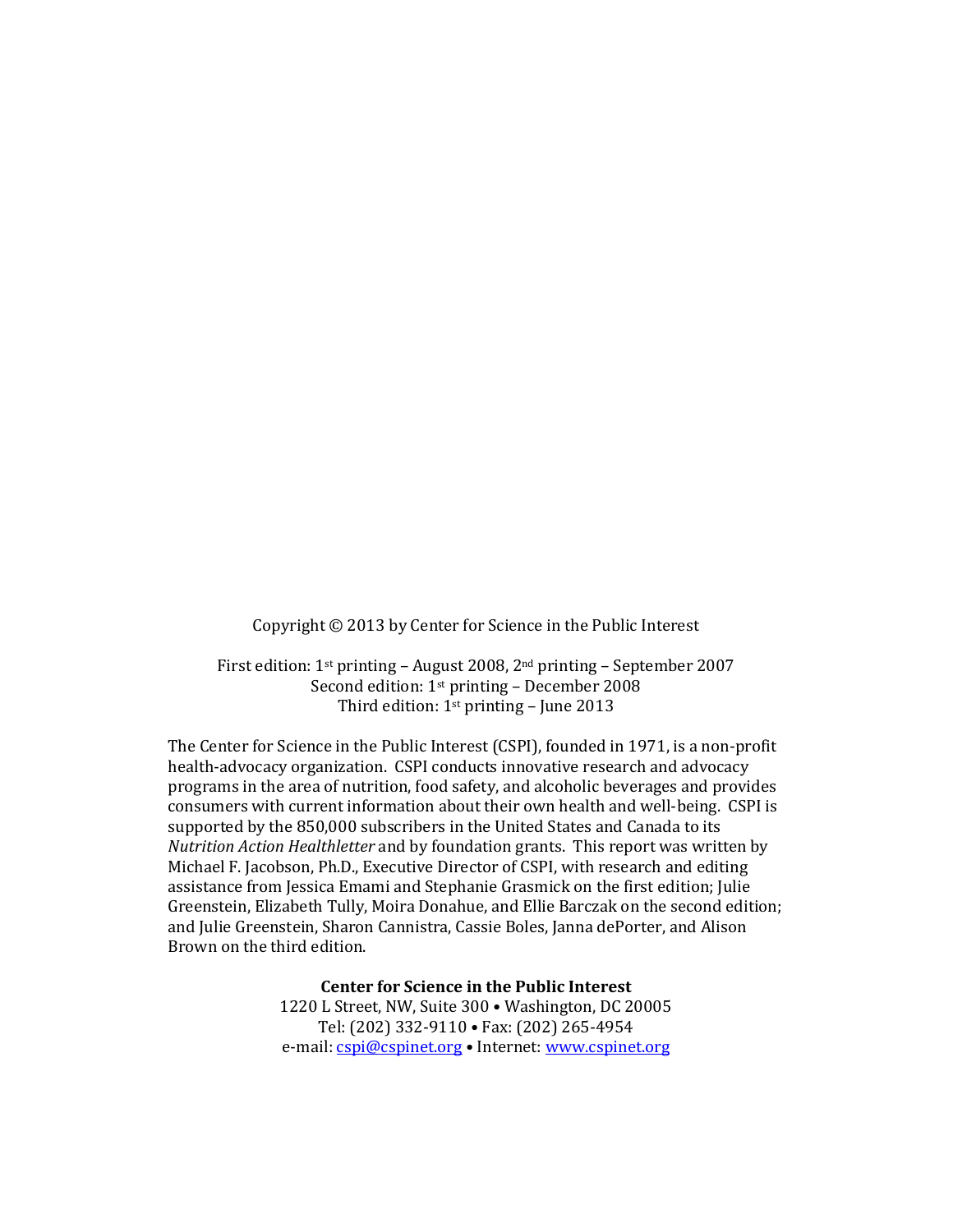## **Sodium Levels in Processed Foods**

alt—sodium chloride—is perhaps the deadliest ingredient in the food supply. While a small amount of sodium is necessary for health, the amount in the typical American diet is a major cause of high blood pressure, or hypertension. Currently, upwards of 70 million Americans suffer from that condition, which increases the risk of heart disease and stroke. Together those diseases kill about 700,000 people annually. Sodium's contribution is major. In 2004, the director of the National Heart, Lung, and Blood Institute and two other experts estimated that *reducing sodium levels in processed and restaurant foods by 50 percent would save 150,000 lives a year*. [1](#page-3-0) (For a more thorough discussion of dietary sodium and its effects on health, please see ["Salt: The Forgotten Killer,](http://cspinet.org/salt/saltreport.pdf)" published by the Center for Science in th[e](#page-3-1)  Public Interest (CSPI) in February 2005). <sup>2</sup> Expiral Andrews

A recent study estimated the benefits that would result from reducing sodium consumption, both immediately and gradually. Immediately reducing average sodium consumption levels to between 2,200 mg to 1,500 mg per day would save about 700,000 to 1.2 million lives over 10

 $\overline{a}$ 

years. A more-achievable, gradual 40 percent reduction in consumption over 10 years would save 280,000 to 500,000 lives.[3](#page-3-2) Another study estimated that a reduction of 1,200 mg of sodium per day would save 44,000 to 92,000 lives and \$10 billion to \$24 billion in healthcare costs annually.[4](#page-3-3)

When they think about salt, most people think of the salt shaker on their kitchen table. But the salt shaker supplies only a small percentage of a person's daily intake. Processed and restaurant foods account for more than three-quarters [of](#page-3-5)  all sodium, according to a 1991 study.[5,](#page-3-4)<sup>6</sup> That figure is probably even higher today. The same study estimated that naturally occurring sodium (especially in dairy foods) accounts for about 12 percent of our intake, and sodium from salt added in cooking or at the table adds another 11 percent.

The 2010 edition of the Dietary Guidelines for Americans, which is published jointly by the U.S. Department of Health and Human Services (DHHS) and U.S. Department of Agriculture (USDA), emphasizes the importance of lowering sodium levels in foods. It states:

<span id="page-3-4"></span><span id="page-3-0"></span><sup>1</sup> Havas S, Roccella EJ, Lenfant C. Am J Pub Health. 2004;94:19-22.

<span id="page-3-1"></span><sup>2</sup> http://www.cspinet.org/salt/saltreport.pdf.

<span id="page-3-5"></span><span id="page-3-2"></span><sup>3</sup> Coxson PG, Cook NR, Joffres M, et al. Hypertension. 2013;61:564-570.

<span id="page-3-3"></span><sup>&</sup>lt;sup>4</sup> Bibbins-Domingo, K, et al. N Engl J Med 2010;362:590-9.

<sup>5</sup> Institute of Medicine. *Dietary Reference Intakes: Water, Potassium, Sodium, Chloride, and Sulfate*. (2004) pp. 6-44.

<sup>6</sup> Mattes RD, Donnelly D. J Am Coll Nutr. 1991;10:383-93.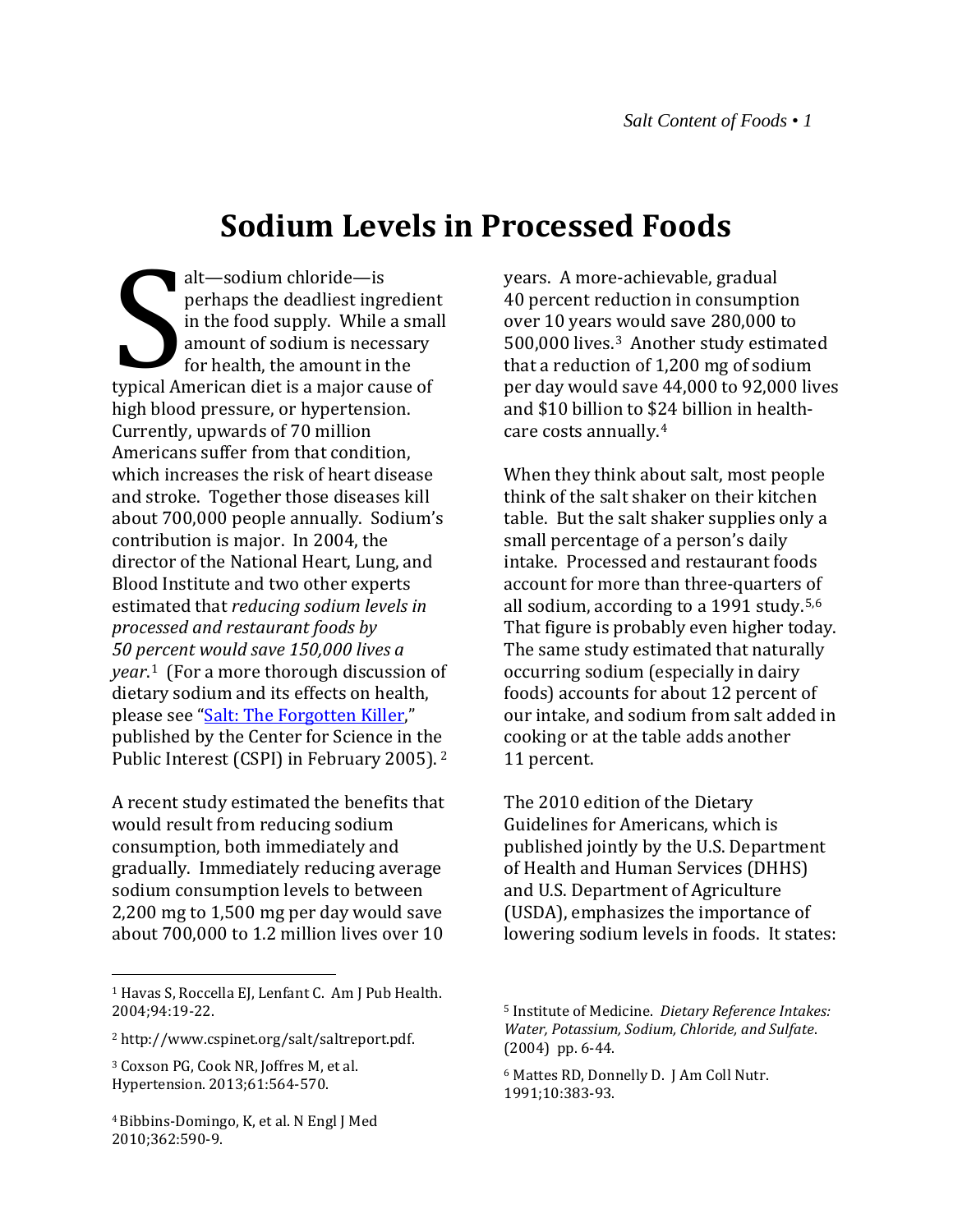Americans should reduce their sodium intake to less than 2,300 mg or 1,500 mg per day depending on age and other individual characteristics.…An immediate, deliberate reduction in the sodium content of foods in the marketplace is necessary to allow consumers to reduce sodium intake to le[ss](#page-4-0) than 2,300 mg or 1,500 mg per day now.7

Though excessive sodium consumption has long been of great concern to health professionals, over the years food processors have done little to reduce sodium levels. In one small study, since 1983, CSPI monitored the sodium content of 100 popular foods. Of the 69 products still marketed in 2004, the average sodium content decreased by just 5 percent (from 592 mg to 564 mg), or 0.3 percent per year.[8](#page-4-1) And between 1994 and 2004, the average sodium content actually *increased* by 6 percent. As discussed below, CSPI monitored a larger sample between 2005 and 2011, with similar results.

## **Brand Variations**

hough the food industry has paid little heed to calls for reducing sodium, it is clear that the sodium content of many foods can be reduced substantially. This report compares different brands of similar products (efforts were made to compare similar sizes, shapes, and flavors of products). All the products were sold in large chain supermarkets or chain restaurants and generally did not include special low-sodium foods that were marketed as niche products. This report compares the amount of sodium (in ' [<br>clea

 $\overline{a}$ 

milligrams [mg]) per 100-gram (g) quantities of foods so as to adjust for different serving sizes. All the data were obtained from food labels, company websites, or company representatives in 2011.

Most categories showed wide variations in sodium content among brands. It was not uncommon for some brands to have 50 percent, 100 percent, or even more sodium than a competing brand. For instance, a medium order of fries had almost twice the sodium at Burger King as at McDonald's (453 vs. 231 mg/100 g). Hunt's Tomato Paste had over five times as much sodium as Contadina Roma Style Tomato Paste (318 vs. 61 mg/100 g). Great Value (Wal-Mart) solid white albacore tuna had 80 percent more sodium than Crown Prince's product (339 vs. 188 mg/100 g).

In some cases, though, different brands had identical or almost identical levels of sodium. For instance, among sliced American cheese, there was only a 10 percent difference between the brands that contained the least and most sodium. Of course, that doesn't mean that all of those companies couldn't reduce sodium levels at least marginally.

There seemed to be little pattern as to which products were lowest or highest in sodium. In some cases, the brands offered at conventional supermarkets had much more sodium than specialty brands at natural-foods stores. For instance, Ken's Steakhouse Caesar Salad Dressing had nearly 80 percent more sodium than Annie's Natural Caesar Salad Dressing

<span id="page-4-1"></span><span id="page-4-0"></span><sup>7</sup>U.S. Department of Agriculture and U.S. Department of Health and Human Services.

Dietary Guidelines for Americans, 2010. <sup>8</sup> Jacobson M. Am J Clin Nutr. 2005;81:941-2.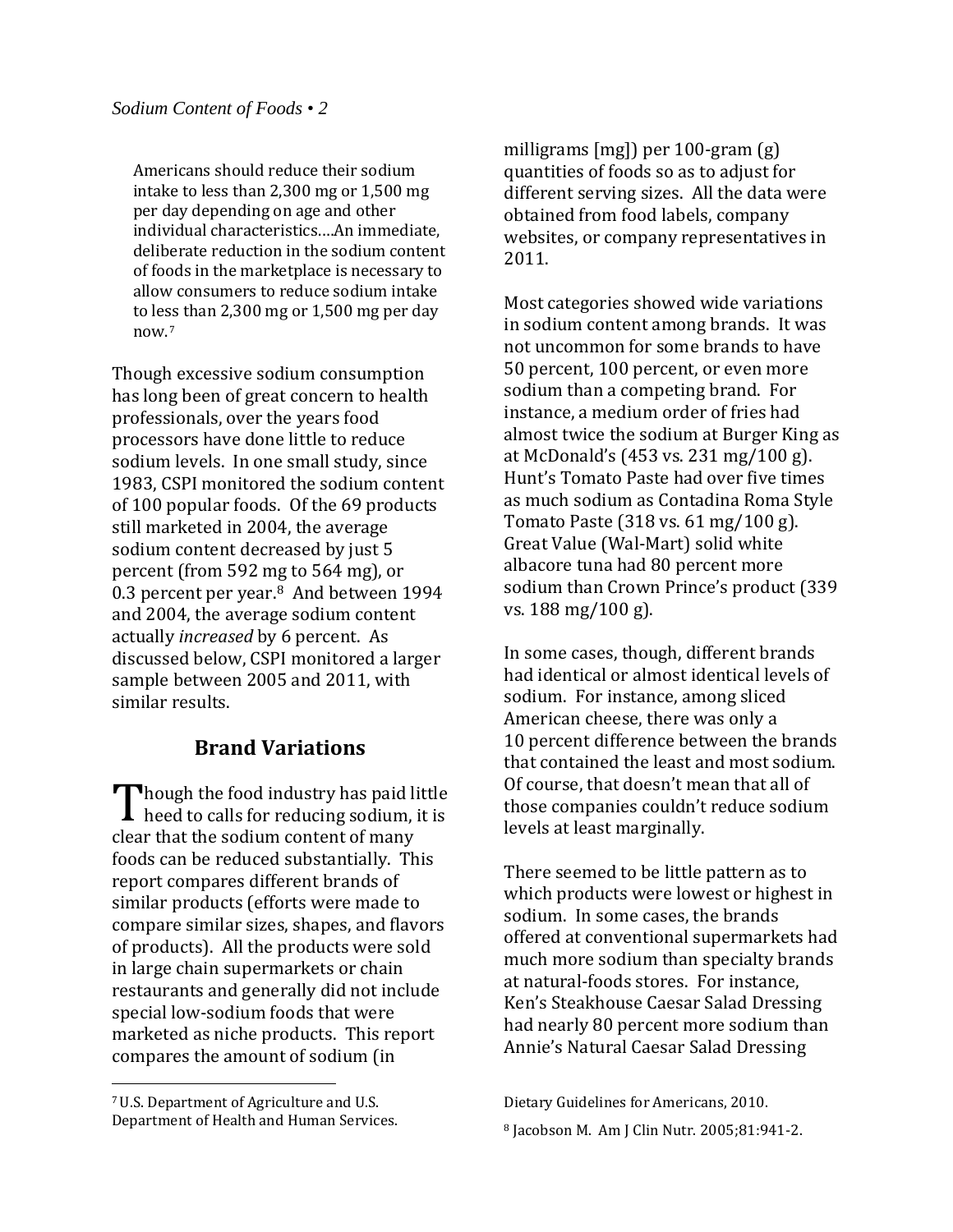(1,433 vs. 800 mg/100g), and Ore-Ida Tater Tots had more sodium than Whole Foods 365 Tater Puffs (488 vs. 393 mg/100 g). But some natural-foods brands have much more sodium: Amy's Organic Family Marinara Pasta Sauce had more sodium than Classico Traditional Favorites Tomato & Basil (472 vs. 304 mg/100 g).

Likewise, some supermarket-brand products were lowest in sodium; other times they were highest. Safeway Premium Select BBQ Sauce had less than half as much sodium as Original Open Pit BBQ Sauce (639 vs. 1,500 mg/100 g). But Giant Hamburger Buns had 40 percent more sodium than Pepperidge Farm buns (488 vs. 349 mg/100 g).

The one time when higher levels of sodium might be tolerable is when salt (and other sodium-containing ingredients) are used to prevent the growth of dangerous bacteria. But even in those foods, sodium levels may vary considerably. Bar S Jumbo Hot Dogs contained 42 percent more sodium than Oscar Mayer XXL Deli Style Jumbo Hot Dogs (1,143 vs. 803 mg/100 g). And Bob Evans Savory Sage Pork Sausage had 50 percent more sodium than Whole Foods' 365 Brown & Serve Sage Links (1,018 vs. 679 mg/100 g).

The fact that sodium levels vary so widely among brands in a given category shows that many companies could lower the sodium contents of their products sharply without seriously sacrificing flavor. If companies gradually lowered sodium levels, consumers gradually would become accustomed to less salty foods. In

 $\overline{a}$ 

#### *Salt Content of Foods • 3*

a small, but interesting, experiment in Australia, researchers found that people could barely, if at all, detect when the sodium content of bread—a major source of sodium—was reduced by 25 percent over six weeks.<sup>9</sup> And many people who go on low-sodium diets to lower their blood pressure say that they get used to unsalted foods rather quickly and enjoy the taste of the *food*, as opposed to the *salt*.

## **Changes from 2005 to 2011**

 $\bigcap$ nce again in 2010, as it has since the first edition in 1980, the Dietary Once again in 2010, as it has since the<br>Guidelines for Americans recommended lower-sodium diets. The media in North America and Europe have run an unprecedented number of news items about the risks of high-sodium diets. Some companies have issued press releases highlighting reformulations that lowered the sodium content of their products. In 2007 the Grocery Manufacturers Association and CSPI, in 2008 the National Restaurant Association, and in 2013 both trade groups along with CSPI sponsored conferences to encourage their members to lower the sodium content of their offerings.

So what has industry done? To answer that question, CSPI compared the sodium content identified in 2011 of the 480 products included in this report with the original 2005 content. The results were disappointing. Of the 480 products monitored, sodium decreased in 205 (42.7%), increased in 158 (32.9%) and did not change in 117(24.4%). Almost as many products (119) increased by at least

Lancet. 1999;353:1332.

<span id="page-5-0"></span><sup>&</sup>lt;sup>9</sup> Girgis S, Neal B, Prescott J, et al. Eur J Clin Nutr. 2003;57:616-20. Rodgers A, Neal B.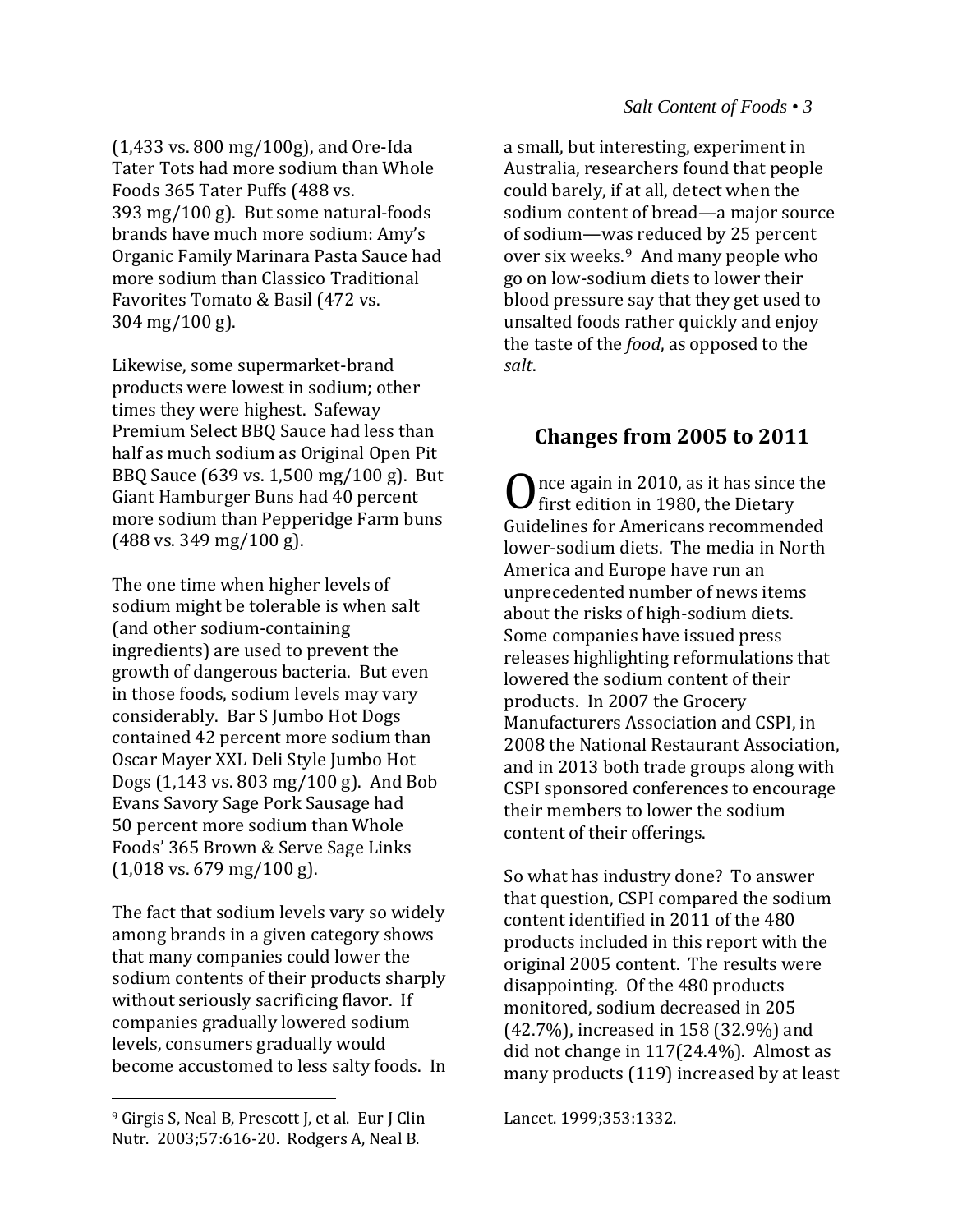#### *Sodium Content of Foods • 4*

five percent as decreased (154) by that percentage. And 34 products *increased* by 30 percent or more, while 26 [pr](#page-6-0)oducts decreased by that percentage. 10

Still, it was nice to see that some companies cut sodium levels dramatically since 2005. Ragu Old World Style Traditional Spaghetti Sauce lost almost 40 percent of its sodium. The Banquet Meal Macaroni and Cheese frozen dinner dropped half of its sodium, both by a 24 percent reduction in milligrams per 100-g serving, as well as a reduction in serving size. And the sodium content of Giant Yellow Deluxe American Cheese slices declined by 31 percent.

On the other hand, in 2011 Hardee's French fries (medium) contained three times as much sodium as they did in 2005. The sodium content of Jimmy Dean's Premium Regular Pork Sausage increased by 61 percent. Reggio's Chicago Style Premium Pepperoni Pizza had 75 percent more sodium. And Original Open Pit Barbecue Sauce had one-third more sodium. Clearly, some companies have not heard that highsodium diets cause heart attacks.

While our sample of 480 foods is broadly representative of the food supply, it is still a tiny percentage of the tens of thousands of foods in grocery stores and restaurants. Also, while our survey found little overall change in the 480 foods, in the past several years most of the largest companies have begun lowering sodium levels, relying in part on the research that salt suppliers have been doing. The

 $\overline{a}$ 

National Salt Reduction Initiative, spearheaded by the New York City Department of Health and Mental Hygiene, stimulated some of those changes, because the city set targets (following an example set by the British government) for companies to meet.

In recent years, for instance, McDonald's says it has lowered sodium by an average of 11 percent, while Taco Bell claims an average 20 percent reduction. Kraft says it has cut sodium by an average of 10 percent in its products, and Pepperidge Farm says it has lowered sodium by 25 percent in its breads. Two other large companies, General Mills and ConAgra, plan to lower sodium by 20 percent by 2015. And the nation's biggest grocery chain, Walmart, is aiming for a 25 percent average reduction in the sodium content of its house brands by 2015 and, importantly, is asking all of its suppliers to do the same. We hope that hundreds of other companies will be making similar reductions.

Notwithstanding such laudable recent progress, we estimate that companies would have to add about 50 percent less sodium to their products in order for Americans to reach the 2,300-mg level recommended for healthy, young, white adults and about 70 percent less for people to achieve the 1,500-mg level recommended for others. We are skeptical that those necessary reductions will be achieved without government intervention, such as that recommended by a landmark [2010 report](http://www.iom.edu/Reports/2010/Strategies-to-Reduce-Sodium-Intake-in-the-United-States.aspx) from the Institute of Medicine (a unit of the National Academies).<sup>[11](#page-6-0)</sup> The IOM report concluded that voluntary sodium reductions had achieved little over the previous

<sup>11</sup> IOM (Institute of Medicine). 2010. *Strategies to Reduce Sodium Intake in the United States.* Washington, DC: The National Academies Press.

<span id="page-6-0"></span><sup>10</sup> Caveats: Some companies might simply have corrected errors in their 2005 data, and these figures of necessity ignore any lowersodium products introduced since 2005.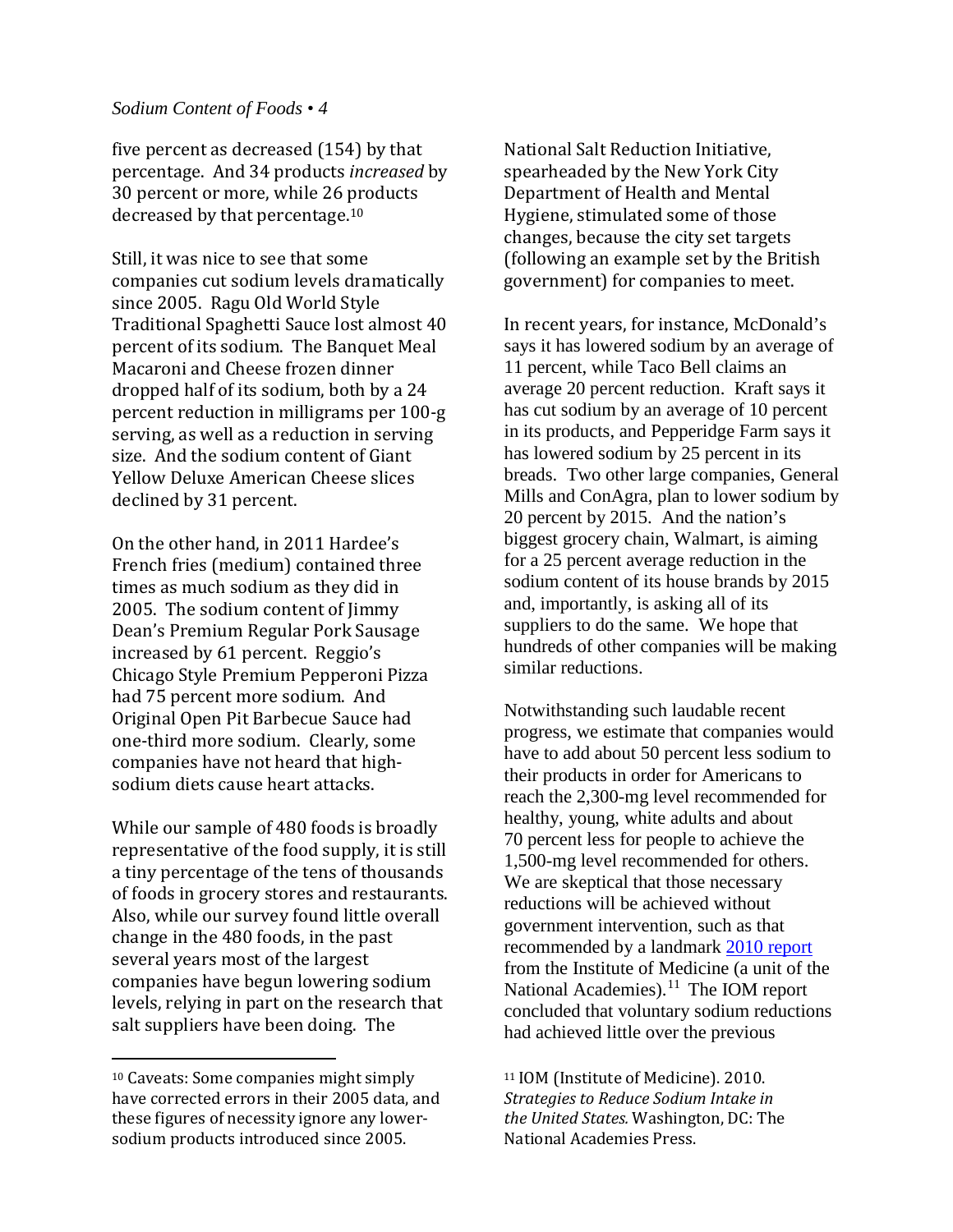40 years and that it was essential that the U.S. Food and Drug Administration (FDA) and USDA set limits on the sodium content of packaged foods. Those limits, which would vary according to food group, could gradually decline over several years so that consumers would become accustomed to less-salty foods. The FDA is developing a sodium-reduction program, but it is a year or two overdue and will probably suggest targets rather than mandate specific limits.

### **Recommendations**

owering sodium is one of the most important dietary changes that Americans need to make—and there is responsibility in many quarters. Consumers need to read labels carefully and choose lower-sodium products especially fresh fruits, vegetables, and other foods that are naturally low in sodium—for the sake of their own health. Restaurants and food processors need to lower the sodium content of their foods, for the sake of their customers' health and to avoid unflattering publicity. And governments—federal, state, and local need to develop programs and adopt regulations that would decrease the sodium content of the food supply, for the sake of the public's health. The federal (or state/local) government should consider the following measures:  $\mathbf{L}$ <br>Am

♦ The most effective way to reduce sodium would be for the FDA and USDA (which regulates foods that contain meat or poultry) to set sodium limits for categories of processed foods that are the biggest sources of sodium. The limits could be based on the levels in the lowest-sodium brands, or on the median sodium

#### *Salt Content of Foods • 5*

content, in each category. Companies would be given several years to comply. Judging from the wide variation in sodium levels in competing brands of the same products, many companies could reduce levels significantly and easily while other companies would have greater challenges. Once companies were in compliance, the limits would be reduced to the new median or other lower value.

- ♦ Congress should insist that the FDA promptly propose a sodium-reduction regulation, press industry to use less salt, and monitor sodium levels in the food supply and in diets.
- ♦ The FDA and USDA should require attention-getting symbols on the fronts of packages of high-sodium foods. Those agencies also should improve Nutrition Facts labels by requiring the statement "High in Salt" on such foods. Trigger levels for such labeling could be gradually reduced over the years. (Foods high in saturated fat, added sugars, or cholesterol or low in dietary fiber should be dealt with similarly.)
- ♦ If the FDA and USDA do not limit sodium in foods, officials should use their bully pulpits to prod manufacturers to voluntarily use less salt. U.S. officials should copy their British counterparts' aggressive strategy and set targets for various food categories, mount well-funded education campaigns, and publicly criticize unresponsive companies. Congress should provide major funding for the Department of Health and Human Services to educate the public about sodium and press food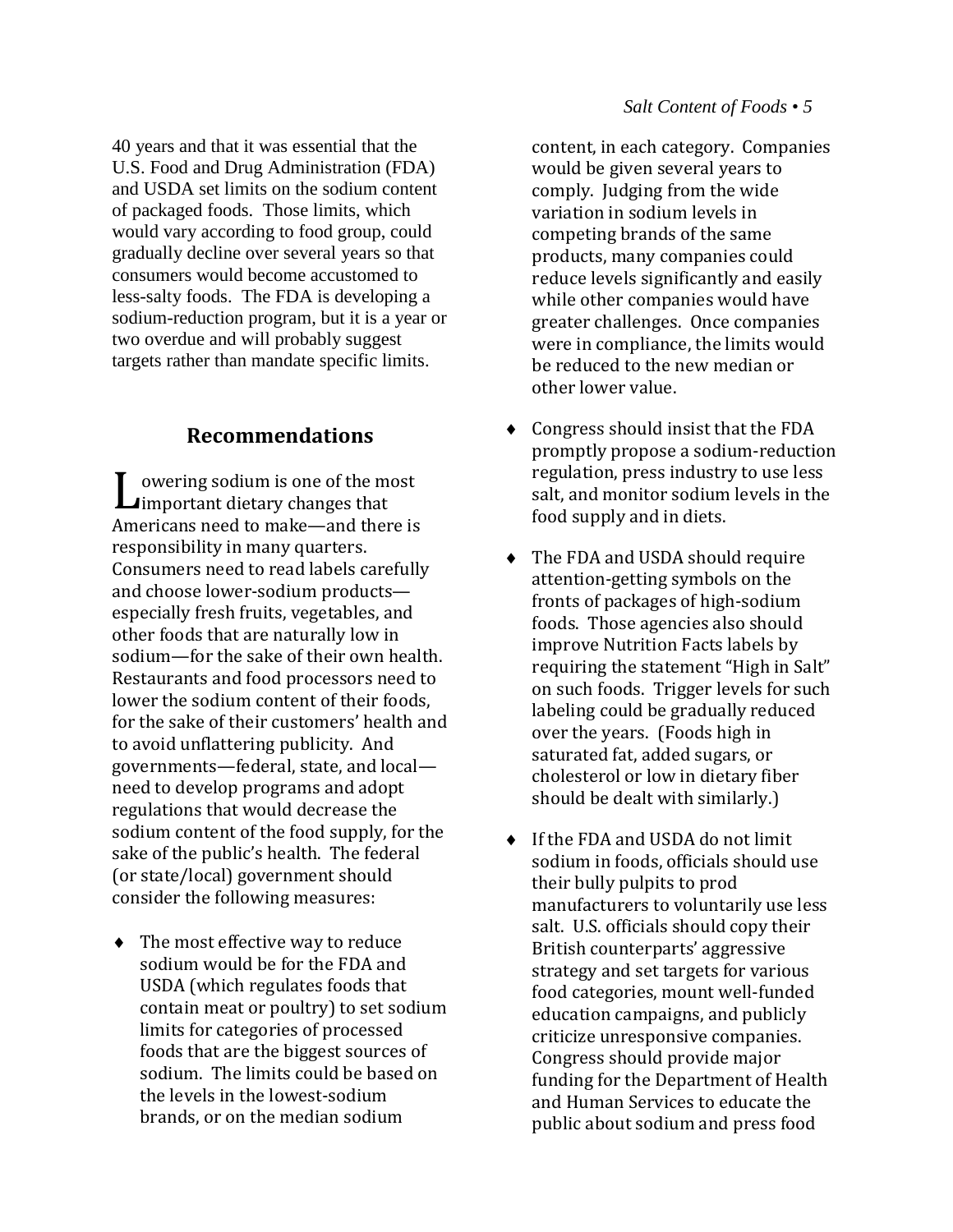#### *Sodium Content of Foods • 6*

manufacturers and restaurants to lower sodium levels.

- ♦ Though relatively little of our salt comes from canisters bought at the supermarket, it still would be useful for canister labels to include a health notice, such as "SALT PROMOTES HEART DISEASE. USE LESS. TRY USING LESS SALT THAN RECIPES CALL FOR."
- $\bullet$  Since sodium is only one of many dietary factors that cause cardiovascular and other diseases, the federal government should sponsor major campaigns to promote diets rich in vegetables, beans, fruit, whole grains, nuts, and seafood, along with lean meat and poultry and fat-free or low-fat dairy products.

### **Notes about the Table**

The Table on the following pages compares (a) the sodium content of various brands of the same type of food and (b) the change in sodium content between 2005 (2007 for Wal-Mart products) and 2011. Most products listed were identified in 2005 as a convenience sample; the sample is not statistically representative of all foods in grocery stores or restaurants. Further details about the study are described in a [paper](http://archinte.jamanetwork.com/article.aspx?articleid=1687516) by M.F. Jacobson, S. Havas, and R. McCarter and published in *JAMA Internal Medicine* (May 2013). Some numbers and averages shown in this report and that paper might differ slightly because of corrections and the different statistical methods that were used.

The data were gathered primarily from food labels; when products could not be found in stores, CSPI called the manufacturers. Information about restaurant foods was obtained from companies' web sites. In a few cases, manufacturers informed CSPI that the names, but not the products themselves, were changed since 2005. The sodium content of several Giant Foods (a large mid-Atlantic supermarket chain owned by Ahold) products varies depending on package size because of rounding and other factors. In categories where some brands listed the weight (grams) and others listed the volume (milliliters), we assumed that one milliliter weighed one gram.

In some cases, the apparent changes between 2005 and 2011 might not be real, because companies might have reanalyzed their products or corrected errors. Finally, CSPI regrets any errors it might have made in compiling these data and invites companies to send any corrections to jdeporter@cspinet.org.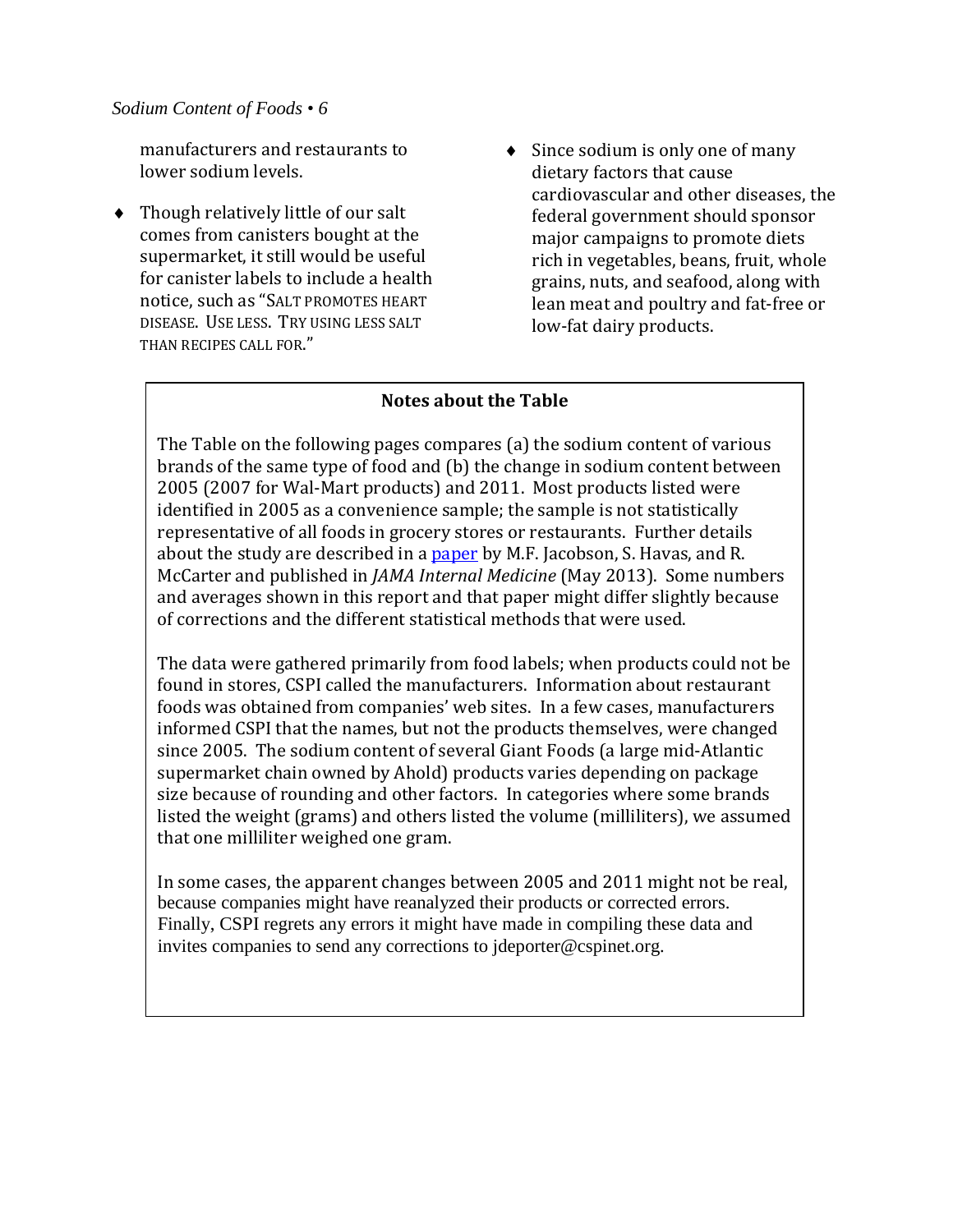## **Brand-name Comparisons of Sodium Levels (2011)**

| <b>Item</b>                                                   | <b>Serving</b><br><b>Size</b> | Sodium<br>(mg) | Sodium<br>mg/100g<br>of Product | Increase in<br>Sodium<br>over First<br><b>Item</b> | Change in<br>Sodium<br>from 2005<br>to 2011* |
|---------------------------------------------------------------|-------------------------------|----------------|---------------------------------|----------------------------------------------------|----------------------------------------------|
| <b>Packaged Foods</b>                                         |                               |                |                                 |                                                    |                                              |
| <b>Baked Goods</b>                                            |                               |                |                                 |                                                    |                                              |
| <b>Biscuits - Refrigerated</b>                                |                               |                |                                 |                                                    |                                              |
| Great Value (Wal-Mart) Jumbos<br><b>Butter Flavored Flaky</b> | 1 biscuit<br>(57g)            | 410            | 719                             |                                                    | $-11%$                                       |
| Safeway Jumbos Flaky                                          | 1 biscuit<br>(57g)            | 440            | 772                             | 7%                                                 | $-6%$                                        |
| Safeway Jumbos Butter Flavored                                | 1 biscuit<br>(57g)            | 450            | 789                             | 10%                                                | $-10%$                                       |
| Pillsbury Original Grands Flaky<br>Layers                     | 1 biscuit<br>(58g)            | 540            | 931                             | 29%                                                | $-2%$                                        |
| Great Value Jumbo Flaky                                       | 1 biscuit<br>(57g)            | 550            | 965                             | 34%                                                | $-14%$                                       |
| Pillsbury Grands Homestyle<br>Original                        | 1 biscuit<br>(58g)            | 580            | 1,000                           | 39%                                                | $-2%$                                        |
| Pillsbury Golden Layers Butter<br>Tastin'                     | 1 biscuit<br>(34g)            | 360            | 1,059                           | 47%                                                | 0%                                           |
|                                                               |                               |                |                                 |                                                    |                                              |
| Breads, Italian                                               |                               |                |                                 |                                                    |                                              |
| Pepperidge Farm Italian Bread<br>with Sesame Seeds            | 1 sl. (32g)                   | 130            | 406                             |                                                    | $-28%$                                       |
| Giant sliced                                                  | 1 sl. (26g)                   | 125            | 481                             | 18%                                                | $-22%$                                       |
| Schmidt                                                       | 1 sl. (31g)                   | 150            | 484                             | 19%                                                | $-24%$                                       |
| Maier's                                                       | 1 sl. (32g)                   | 190            | 594                             | 46%                                                | $-23%$                                       |
| Wonder Seeded                                                 | 1 sl. (28g)                   | 170            | 607                             | 49%                                                | $-6%$                                        |
|                                                               |                               |                |                                 |                                                    |                                              |
| Breads, 100% Whole Wheat                                      |                               |                |                                 |                                                    |                                              |
| Pepperidge Farm Farmhouse<br><b>Bread Soft</b>                | 1 sl. (43g)                   | 150            | 349                             |                                                    | 0%                                           |
| Giant 100% Stone Ground Whole<br>Wheat                        | 1 sl. (30g)                   | 130            | 433                             | 24%                                                | 0%                                           |
| Schmidt Old Tyme                                              | 1 sl. (28g)                   | 140            | 500                             | 43%                                                | 0%                                           |
| Arnold Stone Ground                                           | $2 \,$ sl. $(50g)$            | 260            | 520                             | 49%                                                | 8%                                           |
| <b>Stroehmann Dutch Country</b>                               | 1 sl. (38g)                   | 200            | 526                             | 51%                                                | 11%                                          |
| Great Value (Wal-Mart) 100%<br>Whole Wheat Bread              | 47g                           | 250            | 532                             | 52%                                                | 6%                                           |
| Wonder Stoneground                                            | 2 sl. (68g)                   | 400            | 588                             | 69%                                                | $-1%$                                        |

 $\overline{a}$ 

<span id="page-9-0"></span><sup>\*</sup> Adjusted for serving size.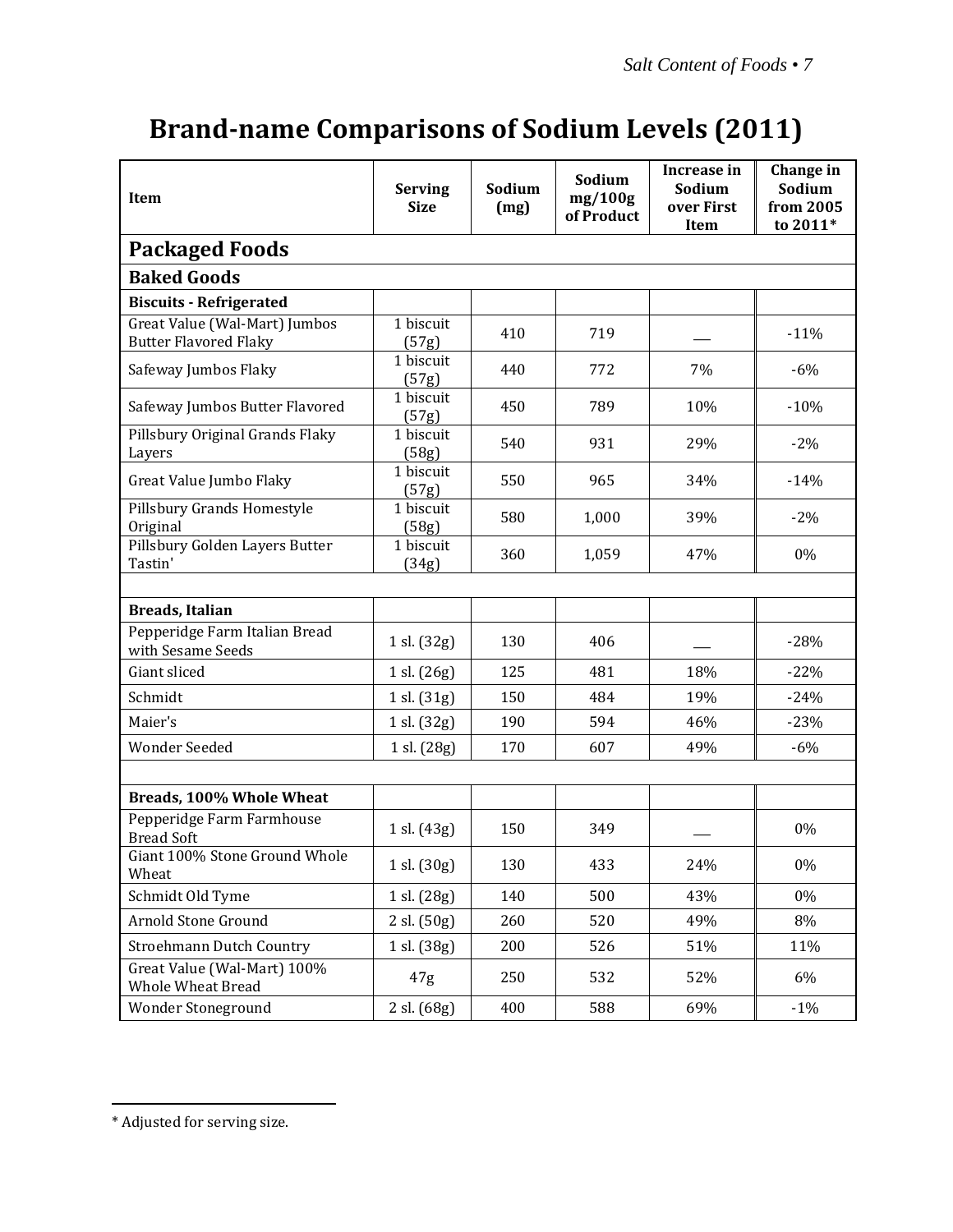| Item                                                     | <b>Serving</b><br><b>Size</b> | Sodium<br>(mg) | Sodium<br>mg/100g<br>of Product | Increase in<br>Sodium<br>over First<br>Item | Change in<br>Sodium<br>from 2005<br>to 2011* |
|----------------------------------------------------------|-------------------------------|----------------|---------------------------------|---------------------------------------------|----------------------------------------------|
| <b>Breads, White</b>                                     |                               |                |                                 |                                             |                                              |
| Vermont Bread Company Soft All<br>Natural                | 1 sl. (34g)                   | 115            | 338                             |                                             | 0%                                           |
| OvenJoy Enriched                                         | 2 sl. (47g)                   | 220            | 468                             | 38%                                         | 1%                                           |
| Great Value (Wal-Mart) White<br><b>Bread</b>             | 1 sl. $(45g)$                 | 220            | 489                             | 45%                                         | $-2%$                                        |
| Pepperidge Farm Family Size                              | 2 sl. (53g)                   | 270            | 509                             | 51%                                         | $-13%$                                       |
| Pepperidge Farm Farmhouse<br><b>Bread Hearty</b>         | 1 sl. (43g)                   | 220            | 512                             | 51%                                         | $-21%$                                       |
| Safeway Split Top                                        | 2 sl. (47g)                   | 250            | 532                             | 57%                                         | 2%                                           |
| Arnold Brick Oven Premium                                | 1 sl. (33g)                   | 190            | 576                             | 70%                                         | 6%                                           |
| Sunbeam Sandwich                                         | 1 sl. (26g)                   | 150            | 577                             | 71%                                         | 11%                                          |
|                                                          |                               |                |                                 |                                             |                                              |
| <b>Buns, Hamburger</b>                                   |                               |                |                                 |                                             |                                              |
| Pepperidge Farm                                          | 1 roll (43g)                  | 150            | 349                             |                                             | $-32%$                                       |
| Whole Foods Organic                                      | 1 bun $(64g)$                 | 270            | 422                             | 21%                                         | 37%                                          |
| Wonder                                                   | 1 bun (43g)                   | 210            | 488                             | 40%                                         | $-5%$                                        |
| Great Value (Wal-Mart) Enriched                          | 1 bun (43g)                   | 210            | 488                             | 40%                                         | $-9%$                                        |
| Giant Enriched                                           | 1 bun (43g)                   | 210            | 488                             | 40%                                         | $-25%$                                       |
|                                                          |                               |                |                                 |                                             |                                              |
| <b>Buns, Hot Dog</b>                                     |                               |                |                                 |                                             |                                              |
| Pepperidge Farm                                          | 1 bun (50g)                   | 180            | 360                             |                                             | $-33%$                                       |
| Wonder                                                   | 1 bun (43g)                   | 210            | 488                             | 36%                                         | $-5%$                                        |
| Great Value (Wal-Mart) Enriched                          | 1 bun (43g)                   | 250            | 581                             | 61%                                         | 9%                                           |
|                                                          |                               |                |                                 |                                             |                                              |
| <b>Potato Bread</b>                                      |                               |                |                                 |                                             |                                              |
| Martin's famous Dutch taste                              | 1 sl. (32g)                   | 120            | 375                             |                                             | 0%                                           |
| Sandwich Potato Bread<br>Stroehmann Dutch Country Potato |                               |                |                                 |                                             |                                              |
| <b>Bread</b>                                             | 1 sl. (35g)                   | 170            | 486                             | 30%                                         | 6%                                           |
|                                                          |                               |                |                                 |                                             |                                              |
| <b>Potato Rolls</b>                                      |                               |                |                                 |                                             |                                              |
| <b>Martins Potato Party Rolls</b>                        | 1 roll (53g)                  | 190            | 358                             |                                             | 0%                                           |
| Martins Famous Dutch Taste                               | $1$ roll $(53g)$              | 200            | 377                             | 5%                                          | 0%                                           |
| Potato Sandwich Rolls<br>Stroehmann Dutch Country Hot    |                               |                |                                 |                                             |                                              |
| Dog Potato Rolls                                         | 1 roll (53g)                  | 270            | 509                             | 42%                                         | 0%                                           |
| Schmidt's Potato Rolls                                   | 1 roll (53g)                  | 330            | 623                             | 74%                                         | 74%                                          |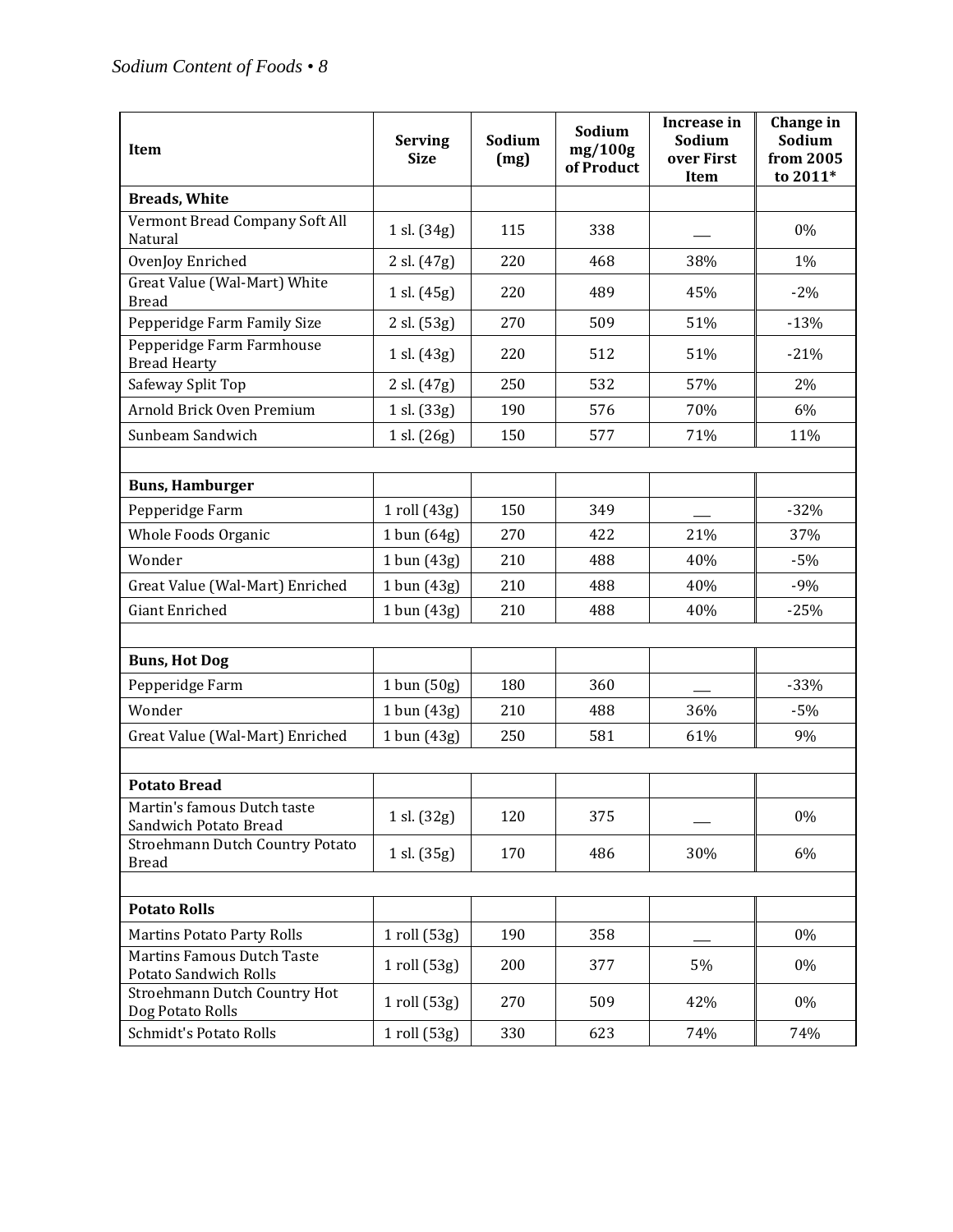| <b>Item</b>                                                          | <b>Serving</b><br><b>Size</b> | Sodium<br>(mg) | Sodium<br>mg/100g<br>of Product | Increase in<br>Sodium<br>over First<br>Item | Change in<br>Sodium<br>from 2005<br>to 2011* |
|----------------------------------------------------------------------|-------------------------------|----------------|---------------------------------|---------------------------------------------|----------------------------------------------|
| <b>Crackers, Cheez-It type</b>                                       |                               |                |                                 |                                             |                                              |
| Sunshine Cheez-Its Baked Snack                                       | 27 crackers<br>(30g)          | 230            | 767                             |                                             | $-8%$                                        |
| Great Value (Wal-Mart) Cheddar<br><b>Cheese Baked Snack Crackers</b> | 28 crackers<br>(30g)          | 250            | 833                             | 9%                                          | $-32%$                                       |
| Safeway Cheese Crackers                                              | 27 crackers<br>(30g)          | 270            | 900                             | 17%                                         | 8%                                           |
| 365 Organic Cheese Cracker                                           | 30 crackers<br>(30g)          | 270            | 900                             | 17%                                         | $-7%$                                        |
| Late July Cheddar Cheese Bite-Size                                   | 30 crackers<br>(28g)          | 310            | 1,107                           | 44%                                         | 1%                                           |
| <b>Crackers, Ritz type</b>                                           |                               |                |                                 |                                             |                                              |
| Ritz                                                                 | 5 crackers<br>(16g)           | 125            | 781                             |                                             | $-7%$                                        |
| Great Value (Wal-Mart) Snack<br>Crackers                             | 5 crackers<br>(16g)           | 150            | 938                             | 20%                                         | 22%                                          |
| <b>Reduced Fat Ritz</b>                                              | 5 crackers<br>(15g)           | 150            | 1,000                           | 28%                                         | 0%                                           |
|                                                                      |                               |                |                                 |                                             |                                              |
| <b>Crackers, Woven-wheat</b>                                         |                               |                |                                 |                                             |                                              |
| <b>Triscuit Reduced Fat</b>                                          | 7 crackers<br>(30g)           | 160            | 533                             |                                             | $-3%$                                        |
| 365 Baked Woven Wheats Whole<br>Wheat                                | 8 crackers<br>(30g)           | 170            | 567                             | 6%                                          | 0%                                           |
| Safeway Woven Wheats Baked<br>Snack                                  | 8 crackers<br>(32g)           | 200            | 625                             | 17%                                         | 14%                                          |
| Triscuit Original                                                    | 6 crackers<br>(28g)           | 180            | 643                             | 21%                                         | 0%                                           |
| Great Value (Wal-Mart) Double<br>Cross                               | 28 <sub>g</sub>               | 180            | 643                             | 21%                                         | 0%                                           |
| Safeway Reduced Fat Woven<br><b>Wheats Baked Snack</b>               | 7 crackers<br>(31g)           | 200            | 645                             | 21%                                         | 15%                                          |
|                                                                      |                               |                |                                 |                                             |                                              |
| <b>Crackers, Wheat thin type</b><br>365 Organic Wheat Squares Snack  | 16 crackers                   |                |                                 |                                             |                                              |
| Crackers                                                             | (30g)                         | 150            | 500                             |                                             | $-21%$                                       |
| Barbara's Wheatines Original                                         | 4 crackers<br>(14g)           | 80             | 571                             | 14%                                         | 0%                                           |
| Nabisco Wheat Thins Original                                         | 16 crackers<br>(31g)          | 230            | 742                             | 48%                                         | $-15%$                                       |
| Nabisco Wheat Thins Reduced Fat                                      | 16 crackers<br>(29g)          | 230            | 793                             | 59%                                         | $-12%$                                       |
| Great Value (Wal-Mart) Wheat<br>Crackers                             | 16 crackers<br>(31g)          | 260            | 839                             | 68%                                         | $-7%$                                        |
| Reduced Fat Safeway Thin Wheats                                      | 16 crackers<br>(31g)          | 280            | 903                             | 81%                                         | $-6%$                                        |
| Safeway Thin Wheats Baked Snack                                      | 16 crackers<br>(31g)          | 290            | 935                             | 87%                                         | 0%                                           |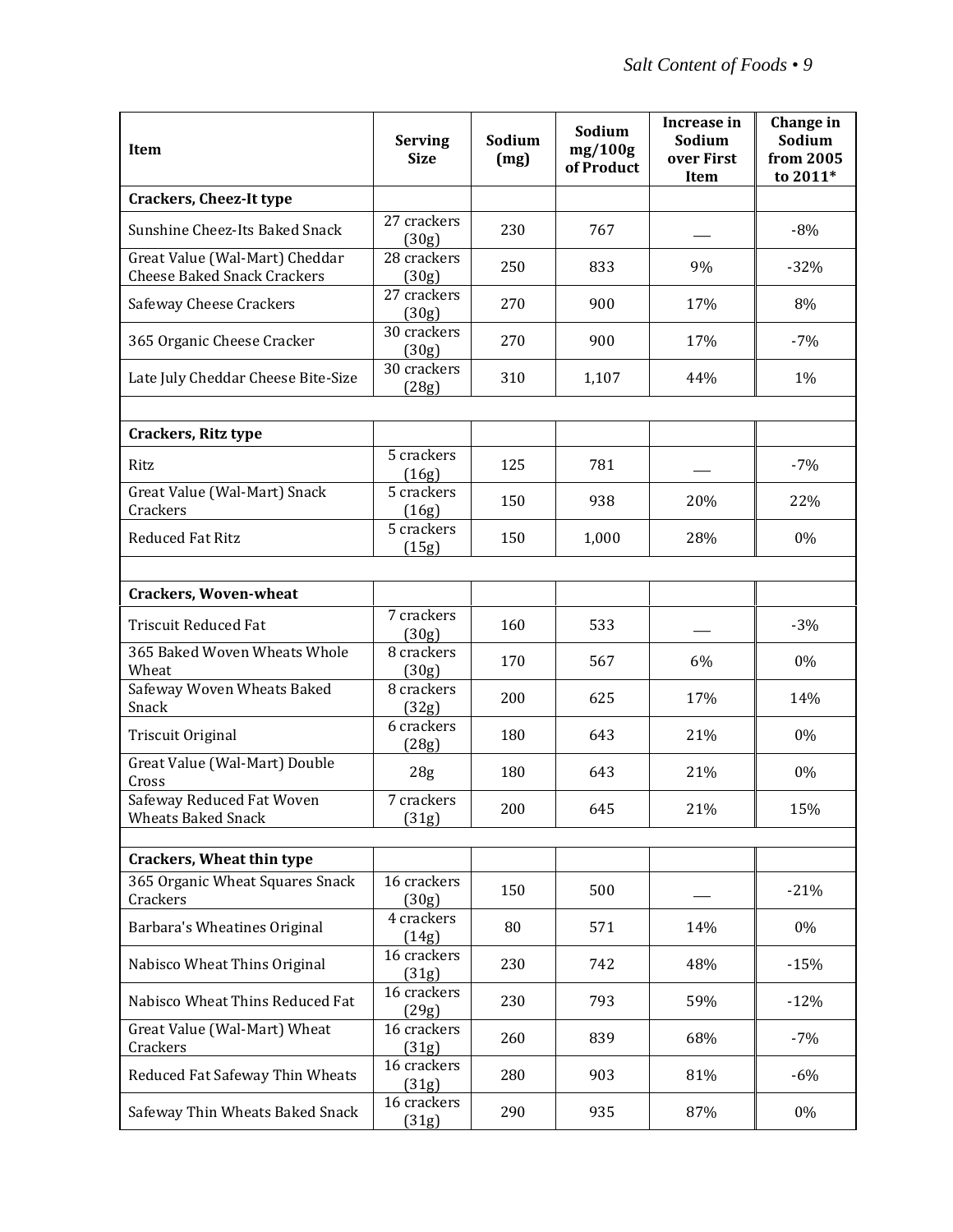| Item                                                  | <b>Serving</b><br><b>Size</b> | Sodium<br>(mg) | Sodium<br>mg/100g<br>of Product | Increase in<br>Sodium<br>over First<br>Item | Change in<br>Sodium<br>from 2005<br>to 2011* |
|-------------------------------------------------------|-------------------------------|----------------|---------------------------------|---------------------------------------------|----------------------------------------------|
| <b>Crescent Rolls, Refrigerated</b><br>dough          |                               |                |                                 |                                             |                                              |
| Great Value (Wal-Mart)                                | 1 roll (28g)                  | 220            | 786                             |                                             | 0%                                           |
| Pillsbury                                             | 1 roll (28g)                  | 220            | 786                             | 0%                                          | 0%                                           |
| Giant                                                 | 1 roll (28g)                  | 220            | 786                             | 0%                                          | 47%                                          |
|                                                       |                               |                |                                 |                                             |                                              |
| Dinner Rolls, Ready-to-eat                            |                               |                |                                 |                                             |                                              |
| <b>Giant Enriched</b>                                 | 1 roll (32g)                  | 130            | 406                             |                                             | $-33%$                                       |
| Pepperidge Farm Sandwich Buns<br>with Sesame Seeds    | 1 roll (53g)                  | 230            | 434                             | 7%                                          | $-9%$                                        |
|                                                       |                               |                |                                 |                                             |                                              |
| <b>Dairy Products</b>                                 |                               |                |                                 |                                             |                                              |
| <b>Butter, Stick, Salted</b>                          |                               |                |                                 |                                             |                                              |
| 365 Organic Sweet Cream Salted                        | 1 tbsp.<br>(14g)              | 75             | 536                             |                                             | $-35%$                                       |
| Nature's Promise Organic                              | 1 tbsp.<br>(14g)              | 90             | 643                             | 20%                                         | 20%                                          |
| Breakstone's All Natural                              | 1 tbsp.<br>(14g)              | 90             | 643                             | 20%                                         | 0%                                           |
| Great Value (Wal-Mart)                                | 1 tbsp.<br>(14g)              | 95             | 679                             | 27%                                         | 6%                                           |
| Land O'Lakes                                          | 1 tbsp.<br>(14g)              | 95             | 679                             | 27%                                         | 0%                                           |
| Lucerne Sweet Cream                                   | 1 tbsp.<br>(14g)              | 95             | 679                             | 27%                                         | 6%                                           |
| 365 Sweet Cream                                       | 1 tbsp.<br>(14g)              | 95             | 679                             | 27%                                         | 0%                                           |
| Kerrygold Pure Irish                                  | 1 tbsp.<br>(14g)              | 100            | 714                             | 33%                                         | $-5%$                                        |
|                                                       |                               |                |                                 |                                             |                                              |
| <b>Cheese, American, Blocks</b>                       |                               |                |                                 |                                             |                                              |
| Velveeta Pasteurized Prepared<br>Product              | 1 oz. (28g)                   | 370            | 1,321                           |                                             | $-10%$                                       |
| Lucerne Smooth Melting American<br>Cheese Loaf        | 28 <sub>g</sub>               | 400            | 1,429                           | 8%                                          | 38%                                          |
|                                                       |                               |                |                                 |                                             |                                              |
| <b>Cheese, American, Sliced</b>                       |                               |                |                                 |                                             |                                              |
| Lucerne 2% Milk Reduced Fat Milk<br>Slices            | 1 sl. (19g)                   | 230            | 1,211                           |                                             | $-9%$                                        |
| Lucerne American Processed<br><b>Cheese Food</b>      | 1 sl. (21g)                   | 260            | 1,238                           | 2%                                          | $-2%$                                        |
| Lucerne Deluxe American<br><b>Pasteurized Process</b> | 1 sl. (19g)                   | 240            | 1,263                           | 4%                                          | $-2%$                                        |
| <b>Giant Yellow Singles</b>                           | 1 sl. (19g)                   | 240            | 1,263                           | 4%                                          | $-9%$                                        |
| <b>Giant Yellow Deluxe</b>                            | 1 sl.(21g)                    | 270            | 1,286                           | 6%                                          | $-31%$                                       |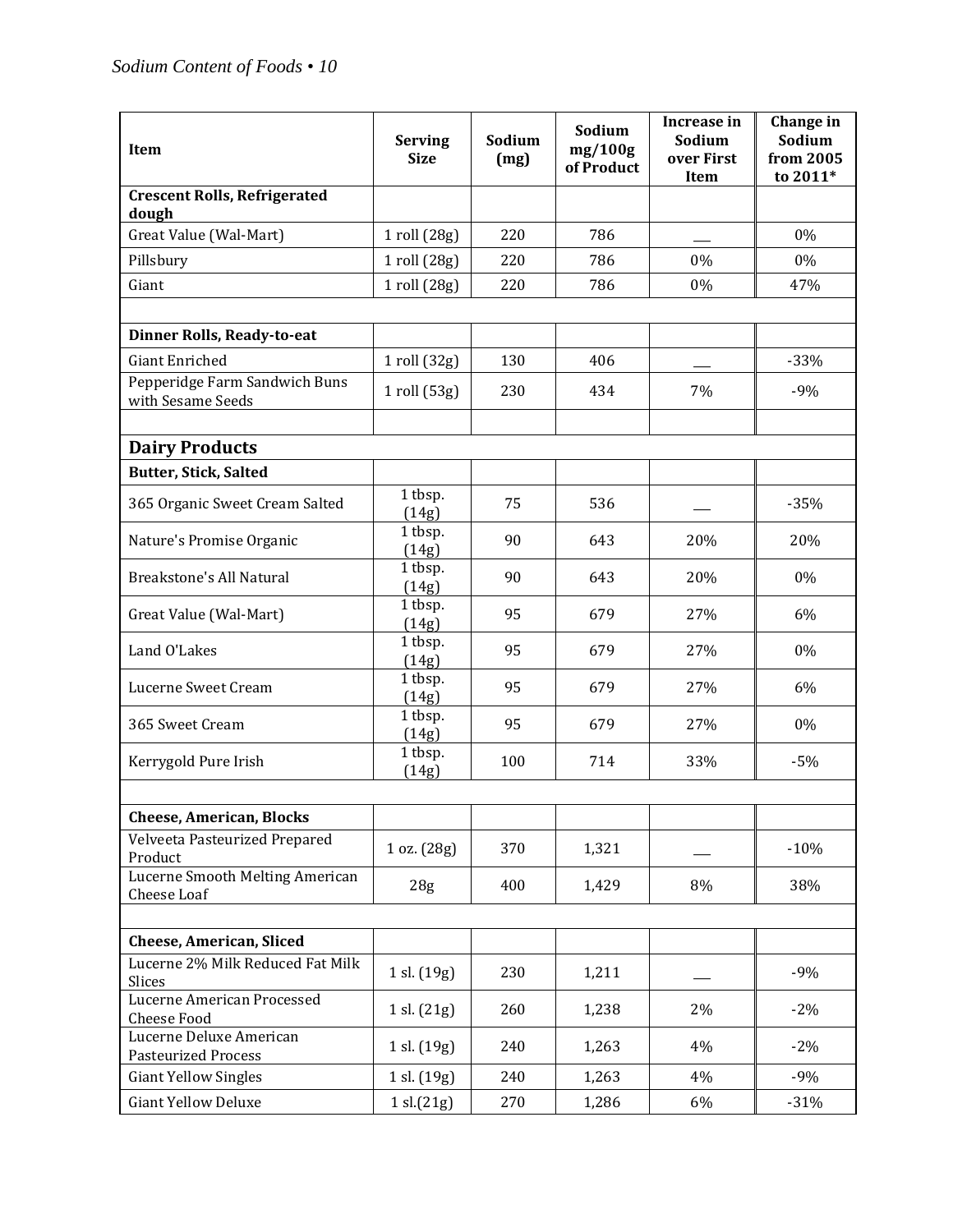| Item                                                                                            | <b>Serving</b><br><b>Size</b> | Sodium<br>(mg) | Sodium<br>mg/100g<br>of Product | Increase in<br>Sodium<br>over First<br>Item | Change in<br>Sodium<br>from 2005<br>to 2011* |
|-------------------------------------------------------------------------------------------------|-------------------------------|----------------|---------------------------------|---------------------------------------------|----------------------------------------------|
| Velveeta Slices Pasteurized<br>Prepared Product                                                 | 1 sl. (23g)                   | 300            | 1,304                           | 8%                                          | 10%                                          |
| Great Value (Wal-Mart)<br><b>Pasteurized Process Cheese</b><br>Product                          | 1 sl. (19g)                   | 250            | 1,316                           | 9%                                          | 0%                                           |
| Kraft Singles American Pasteurized<br>Prepared Product                                          | 1 sl. (19g)                   | 250            | 1,316                           | 9%                                          | 2%                                           |
| Horizon Organic American Singles                                                                | 1 sl. (19g)                   | 250            | 1,316                           | 9%                                          | 19%                                          |
| Lucerne Fat Free American<br>Artificially Flavored Nonfat<br><b>Pasteurized Process Product</b> | 1 sl. (21g)                   | 280            | 1,333                           | 10%                                         | $-10%$                                       |
| <b>Cheese, Cheddar, Blocks</b>                                                                  |                               |                |                                 |                                             |                                              |
| <b>Tillamook Medium</b>                                                                         | 1 oz.(28g)                    | 170            | 607                             |                                             | $-6%$                                        |
| Lucerne Extra Sharp                                                                             | 1 oz. (28g)                   | 180            | 643                             | 6%                                          | 0%                                           |
| Great Value (Wal-Mart) Sharp                                                                    | 1 oz. (28g)                   | 180            | 643                             | 6%                                          | 0%                                           |
| Land O' Lakes Sharp                                                                             | 1 oz.(28g)                    | 190            | 679                             | 12%                                         | 0%                                           |
| Land O' Lakes Mild                                                                              | 1 oz.(28g)                    | 190            | 679                             | 12%                                         | 0%                                           |
|                                                                                                 |                               |                |                                 |                                             |                                              |
| <b>Cheese, Cheddar, Sliced</b>                                                                  |                               |                |                                 |                                             |                                              |
| Organic Valley (mild)                                                                           | 1 sl. (21g)                   | 130            | 619                             |                                             | 2%                                           |
| Great Value (Wal-Mart) Mild                                                                     | 1 sl. (19g)                   | 120            | 632                             | 2%                                          | $-11%$                                       |
| Kraft Cracker Barrel Natural Sharp<br>Slices                                                    | 3 sl. (28g)                   | 180            | 643                             | 4%                                          | $-1%$                                        |
| Lucerne Sliced Medium Natural                                                                   | 1 sl. (21g)                   | 140            | 667                             | 8%                                          | 4%                                           |
| Lucerne Slices Sharp                                                                            | 1 sl. (21g)                   | 140            | 667                             | 8%                                          | $-46%$                                       |
|                                                                                                 |                               |                |                                 |                                             |                                              |
| <b>Cheese, Ricotta</b>                                                                          |                               |                |                                 |                                             |                                              |
| Maggio Premium Whole Milk                                                                       | $1/4$ c. $(62g)$              | 50             | 81                              |                                             | $-67%$                                       |
| Great Value (Wal-Mart) Whole Milk                                                               | $1/4$ c. $(62g)$              | 55             | 89                              | 10%                                         | $0\%$                                        |
| Sorrento Authentic Italian Taste<br>Whole Milk Deli Style                                       | $1/4$ c. $(62g)$              | 55             | 89                              | 10%                                         | 10%                                          |
| Frigo Whole Milk                                                                                | 1/4 c. (62g)                  | 85             | 137                             | 70%                                         | 0%                                           |
|                                                                                                 |                               |                |                                 |                                             |                                              |
| <b>Cheese, Cottage</b>                                                                          |                               |                |                                 |                                             |                                              |
| Breakstone's 2% milkfat Small<br>Curd                                                           | $1/2$ c.<br>(124g)            | 370            | 298                             |                                             | $-8%$                                        |
| Light n' Lively Lowfat 1% Milkfat                                                               | $1/2$ c.<br>(124g)            | 380            | 306                             | 3%                                          | $-4%$                                        |
| Lucerne Lowfat 2% Milkfat<br>Calcium Fortified                                                  | $1/2$ c.<br>(113g)            | 410            | 363                             | 22%                                         | 0%                                           |
| Great Value (Wal-Mart) 1% Lowfat<br>Small Curd                                                  | $1/2$ c.<br>(113g)            | 420            | 372                             | 25%                                         | 8%                                           |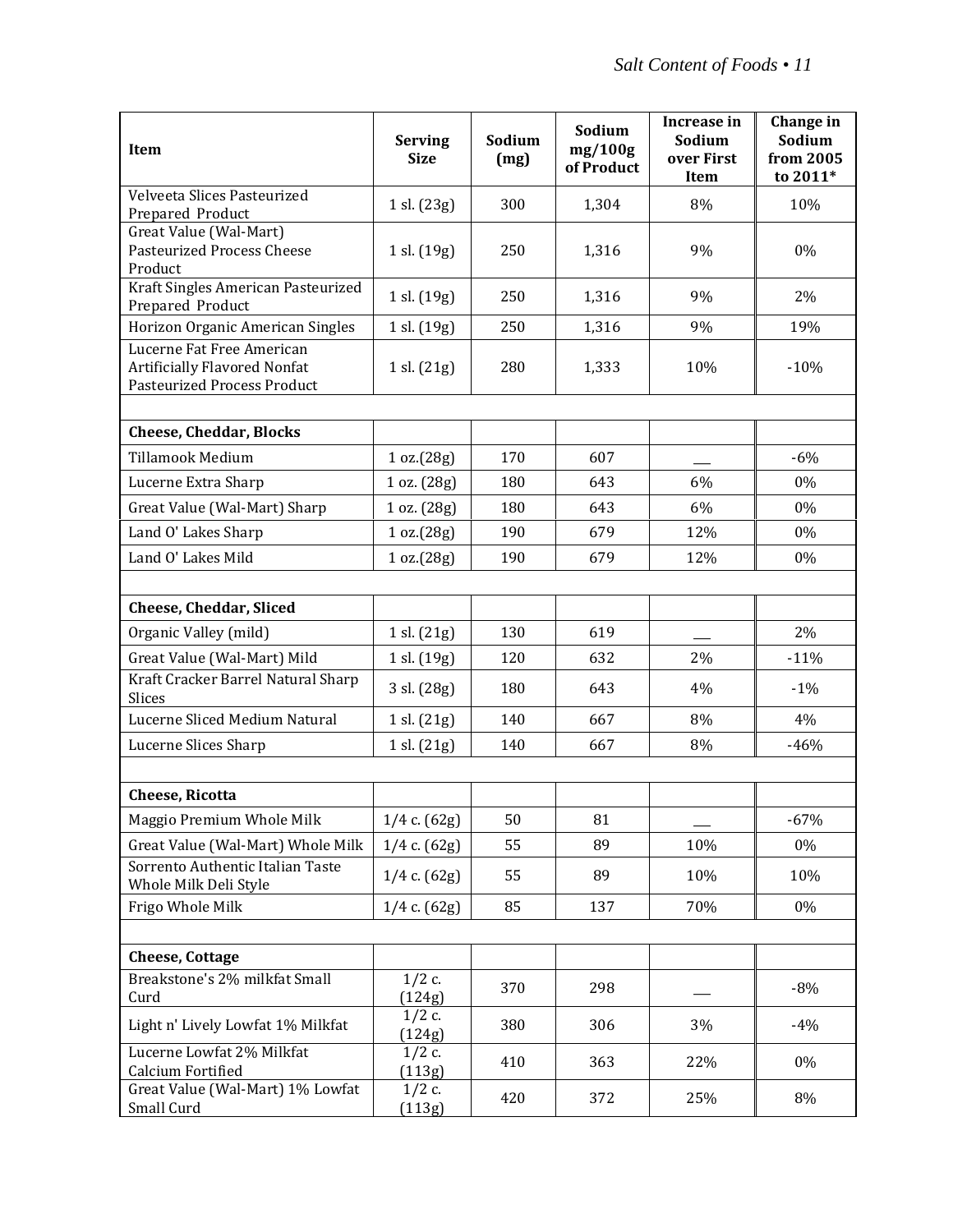| Item                                   | <b>Serving</b><br><b>Size</b> | Sodium<br>(mg) | Sodium<br>mg/100g<br>of Product | Increase in<br>Sodium<br>over First<br>Item | Change in<br>Sodium<br>from 2005<br>to 2011* |
|----------------------------------------|-------------------------------|----------------|---------------------------------|---------------------------------------------|----------------------------------------------|
| <b>Cheese, Cream, Brick</b>            |                               |                |                                 |                                             |                                              |
| Organic Valley                         | 2 tbsp.<br>(30g)              | 100            | 333                             |                                             | $-23%$                                       |
| Lucerne                                | 2 tbsp.<br>(30g)              | 105            | 350                             | 5%                                          | 5%                                           |
| Great Value (Wal-Mart)                 | 1 oz. (28g)                   | 100            | 357                             | 7%                                          | 0%                                           |
| Kraft Philadelphia Original            | 1 oz. (28g)                   | 105            | 375                             | 13%                                         | 0%                                           |
| Cheese, Cream, Fat Free, Brick         |                               |                |                                 |                                             |                                              |
| Great Value (Wal-Mart)                 | 1oz. (28g)                    | 170            | 607                             |                                             | $-15%$                                       |
| Lucerne                                | 2 tbsp.<br>(30g)              | 200            | 667                             | 10%                                         | 48%                                          |
| Kraft Philadelphia                     | 1 oz. (28g)                   | 190            | 679                             | 12%                                         | $-5%$                                        |
| <b>Cream Cheese, Light</b>             |                               |                |                                 |                                             |                                              |
| Kraft Philadelphia                     | 2 tbsp.<br>(31g)              | 140            | 452                             |                                             | $-4%$                                        |
| Giant                                  | 2 tbsp.<br>(30g)              | 140            | 467                             | 3%                                          | 4%                                           |
| <b>Great Value</b>                     | 2 tbsp.<br>(30g)              | 170            | 567                             | 25%                                         | 44%                                          |
| <b>Cheese, Cream, Whipped</b>          |                               |                |                                 |                                             |                                              |
|                                        | 2 tbsp.                       |                |                                 |                                             |                                              |
| Great Value (Wal-Mart)                 | (20g)                         | 65             | 325                             |                                             | 0%                                           |
| Giant                                  | 2 tbsp.<br>(20g)              | 65             | 325                             | 0%                                          | 0%                                           |
| Kraft Philadelphia                     | 2 tbsp.<br>(21g)              | 90             | 429                             | 32%                                         | 0%                                           |
|                                        |                               |                |                                 |                                             |                                              |
| <b>Cheese, Monterey Jack</b>           |                               |                |                                 |                                             |                                              |
| Giant (Block cheese)                   | 1 oz. (28g)                   | 170            | 607                             |                                             | $0\%$                                        |
| Lucerne Natural (Block cheese)         | 1 oz. (28g)                   | 170            | 607                             | 0%                                          | 0%                                           |
| Great Value (Wal-Mart)<br>Land O'Lakes | 1 oz. (28g)                   | 180<br>190     | 643<br>679                      | 6%                                          | 0%<br>$0\%$                                  |
|                                        | 1 oz. (28g)                   |                |                                 | 12%                                         |                                              |
| Cheese, Mozzarella, Part-skim          |                               |                |                                 |                                             |                                              |
| Giant, low moisture (block)            | 1 sl. (30g)                   | 190            | 633                             |                                             | 6%                                           |
| Sorrento Low Moisture                  | 1 oz. (30 g)                  | 200            | 667                             | 5%                                          | 4%                                           |
| Organic Valley Organic Low<br>Moisture | 1 oz. (28g)                   | 190            | 679                             | 7%                                          | 81%                                          |
| Lucerne Low Moisture                   | 1 oz. (28g)                   | 210            | 750                             | 18%                                         | 24%                                          |
| Frigo Low Moisture                     | 1 oz. (28g)                   | 210            | 750                             | 18%                                         | 0%                                           |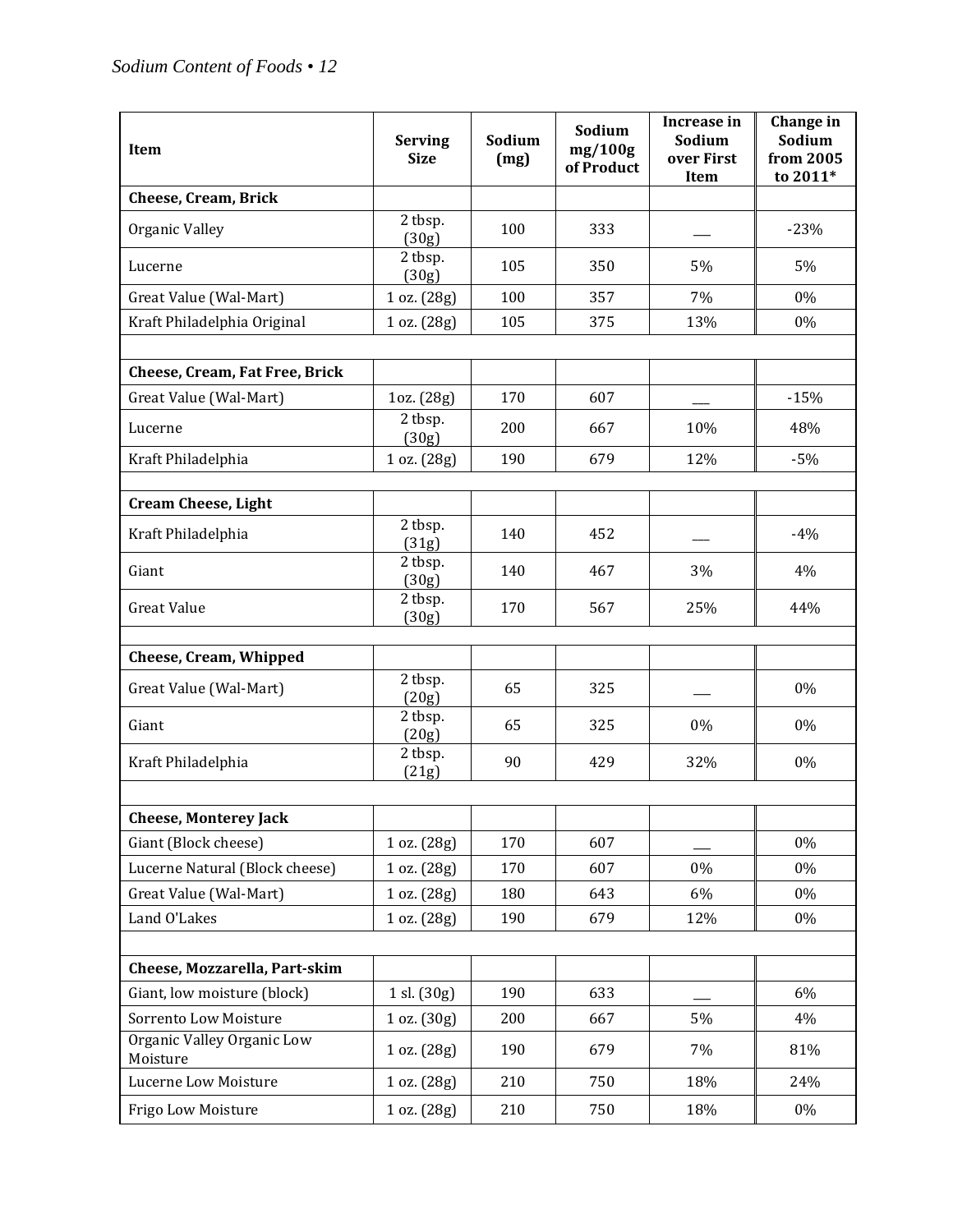| Item                                                                 | <b>Serving</b><br><b>Size</b> | Sodium<br>(mg) | Sodium<br>mg/100g<br>of Product | Increase in<br>Sodium<br>over First<br>Item | Change in<br>Sodium<br>from 2005<br>to 2011* |
|----------------------------------------------------------------------|-------------------------------|----------------|---------------------------------|---------------------------------------------|----------------------------------------------|
| <b>Cheese, Swiss, Block</b>                                          |                               |                |                                 |                                             |                                              |
| 365 Swiss Cheese                                                     | 1 oz. (28g)                   | 60             | 214                             |                                             | 0%                                           |
| Giant                                                                | 1 oz. (28g)                   | 60             | 214                             | 0%                                          | $-54%$                                       |
| Great Value (Wal-Mart)                                               | 1 oz. (28g)                   | 130            | 464                             | 117%                                        | 0%                                           |
|                                                                      |                               |                |                                 |                                             |                                              |
| <b>Cheese, Swiss, Sliced</b>                                         |                               |                |                                 |                                             |                                              |
| <b>Lucerne Sliced Natural</b>                                        | 1 sl. (21g)                   | 50             | 238                             |                                             | 0%                                           |
| Great Value (Wal-Mart)                                               | $1-1.5$ sl.<br>(28g)          | 130            | 464                             | 95%                                         | 0%                                           |
|                                                                      |                               |                |                                 |                                             |                                              |
| <b>Frozen Foods</b>                                                  |                               |                |                                 |                                             |                                              |
| <b>Chicken, Fried, Dinners</b>                                       |                               |                |                                 |                                             |                                              |
| Hungry-Man Boneless (with<br>Mashed Potatoes, Corn and a<br>Brownie) | 1 pkg.<br>(454g)              | 1,350          | 297                             |                                             | $-38%$                                       |
| <b>Banquet Select Recipes (with</b><br>Mashed Potatoes and Corn)     | 1 meal<br>(228g)              | 1,140          | 500                             | 68%                                         | 42%                                          |
| <b>Macaroni and Cheese, Frozen</b><br>dinners                        |                               |                |                                 |                                             |                                              |
| <b>Stouffer's Lean Cuisine</b>                                       | 1 pkg.<br>(283g)              | 570            | 201                             |                                             | $-12%$                                       |
| <b>Weight Watchers Smart Ones</b>                                    | 1 meal<br>(283g)              | 790            | 279                             | 39%                                         | $-1%$                                        |
| <b>Banquet Meal</b>                                                  | 1 meal<br>(227g)              | 760            | 335                             | 66%                                         | $-24%$                                       |
|                                                                      |                               |                |                                 |                                             |                                              |
| <b>Chicken, Nuggets</b>                                              |                               |                |                                 |                                             |                                              |
| <b>Banquet Chicken Breast</b>                                        | 6 pcs. (85g)                  | 400            | 471                             |                                             | $-15%$                                       |
| Great Value (Wal-Mart)                                               | 5 pcs. (84g)                  | 500            | 595                             | 26%                                         | $-23%$                                       |
|                                                                      |                               |                |                                 |                                             |                                              |
| <b>Chicken, Tenders</b>                                              |                               |                |                                 |                                             |                                              |
| <b>Banquet Chicken Breast Strips</b>                                 | 2 strips<br>(85g)             | 400            | 471                             |                                             | $-17%$                                       |
| Great Value (Wal-Mart)                                               | 84g                           | 730            | 869                             | 85%                                         | 54%                                          |
| Pizza, Cheese                                                        |                               |                |                                 |                                             |                                              |
| Elio's                                                               | 2 sl. (115g)                  | 490            | 426                             |                                             | 18%                                          |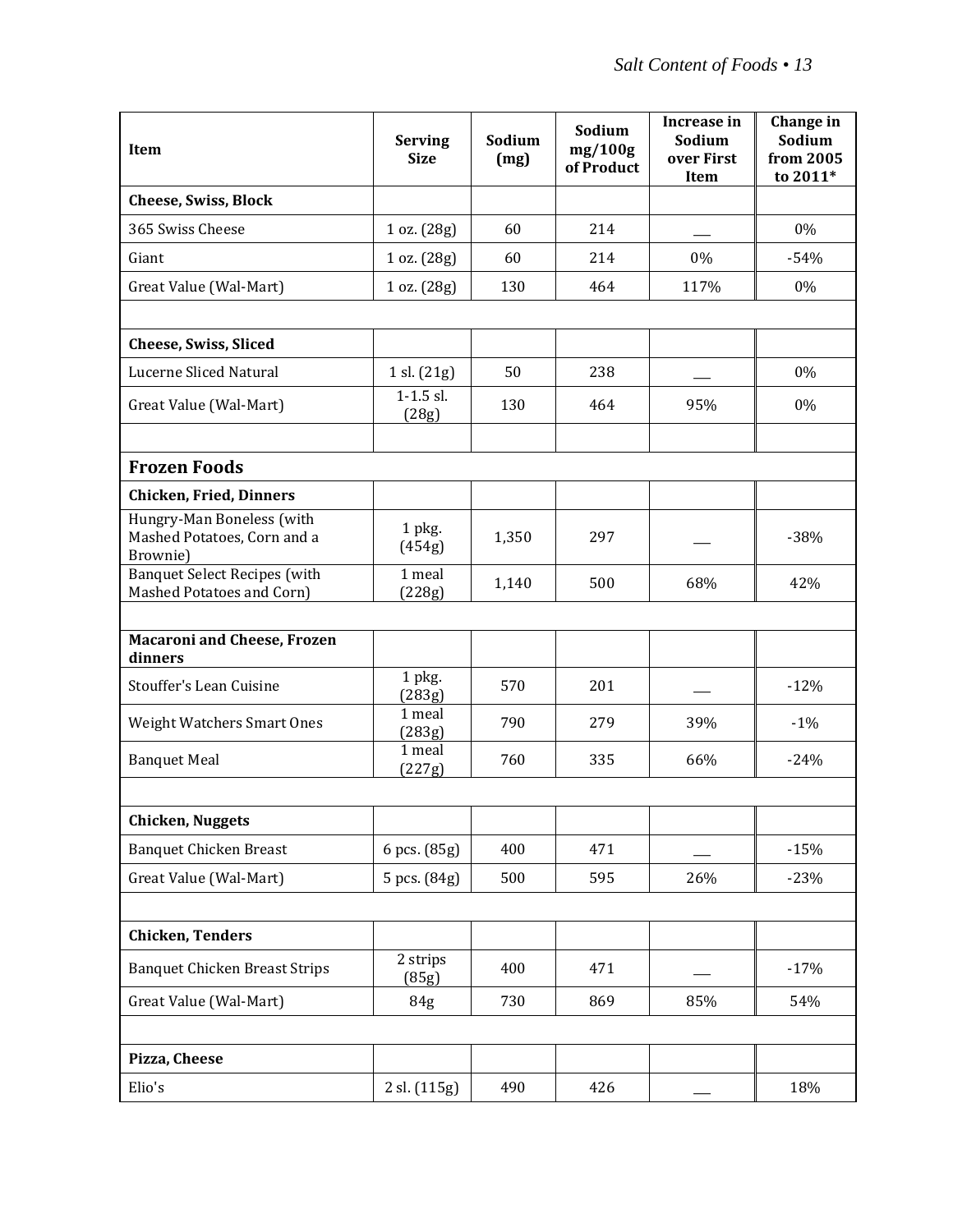| Item                                            | <b>Serving</b><br><b>Size</b> | Sodium<br>(mg) | Sodium<br>mg/100g<br>of Product | Increase in<br>Sodium<br>over First<br>Item | Change in<br>Sodium<br>from 2005<br>to 2011* |
|-------------------------------------------------|-------------------------------|----------------|---------------------------------|---------------------------------------------|----------------------------------------------|
| Totinos Crisp Crust Party Original<br>3-Cheese  | $1/2$ pizza<br>(139g)         | 610            | 439                             | 3%                                          | $-13%$                                       |
| Amy's                                           | $1/3$ pizza<br>(123g)         | 590            | 480                             | 13%                                         | 0%                                           |
| Tony's Original                                 | $1/3$ pizza<br>(120g)         | 580            | 483                             | 13%                                         | $-12%$                                       |
| Great Value (Wal-Mart) Rising<br>Crust 4 Cheese | $1/6$ pizza<br>(133g)         | 690            | 519                             | 22%                                         | $-16%$                                       |
| 365 Four Cheese                                 | $1/3$ pizza<br>(118g)         | 700            | 593                             | 39%                                         | 31%                                          |
| Celeste Pizza for One Original<br>Cheese        | 1 pizza<br>(144g)             | 1,020          | 708                             | 66%                                         | 4%                                           |
| Pizzas, French Bread, Pepperoni                 |                               |                |                                 |                                             |                                              |
| Stouffer's                                      | 1 pizza.<br>(159g)            | 700            | 440                             |                                             | 49%                                          |
| Red Baron Pepperoni                             | 1 pizza<br>(153g)             | 1,090          | 712                             | 62%                                         | 2%                                           |
|                                                 |                               |                |                                 |                                             |                                              |
| Pizzas, Pepperoni                               |                               |                |                                 |                                             |                                              |
| Reggio's Chicago Style Premium                  | $1/4$ pizza<br>(140g)         | 700            | 500                             |                                             | 75%                                          |
| Tony's Original Crust                           | $1/3$ pizza<br>(119g)         | 620            | 521                             | 4%                                          | $-27%$                                       |
| Red Baron Classic                               | $1/4$ pizza<br>(142g)         | 740            | 521                             | 4%                                          | $-20%$                                       |
| Safeway                                         | $1/6$ pizza<br>(140g)         | 740            | 529                             | 6%                                          | $-4%$                                        |
| <b>Totinos Crisp Crust</b>                      | $1/2$ pizza<br>(145g)         | 780            | 538                             | 8%                                          | $-10%$                                       |
| Great Value (Wal-Mart) Rising<br>Crust          | $1/6$ pizza<br>(133g)         | 770            | 579                             | 16%                                         | $-18%$                                       |
| Tombstone Brick Oven Style                      | 1 sl. (124g)                  | 720            | 581                             | 16%                                         | 0%                                           |
| Pizza for One                                   | 1 pizza<br>(142g)             | 1,010          | 711                             | 42%                                         | 12%                                          |
|                                                 |                               |                |                                 |                                             |                                              |
| Pot Pies, Chicken                               |                               |                |                                 |                                             |                                              |
| Marie Callender's                               | 1 cup<br>(234g)               | 800            | 342                             |                                             | $-6%$                                        |
| Stouffer's                                      | 1 package<br>(235g)           | 930            | 396                             | 16%                                         | $-5%$                                        |
| Banquet                                         | 1 pie<br>(198g)               | 1,040          | 525                             | 54%                                         | 9%                                           |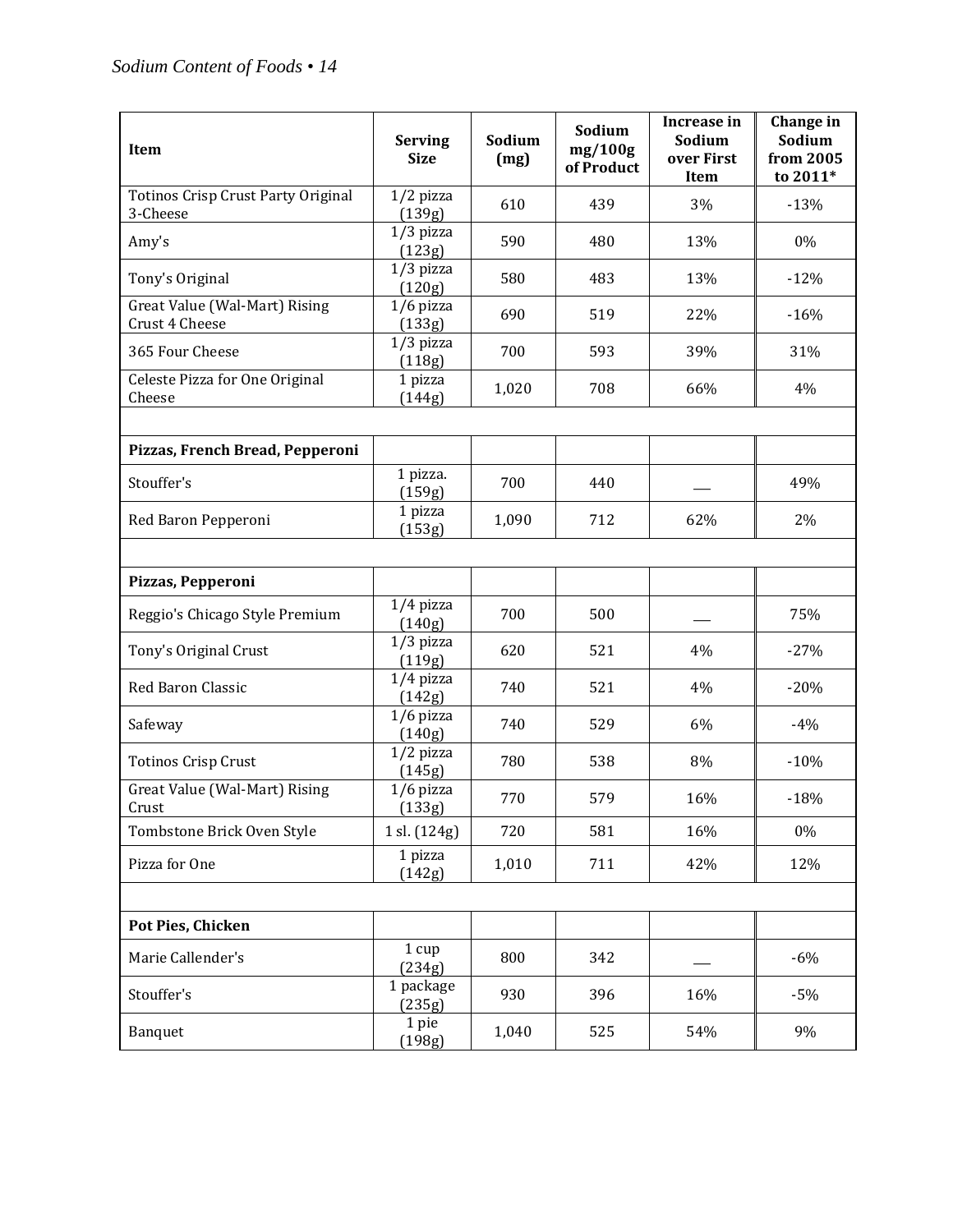| Item                                                   | <b>Serving</b><br><b>Size</b> | Sodium<br>(mg) | Sodium<br>mg/100g<br>of Product | Increase in<br>Sodium<br>over First<br><b>Item</b> | Change in<br>Sodium<br>from 2005<br>to 2011* |
|--------------------------------------------------------|-------------------------------|----------------|---------------------------------|----------------------------------------------------|----------------------------------------------|
| <b>Potatoes, Puffed</b>                                |                               |                |                                 |                                                    |                                              |
| 365 Tater Puffs                                        | 10 pcs.<br>(84g)              | 330            | 393                             |                                                    | 39%                                          |
| Ore-Ida Tater Tots                                     | 9 pcs. (86g)                  | 420            | 488                             | 24%                                                | 0%                                           |
|                                                        |                               |                |                                 |                                                    |                                              |
| <b>Taquitos, Chicken</b>                               |                               |                |                                 |                                                    |                                              |
| Delimex Chicken                                        | 5 pcs.<br>(140g)              | 480            | 343                             |                                                    | 0%                                           |
|                                                        |                               |                |                                 |                                                    |                                              |
| <b>Meats</b>                                           |                               |                |                                 |                                                    |                                              |
| <b>Bacon</b>                                           |                               |                |                                 |                                                    |                                              |
| <b>Gwaltney Thick Sliced Virginia</b><br>Cured         | 19 <sub>g</sub>               | 320            | 1,684                           |                                                    | 12%                                          |
| Oscar Mayer Center Cut                                 | 3 sl. (15g)                   | 270            | 1,800                           | 7%                                                 | $-20%$                                       |
| Oscar Mayer Hearty Thick Cut                           | 1 sl. (12g)                   | 250            | 2,083                           | 24%                                                | 0%                                           |
| Hormel Original                                        | 2 sl. (15g)                   | 330            | 2,200                           | 31%                                                | 0%                                           |
|                                                        |                               |                |                                 |                                                    |                                              |
| <b>Bacon, Smoked</b>                                   |                               |                |                                 |                                                    |                                              |
| Safeway Select Naturally Smoked<br><b>Thick Sliced</b> | 2 sl. (13g)                   | 200            | 1,538                           |                                                    | 8%                                           |
| <b>Gwaltney Hardwood Smoked</b><br>Premium Sliced      | 2 sl. (14g)                   | 230            | 1,643                           | 7%                                                 | 6%                                           |
| Jimmy Dean Hickory Fully Cooked                        | 3 sl. (12g)                   | 200            | 1,667                           | 8%                                                 | 0%                                           |
| Smithfield Naturally Hickory<br>Smoked                 | 2 sl. (17g)                   | 290            | 1,706                           | 11%                                                | $-8%$                                        |
| Jamestown Brand Hardwood Sliced                        | 15 <sub>g</sub>               | 270            | 1,800                           | 17%                                                | $-24%$                                       |
| Smithfield Naturally Hickory<br>Smoked Center Cut      | 3 sl. (15g)                   | 280            | 1,867                           | 21%                                                | 3%                                           |
| Oscar Mayer Naturally Hardwood                         | 2 sl. (14g)                   | 290            | 2,071                           | 35%                                                | $0\%$                                        |
| Great Value (Wal-Mart) Smoked                          | 2 sl. (15g)                   | 320            | 2,133                           | 39%                                                | 0%                                           |
|                                                        |                               |                |                                 |                                                    |                                              |
| <b>Bacon, Turkey</b>                                   |                               |                |                                 |                                                    |                                              |
| Butterball Thin & Crispy                               | 2 sl. (18g)                   | 180            | 1,000                           |                                                    | $-25%$                                       |
| Oscar Mayer Smoked Cured                               | 1 sl. (15g)                   | 180            | 1,200                           | 20%                                                | $-7%$                                        |
|                                                        |                               |                |                                 |                                                    |                                              |
| Chicken, Fresh or Frozen                               |                               |                |                                 |                                                    |                                              |
| Super G Boneless Skinless Thighs                       | 4 oz.<br>(uncooked)           | 40             | 36                              |                                                    | $-60%$                                       |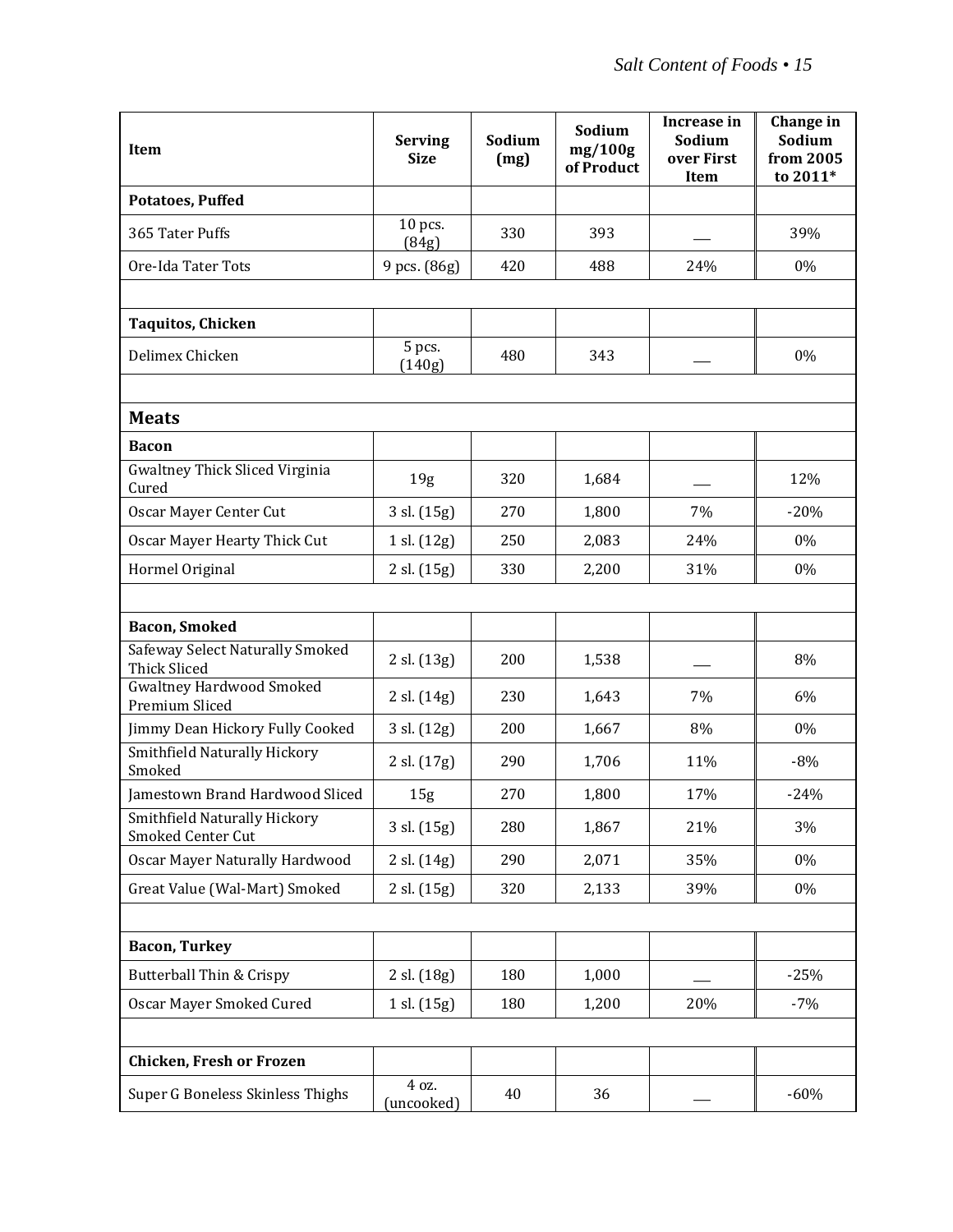| Item                                                                 | <b>Serving</b><br><b>Size</b> | Sodium<br>(mg) | Sodium<br>mg/100g<br>of Product | Increase in<br>Sodium<br>over First<br><b>Item</b> | Change in<br>Sodium<br>from 2005<br>to 2011* |
|----------------------------------------------------------------------|-------------------------------|----------------|---------------------------------|----------------------------------------------------|----------------------------------------------|
| Perdue Chicken Split Breasts                                         | 4 oz.<br>(uncooked)           | 70             | 63                              | 75%                                                | 20%                                          |
| Perdue Boneless Skinless Breast<br>with Rib Meat                     | 4 oz.<br>(uncooked)           | 75             | 67                              | 88%                                                | 0%                                           |
| Perdue Oven Stuffer Fresh Whole<br>Roaster Breast with Ribs and Back | 3 oz.<br>(cooked)             | 75             | 89                              | 150%                                               | 86%                                          |
| Perdue Whole Chicken                                                 | 3 oz.<br>(cooked)             | 80             | 95                              | 167%                                               | $-6%$                                        |
| Perdue Drumsticks                                                    | 3 oz.<br>(cooked)             | 95             | 113                             | 217%                                               | 6%                                           |
| Hams                                                                 |                               |                |                                 |                                                    |                                              |
| Carl Buddig Honey Ham                                                | 6 sl. (56g)                   | 460            | 821                             |                                                    | $-23%$                                       |
| Smithfield 97% Fat Free Cooked                                       | 1 sl. (28g)                   | 310            | 1,107                           | 35%                                                | 0%                                           |
| Oscar Mayer Baked Cooked                                             | 3 sl. (64g)                   | 840            | 1,313                           | 60%                                                | 9%                                           |
| <b>Oscar Mayer Shaved Smoked</b>                                     | 6 sl. (51g)                   | 680            | 1,333                           | 62%                                                | 3%                                           |
| Safeway 95% Fat Free                                                 | 1 sl. (28g)                   | 380            | 1,357                           | 65%                                                | 0%                                           |
|                                                                      |                               |                |                                 |                                                    |                                              |
| <b>Hot Dogs</b>                                                      |                               |                |                                 |                                                    |                                              |
| Oscar Mayer XXL Deli Style Beef                                      | 1 link (76g)                  | 610            | 803                             |                                                    | $-18%$                                       |
| Nathan's Bigger-than-the-Bun 8<br><b>Skinless Beef</b>               | 1 link (57g)                  | 470            | 825                             | 3%                                                 | 0%                                           |
| Ball Park Lite, Beef                                                 | 1 frank<br>(50g)              | 420            | 840                             | 5%                                                 | $-9%$                                        |
| <b>Ball Park Fat Free Beef</b>                                       | 1 link (50g)                  | 430            | 860                             | 7%                                                 | 2%                                           |
| Gwaltney Big 8's Jumbo Beef                                          | 1 frank<br>(56g)              | 510            | 911                             | 13%                                                | $-12%$                                       |
| Safeway Jumbo Beef                                                   | 1 frank<br>(57g)              | 580            | 1,018                           | 27%                                                | 4%                                           |
| Armour Jumbo Beef                                                    | 1 frank<br>(57g)              | 580            | 1,018                           | 27%                                                | $-6%$                                        |
| Bar S Jumbo                                                          | $1$ link $(56g)$              | 640            | 1,143                           | 42%                                                | $-6%$                                        |
|                                                                      |                               |                |                                 |                                                    |                                              |
| Pork, Fresh or Frozen                                                |                               |                |                                 |                                                    |                                              |
| Smithfield Pork Loin Back Ribs                                       | 112g                          | 140            | 125                             |                                                    | 64%                                          |
| Tyson Fresh Tenderloin                                               | 4 oz. (112g)                  | 190            | 170                             | 36%                                                | $-37%$                                       |
| Tyson Fresh Loin Country Style<br>Ribs                               | 4 oz. (112g)                  | 210            | 188                             | 50%                                                | $-36%$                                       |
| Hormel Always Tender Fresh Pork<br>Loin Back Ribs                    | 154g                          | 295            | 192                             | 53%                                                | $-35%$                                       |
| <b>Tyson Fresh Spareribs</b>                                         | 4 oz. (112g)                  | 220            | 196                             | 57%                                                | $-33%$                                       |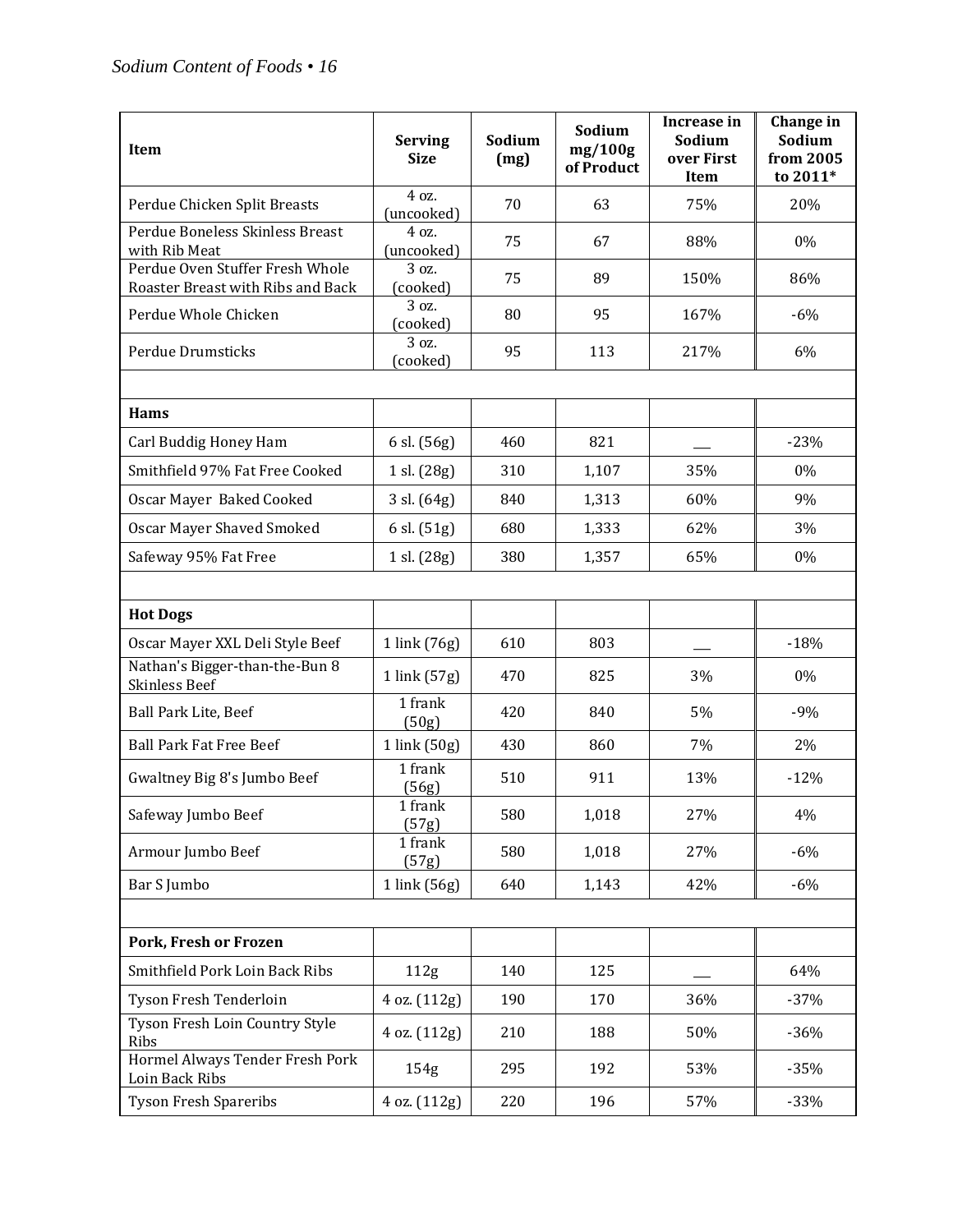| Item                                           | <b>Serving</b><br><b>Size</b>    | Sodium<br>(mg) | Sodium<br>mg/100g<br>of Product | Increase in<br>Sodium<br>over First<br>Item | Change in<br>Sodium<br>from 2005<br>to 2011* |
|------------------------------------------------|----------------------------------|----------------|---------------------------------|---------------------------------------------|----------------------------------------------|
| Tyson Fresh Boneless Loin Roast                | 4 oz. (112g)                     | 240            | 214                             | 71%                                         | $-17%$                                       |
| Hormel Always Tender Fresh Pork<br>Spareribs   | 154g                             | 330            | 214                             | 71%                                         | $-27%$                                       |
|                                                |                                  |                |                                 |                                             |                                              |
| Sausage, Breakfast Links                       |                                  |                |                                 |                                             |                                              |
| 365 Sizzle & Serve Links Pork                  | 2 links<br>(56g)                 | 380            | 679                             |                                             | 0%                                           |
| Jimmy Dean Pork Original                       | 3 links<br>(53g)                 | 380            | 717                             | 6%                                          | 25%                                          |
| Johnsonville Original                          | 3 links<br>(55g)                 | 490            | 891                             | 31%                                         | $-20%$                                       |
|                                                |                                  |                |                                 |                                             |                                              |
| Pork Sausage, Maple or Brown<br><b>Sugar</b>   |                                  |                |                                 |                                             |                                              |
| <b>Bob Evans Maple</b>                         | 3 links<br>(51g)                 | 310            | 608                             |                                             | $-28%$                                       |
| 365 Brown & Serve Link Made with<br>Pork Maple | 2 links<br>(56g)                 | 350            | 625                             | 3%                                          | 0%                                           |
| Johnsonville Brown Sugar & Honey               | 3 links<br>(55g)                 | 440            | 800                             | 32%                                         | $-4%$                                        |
| Johnsonville Maple Syrup                       | 3 links<br>(55g)                 | 470            | 855                             | 41%                                         | $-22%$                                       |
| Sausage, Pork                                  |                                  |                |                                 |                                             |                                              |
| Jimmy Dean Premium Regular                     | 2 oz. (56g)                      | 450            | 804                             |                                             | 61%                                          |
| <b>Bob Evans Original Recipe</b>               | 2 oz. (56g)                      | 460            | 821                             | 2%                                          | $-1%$                                        |
| <b>Safeway Select Country</b>                  | 2 oz. (57g)                      | 520            | 912                             | 14%                                         | $-7%$                                        |
| Jamestown Brand Mild                           | $1.5 \text{ oz.} (42 \text{ g})$ | 400            | 952                             | 19%                                         | $-5%$                                        |
| Pork Sausage, Hot                              |                                  |                |                                 |                                             |                                              |
| Jimmy Dean Premium Hot                         | 2 oz. (56g)                      | 490            | 875                             |                                             | 40%                                          |
| <b>Safeway Select Hot Country</b>              | 2 oz. (56g)                      | 510            | 911                             | 4%                                          | $-7%$                                        |
| Jamestown Brand Hot                            | 1.5 oz.<br>(42g)                 | 400            | 952                             | 9%                                          | $-18%$                                       |
| Pork Sausage, Sage                             |                                  |                |                                 |                                             |                                              |
| 365 Brown & Serve Links                        | 2 links<br>(56g)                 | 380            | 679                             |                                             | 0%                                           |
| Jimmy Dean Premium                             | 2 oz. (56g)                      | 390            | 696                             | 3%                                          | 22%                                          |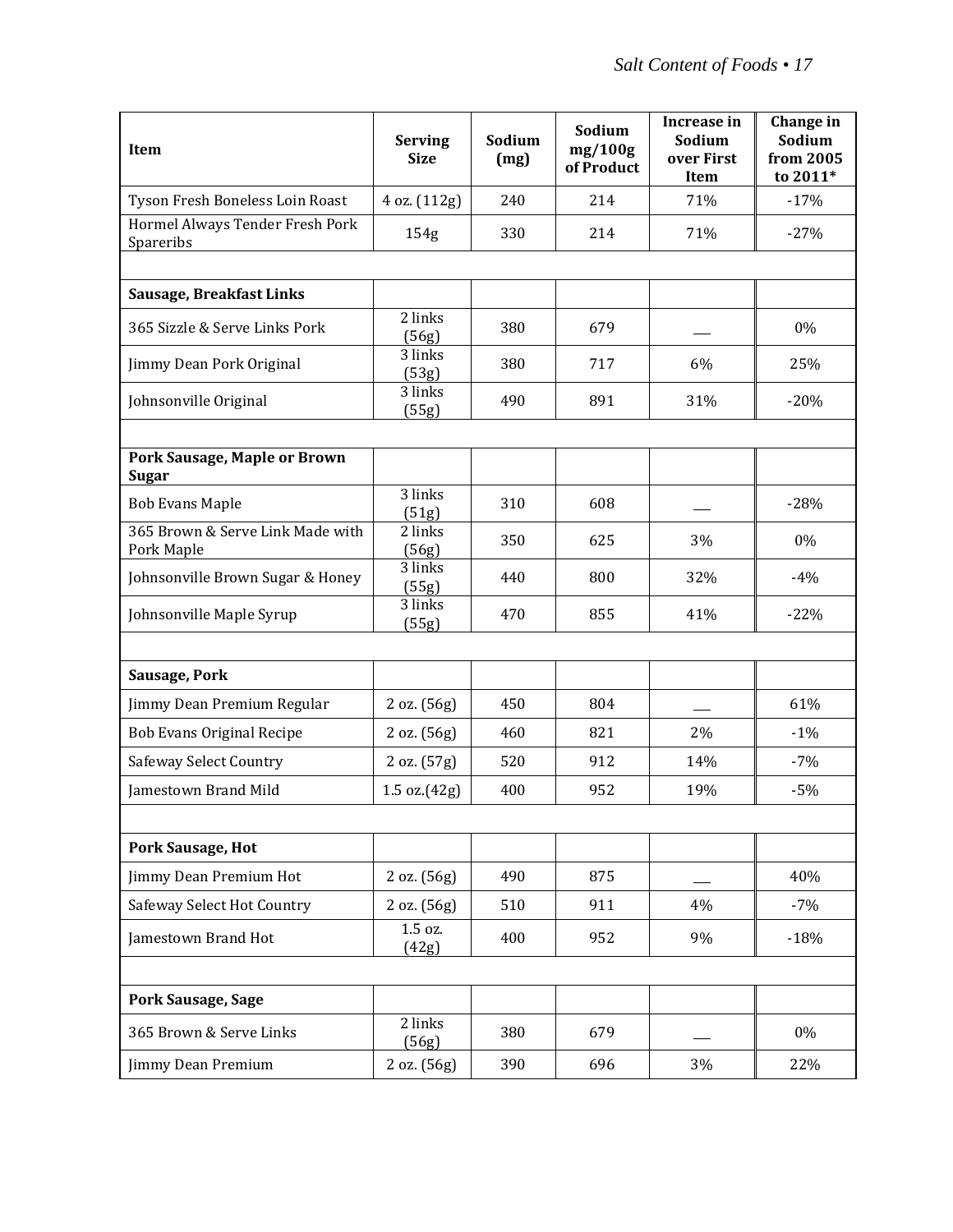| Item                                                                                                               | <b>Serving</b><br><b>Size</b> | Sodium<br>(mg) | Sodium<br>mg/100g<br>of Product | Increase in<br>Sodium<br>over First<br><b>Item</b> | Change in<br>Sodium<br>from 2005<br>to 2011* |
|--------------------------------------------------------------------------------------------------------------------|-------------------------------|----------------|---------------------------------|----------------------------------------------------|----------------------------------------------|
| <b>Bob Evans Savory</b>                                                                                            | 2 oz. (56g)                   | 570            | 1,018                           | 50%                                                | 0%                                           |
|                                                                                                                    |                               |                |                                 |                                                    |                                              |
| <b>Turkey, Fresh or Frozen</b>                                                                                     |                               |                |                                 |                                                    |                                              |
| Shady Brook Farms Fresh Natural<br>Hotel Style Young Turkey Breast<br>with Ribs, Portions of Back and<br>Wing Meat | 4 oz. (112g)                  | 65             | 58                              |                                                    | 7%                                           |
| Perdue Frozen Whole Hen Turkey                                                                                     | 3 oz. (84g)                   | 50             | 60                              | 3%                                                 | 10%                                          |
| <b>Shady Brook Farms Turkey Breast</b><br>Cutlets                                                                  | 4 oz. (112g)                  | 240            | 214                             | 269%                                               | 0%                                           |
| <b>Turkey Breast, Sliced, Deli</b>                                                                                 |                               |                |                                 |                                                    |                                              |
| Healthy Ones Oven Roasted and<br>White                                                                             | 6 sl. (56g)                   | 320            | 571                             |                                                    | $-33%$                                       |
| <b>Butterball Smoked Thick Sliced</b><br>98% Fat Free                                                              | 1 sl. (28g)                   | 200            | 714                             | 25%                                                | $-20%$                                       |
| Carl Buddig Oven Roasted Thin<br>Sliced Lean                                                                       | 6 sl. (56g)                   | 460            | 821                             | 44%                                                | $-23%$                                       |
| Smithfield 96% Fat Free Honey<br>Roasted and White                                                                 | 1 sl. (28g)                   | 250            | 893                             | 56%                                                | $-24%$                                       |
| Smithfield 98% Fat Free Oven<br>Roasted                                                                            | 1 sl. (28g)                   | 250            | 893                             | 56%                                                | $-29%$                                       |
| Oscar Mayer Turkey Breast Oven<br>Roasted 98% Fat Free - Premium                                                   | 1 sl (28g)                    | 250            | 893                             | 56%                                                | $-26%$                                       |
| Oscar Mayer Oven Roasted                                                                                           | 6 sl. (51g)                   | 460            | 902                             | 58%                                                | $-25%$                                       |
| Carl Buddig Honey Turkey                                                                                           | 2 oz (56g)                    | 620            | 1,107                           | 94%                                                | $-18%$                                       |
| Hillshire Farms Deli Select Thin<br>Sliced Oven Roasted                                                            | 2 oz. (56g)                   | 620            | 1,107                           | 94%                                                | 2%                                           |
|                                                                                                                    |                               |                |                                 |                                                    |                                              |
| <b>Prepared Foods, Boxed</b>                                                                                       |                               |                |                                 |                                                    |                                              |
| <b>Macaroni and Cheese</b>                                                                                         |                               |                |                                 |                                                    |                                              |
| Nature's Promise Macaroni and<br>Cheese Organic                                                                    | 1 c. $(71g)$                  | 570            | 803                             |                                                    | 0%                                           |
| Kraft Dinner The Cheesiest                                                                                         | 1 c. $(70g)$                  | 580            | 829                             | 3%                                                 | $-3%$                                        |
| Great Value (Wal-Mart) Premium<br>Macaroni and Cheese                                                              | 1 c. (98g)                    | 820            | 837                             | 4%                                                 | $-5%$                                        |
| Giant Dinner                                                                                                       | 1 c. $(70g)$                  | 600            | 857                             | 7%                                                 | 13%                                          |
| <b>Breakfast Cereals</b>                                                                                           |                               |                |                                 |                                                    |                                              |
| Barbara's Honey Nut O's                                                                                            | 30 <sub>g</sub>               | 80             | 267                             |                                                    | 7%                                           |
| <b>General Mills Frosted Cheerios</b>                                                                              | $3/4$ c. $(28g)$              | 170            | 607                             | 128%                                               | $-11%$                                       |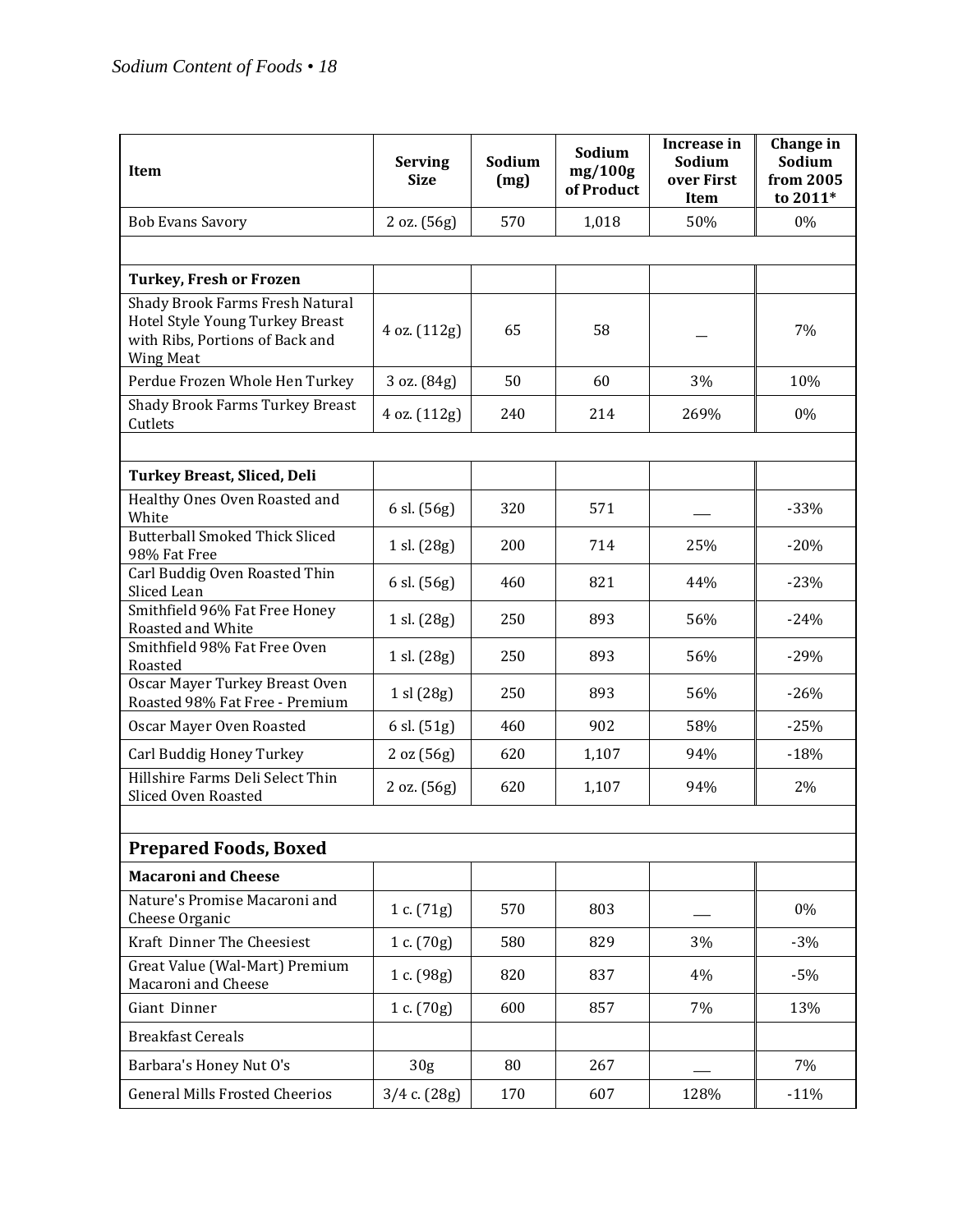| <b>Item</b>                                                 | <b>Serving</b><br><b>Size</b> | Sodium<br>(mg) | Sodium<br>mg/100g<br>of Product | Increase in<br>Sodium<br>over First<br><b>Item</b> | Change in<br>Sodium<br>from 2005<br>to 2011* |
|-------------------------------------------------------------|-------------------------------|----------------|---------------------------------|----------------------------------------------------|----------------------------------------------|
| <b>Salad Dressings</b>                                      |                               |                |                                 |                                                    |                                              |
| <b>Salad Dressings, Blue Cheese</b>                         |                               |                |                                 |                                                    |                                              |
| Wishbone Light                                              | 2 tbsp.<br>(30g)              | 310            | 1,033                           |                                                    | 0%                                           |
| Ken's Steakhouse Lite Chunky Blue<br><b>Cheese Dressing</b> | 2 tbsp.<br>(31g)              | 390            | 1,258                           | 22%                                                | 11%                                          |
| Kraft Roka Brand Blue Cheese<br><b>Salad Dressing</b>       | 2 tbsp.<br>(29g)              | 380            | 1,310                           | 27%                                                | 31%                                          |
| <b>Salad Dressings, Caesar</b>                              |                               |                |                                 |                                                    |                                              |
| Annie's Natural                                             | 2 tbsp.<br>(30g)              | 240            | 800                             |                                                    | 41%                                          |
| Cardini's The Original                                      | 2 tbsp.<br>(29g)              | 240            | 828                             | 3%                                                 | 0%                                           |
| Safeway Select Fresh Garlic                                 | 2 tbsp.<br>(30g)              | 260            | 867                             | 8%                                                 | 8%                                           |
| 365 Organic                                                 | 2 tbsp.<br>(30g)              | 280            | 933                             | 17%                                                | 8%                                           |
| Wishbone Creamy                                             | 2 tbsp.<br>(30ml)             | 290            | 967                             | 21%                                                | $-3%$                                        |
| Newman's Own Creamy                                         | 2 tbsp.<br>(30g)              | 340            | 1,133                           | 42%                                                | $-27%$                                       |
| Safeway Select Fresh Garlic Light                           | 2 tbsp.<br>(15g)              | 170            | 1,133                           | 42%                                                | $-23%$                                       |
| Girard's Light                                              | 2 tbsp.<br>(31g)              | 370            | 1,194                           | 49%                                                | 3%                                           |
| Great Value (Wal-Mart)                                      | 2 tbsp.<br>(30g)              | 380            | 1,267                           | 58%                                                | 81%                                          |
| Kraft's Classic                                             | 2 tbsp.<br>(29g)              | 380            | 1,310                           | 64%                                                | 23%                                          |
| Ken's Steakhouse                                            | 2 tbsp.<br>(30g)              | 430            | 1,433                           | 79%                                                | $0\%$                                        |
| Salad Dressings, Caesar,<br>Refrigerated                    |                               |                |                                 |                                                    |                                              |
| Marie's Caesar                                              | 2 tbsp.<br>(28g)              | 150            | 536                             |                                                    | 7%                                           |
| T. Marzetti's Creamy Caesar                                 | 2 tbsp.<br>(28g)              | 370            | 1,321                           | 147%                                               | 60%                                          |
| <b>Salad Dressings, Peppercorn</b><br>Ranch                 |                               |                |                                 |                                                    |                                              |
| Giant                                                       | 2 tbsp<br>(28g)               | 370            | 1,321                           |                                                    | 67%                                          |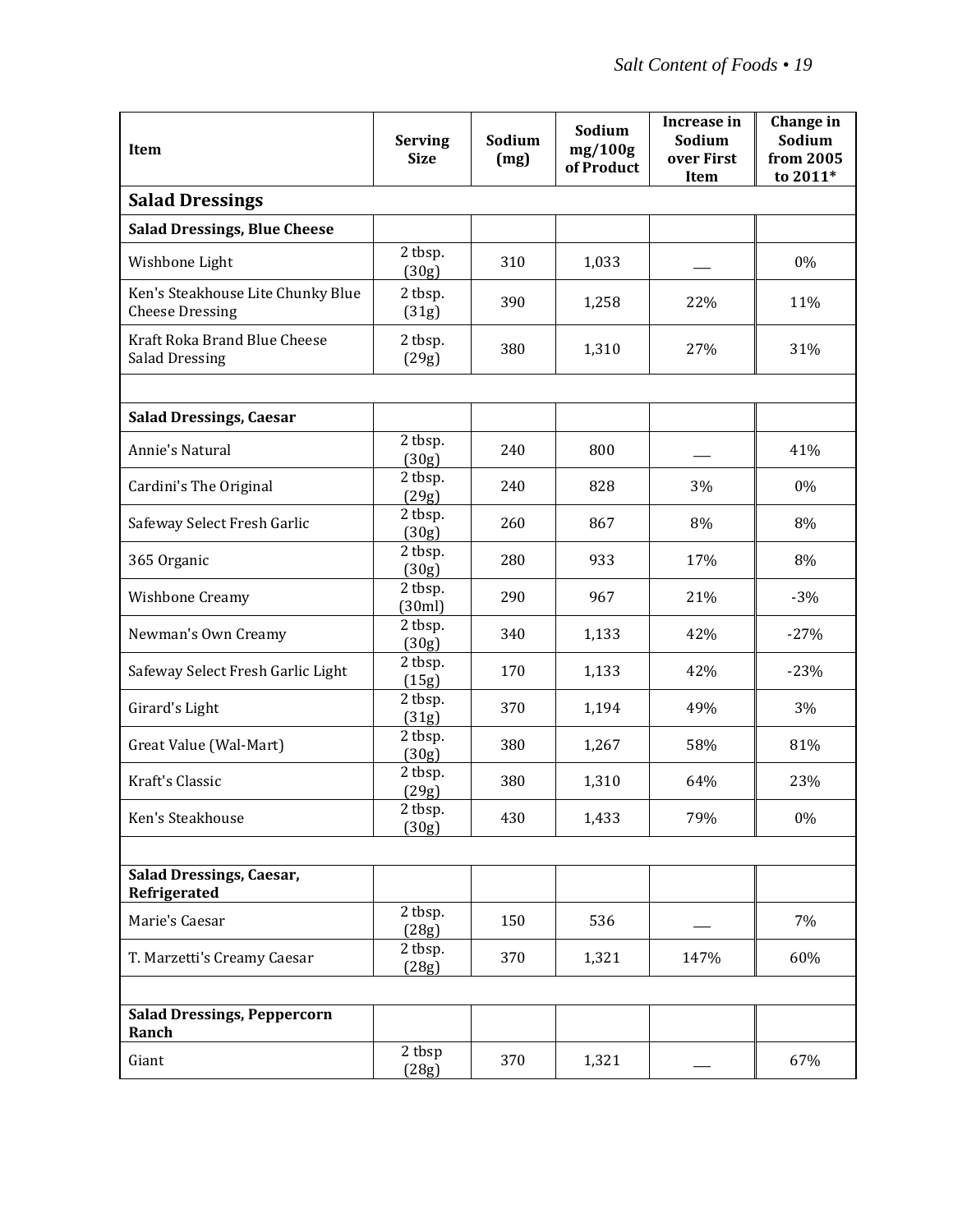| Item                                                | <b>Serving</b><br><b>Size</b> | Sodium<br>(mg) | Sodium<br>mg/100g<br>of Product | Increase in<br>Sodium<br>over First<br>Item | Change in<br>Sodium<br>from<br>2005 to<br>2011* |
|-----------------------------------------------------|-------------------------------|----------------|---------------------------------|---------------------------------------------|-------------------------------------------------|
| <b>Salad Dressings, Ranch</b>                       |                               |                |                                 |                                             |                                                 |
| Wishbone                                            | 2 tbsp.<br>(30ml)             | 230            | 767                             |                                             | 15%                                             |
| Hidden Valley The Original                          | 2 tbsp.<br>(30g)              | 260            | 867                             | 13%                                         | 0%                                              |
| Ken's Steakhouse Buttermilk                         | 2 tbsp.<br>(30g)              | 280            | 933                             | 22%                                         | $-10%$                                          |
| Hidden Valley Light Topping &<br>Dressing           | 2 tbsp.<br>(31g)              | 290            | 935                             | 22%                                         | $0\%$                                           |
| Great Value (Wal-Mart) Buttermilk                   | 2 tbsp.<br>(30g)              | 290            | 967                             | 26%                                         | $-24%$                                          |
| Giant                                               | 2 tbsp.<br>(29g)              | 300            | 1,034                           | 35%                                         | 43%                                             |
| Kraft                                               | 2 tbsp.<br>(30g)              | 370            | 1,233                           | 61%                                         | 19%                                             |
|                                                     |                               |                |                                 |                                             |                                                 |
| <b>Salad Dressings, Thousand-</b><br><b>Island</b>  |                               |                |                                 |                                             |                                                 |
| Kraft Fat Free                                      | 2 tbsp.<br>(33g)              | 260            | 788                             |                                             | 0%                                              |
| Ken's Steakhouse                                    | 2 tbsp.<br>(30g)              | 300            | 1,000                           | 27%                                         | 0%                                              |
| Great Value (Wal-Mart)                              | 2 tbsp.<br>(30g)              | 300            | 1,000                           | 27%                                         | $-6%$                                           |
| Giant                                               | 2 tbsp.<br>(29g)              | 330            | 1,138                           | 44%                                         | 37%                                             |
| <b>Giant Fat Free</b>                               | 2 tbsp.<br>(29g)              | 330            | 1,138                           | 44%                                         | 8%                                              |
|                                                     |                               |                |                                 |                                             |                                                 |
| <b>Sauces</b>                                       |                               |                |                                 |                                             |                                                 |
| <b>BBQ Sauce, Original</b>                          |                               |                |                                 |                                             |                                                 |
| Safeway Premium Select                              | 2 tbsp.<br>(36g)              | 230            | 639                             |                                             | 0%                                              |
| <b>KC Masterpiece Premium</b>                       | 2 tbsp.<br>(36g)              | 240            | 667                             | 4%                                          | 0%                                              |
| Squeezable Sweet Baby Ray's<br><b>Award Winning</b> | 2 tbsp.<br>(37g)              | 290            | 784                             | 23%                                         | $-3%$                                           |
| Kraft                                               | 2 tbsp.<br>(36g)              | 370            | 1,028                           | 61%                                         | $-17%$                                          |
| Bull's-Eye                                          | 2 tbsp.<br>(36g)              | 370            | 1,028                           | 61%                                         | 12%                                             |
| Giant                                               | 2 tbsp.<br>(34g)              | 370            | 1,088                           | 70%                                         | 0%                                              |
| Great Value (Wal-Mart)                              | 2 Tbsp.<br>(36g)              | 440            | 1,222                           | 91%                                         | 12%                                             |
| Original Open Pit                                   | 2 tbsp.<br>(34g)              | 510            | 1,500                           | 135%                                        | 33%                                             |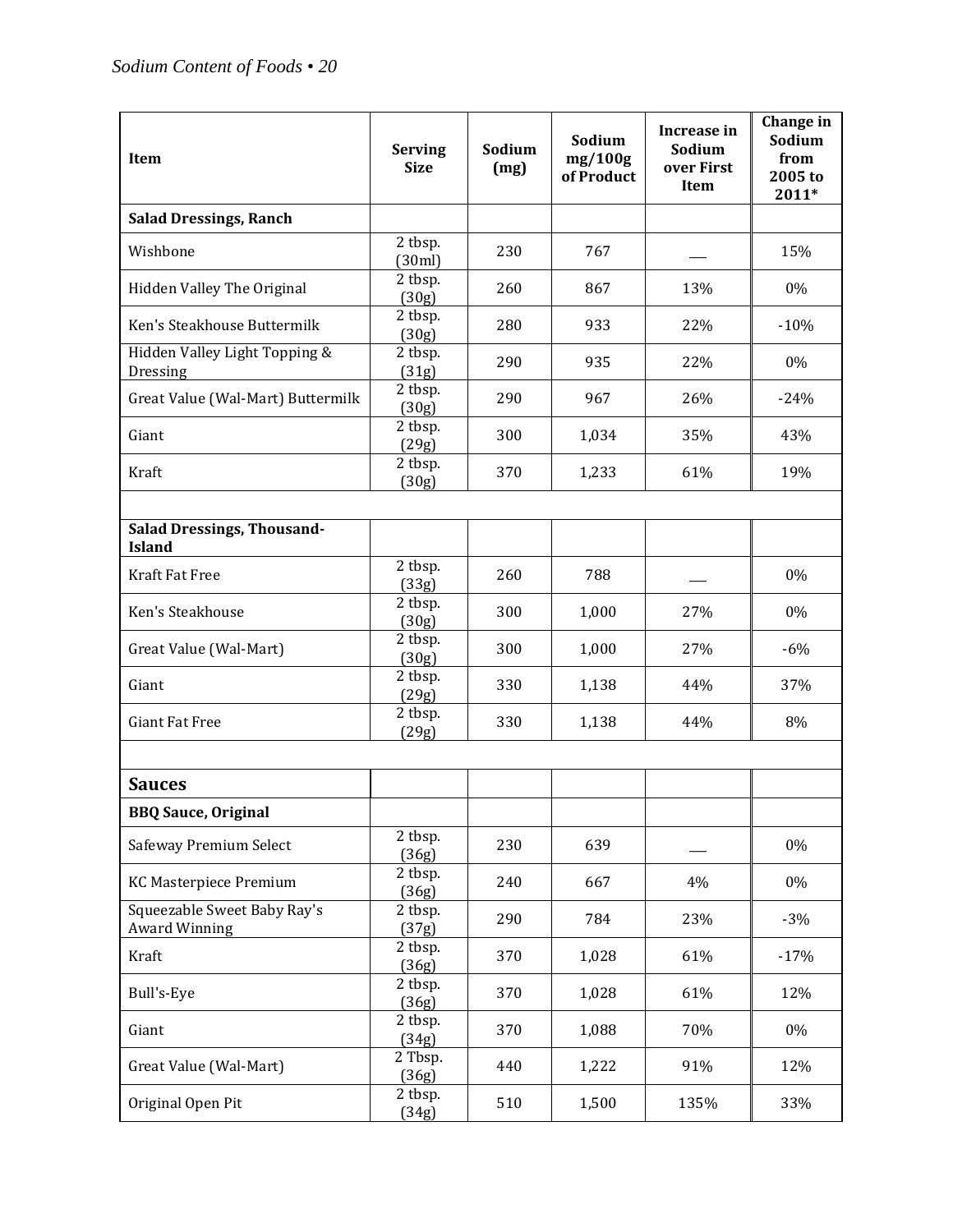| Item                                                | <b>Serving</b><br><b>Size</b> | Sodium<br>(mg) | Sodium<br>mg/100g<br>of Product | Increase in<br>Sodium<br>over First<br>Item | Change in<br>Sodium<br>from<br>2005 to<br>2011* |
|-----------------------------------------------------|-------------------------------|----------------|---------------------------------|---------------------------------------------|-------------------------------------------------|
| <b>BBQ Sauce, Honey</b>                             |                               |                |                                 |                                             |                                                 |
| Squeezable Sweet Baby Ray's<br><b>Award Winning</b> | 2 tbsp.<br>(37g)              | 300            | 811                             |                                             | 0%                                              |
| Giant                                               | 2 tbsp.<br>(36g)              | 320            | 889                             | 10%                                         | 0%                                              |
| Great Value (Wal-Mart)                              | 2 tbsp.<br>(36g)              | 360            | 1,000                           | 23%                                         | 13%                                             |
| Kraft                                               | 2 tbsp.<br>(37g)              | 450            | 1,216                           | 50%                                         | 22%                                             |
| Ketchup                                             |                               |                |                                 |                                             |                                                 |
| 365                                                 | 1 tbsp.<br>(17g)              | 160            | 941                             |                                             | 0%                                              |
| Heinz                                               | 1 tbsp.<br>(17g)              | 160            | 941                             | 0%                                          | $-16%$                                          |
| Annie's Organic                                     | 1 tbsp.<br>(17g)              | 170            | 1,000                           | 6%                                          | 13%                                             |
| Heinz Organic                                       | 1 tbsp.<br>(17g)              | 190            | 1,118                           | 19%                                         | 0%                                              |
| Great Value (Wal-Mart)                              | 1 tbsp.<br>(17g)              | 190            | 1,118                           | 19%                                         | 0%                                              |
| Salsa, Medium                                       |                               |                |                                 |                                             |                                                 |
| Drew's All Natural                                  | 2 tbsp.<br>(28g)              | 100            | 357                             |                                             | 0%                                              |
| Muir Glen Organic                                   | 2 tbsp.<br>(31g)              | 130            | 419                             | 17%                                         | $-4%$                                           |
| Chi Chi's Fiesta Thick & Chunky                     | 2 tbsp.<br>(30g)              | 150            | 500                             | 40%                                         | 0%                                              |
| Safeway Southwest                                   | 2 tbsp.<br>(28g)              | 150            | 536                             | 50%                                         | $0\%$                                           |
| <b>Whole Foods</b>                                  | 2 tbsp.<br>(31g)              | 210            | 677                             | 90%                                         | 8%                                              |
| Tostitos                                            | 2 tbsp.<br>(33g)              | 250            | 758                             | 112%                                        | $-4%$                                           |
| Old El Paso Thick N' Chunky                         | 2 tbsp.<br>(30g)              | 230            | 767                             | 115%                                        | 0%                                              |
| Herdez Salsa Casera                                 | 2 tbsp.<br>(31g)              | 270            | 871                             | 144%                                        | 0%                                              |
|                                                     |                               |                |                                 |                                             |                                                 |
| Salsa, Mild                                         |                               |                |                                 |                                             |                                                 |
| Muir Glen Organic                                   | 2 tbsp.<br>(31g)              | 125            | 403                             |                                             | $-7%$                                           |
| Chi Chi's Fiesta Thick & Chunky                     | 2 tbsp.<br>(30g)              | 150            | 500                             | 24%                                         | $0\%$                                           |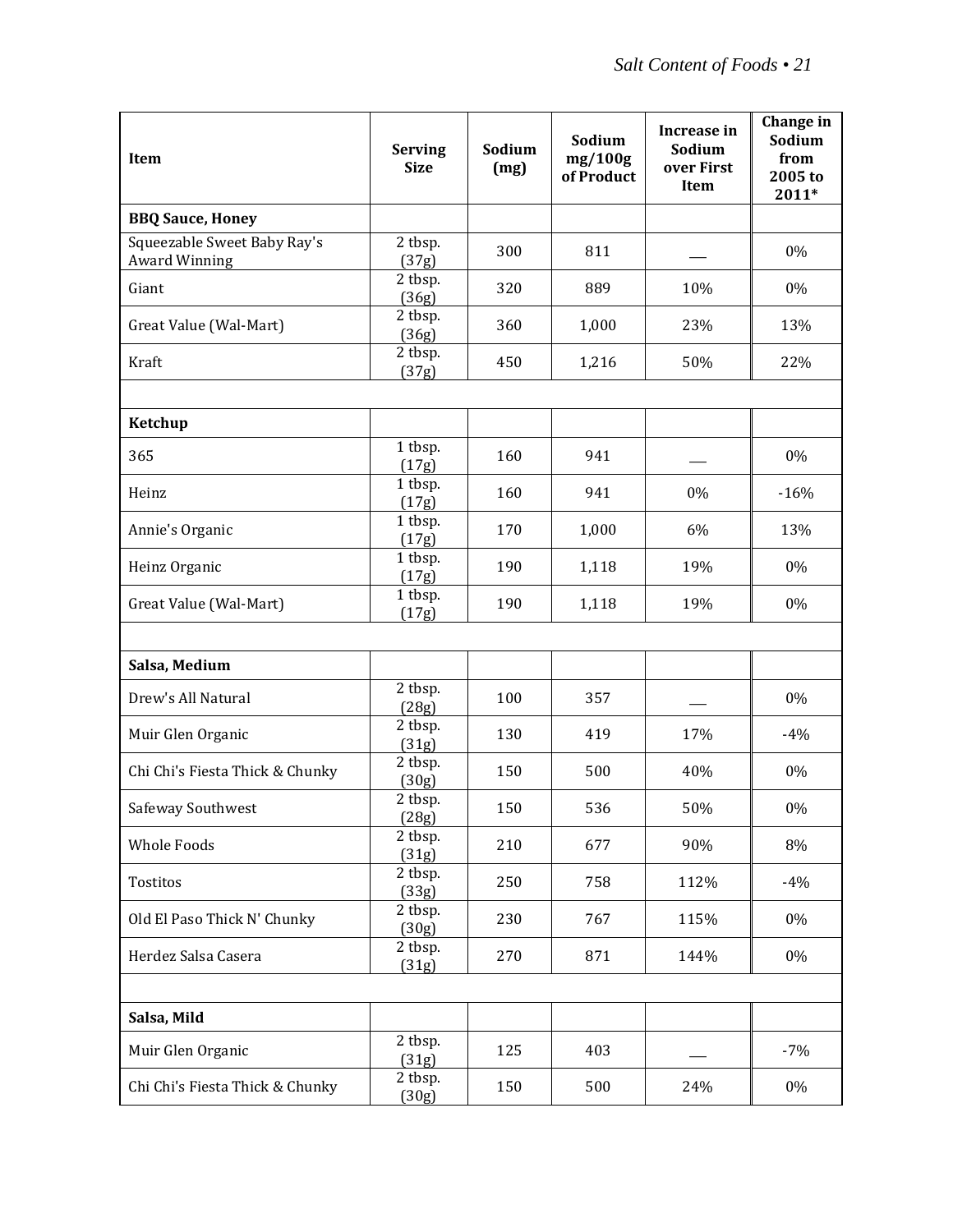| <b>Item</b>                                                  | <b>Serving</b><br><b>Size</b> | Sodium<br>(mg) | Sodium<br>mg/100g<br>of Product | Increase in<br>Sodium<br>over First<br><b>Item</b> | Change in<br>Sodium<br>from<br>2005 to<br>$2011*$ |
|--------------------------------------------------------------|-------------------------------|----------------|---------------------------------|----------------------------------------------------|---------------------------------------------------|
| Safeway Southwest Salsa Mild                                 | 2 tbsp.<br>(28g)              | 150            | 536                             | 33%                                                | 0%                                                |
| <b>Whole Foods</b>                                           | 2 tbsp.<br>(31g)              | 200            | 645                             | 60%                                                | 3%                                                |
| Tostitos                                                     | 2 tbsp.<br>(33g)              | 250            | 758                             | 88%                                                | $-4%$                                             |
| Old El Paso Thick N' Chunky                                  | 2 tbsp.<br>(30g)              | 230            | 767                             | 90%                                                | 0%                                                |
| Pace Chunky                                                  | 2 tbsp.<br>(30ml)             | 230            | 767                             | 90%                                                | $-4%$                                             |
| Great Value Thick & Chunky                                   | 2 tbsp.<br>(30g)              | 240            | 800                             | 98%                                                | 3%                                                |
|                                                              |                               |                |                                 |                                                    |                                                   |
| Sauce, Spaghetti                                             |                               |                |                                 |                                                    |                                                   |
| Walnut Acres Organic Marinara &<br>Herbs                     | $1/2$ c.<br>(125g)            | 330            | 264                             |                                                    | 0%                                                |
| <b>Classico Traditional Favorites</b><br>Tomato & Basil      | $1/2$ c.<br>(125g)            | 380            | 304                             | 15%                                                | 23%                                               |
| 365 Marinara                                                 | $1/2$ c.<br>(118g)            | 400            | 339                             | 28%                                                | $-20%$                                            |
| Barilla Marinara Tomato & Basil                              | $1/2$ c.<br>(125g)            | 460            | 368                             | 39%                                                | $-8%$                                             |
| Ragu Old World Style Traditional                             | $1/2$ c.<br>(125g)            | 480            | 384                             | 45%                                                | $-38%$                                            |
| Great Value (Wal-Mart)<br>Traditional                        | $1/2$ c.<br>(125g)            | 490            | 392                             | 48%                                                | 0%                                                |
| Bertolli Marinara with Burgundy<br>Wine                      | $1/2$ c.<br>(126g)            | 500            | 397                             | 50%                                                | $-6%$                                             |
| Newman's Own Marinara                                        | $1/2$ c.<br>(125g)            | 510            | 408                             | 55%                                                | 0%                                                |
| 365 Organic                                                  | $1/2$ c.<br>(113g)            | 470            | 416                             | 58%                                                | 93%                                               |
| Amy's Organic Family Marinara<br>Pasta Sauce                 | $1/2$ c.<br>(125g)            | 590            | 472                             | 79%                                                | 0%                                                |
| Safeway Select Premium Quality<br>Verdi Marinara Pasta Sauce | $1/2$ c.<br>(125g)            | 630            | 504                             | 91%                                                | 0%                                                |
| Francesco Rinaldi Original<br>Traditional                    | $1/2$ c.<br>(125g)            | 650            | 520                             | 97%                                                | 0%                                                |
| <b>Giant Traditional</b>                                     | $1/2$ c.<br>(125g)            | 660            | 528                             | 100%                                               | $-10%$                                            |
|                                                              |                               |                |                                 |                                                    |                                                   |
| Sauce, Steak                                                 |                               |                |                                 |                                                    |                                                   |
| Great Value (Wal-Mart)                                       | 1 tbsp.<br>(17g)              | 280            | 1,647                           |                                                    | 37%                                               |
| A1                                                           | 1 tbsp.<br>(17g)              | 280            | 1,647                           | 0%                                                 | 0%                                                |
| Giant                                                        | 1 tbsp.<br>(17g)              | 300            | 1,765                           | 7%                                                 | 20%                                               |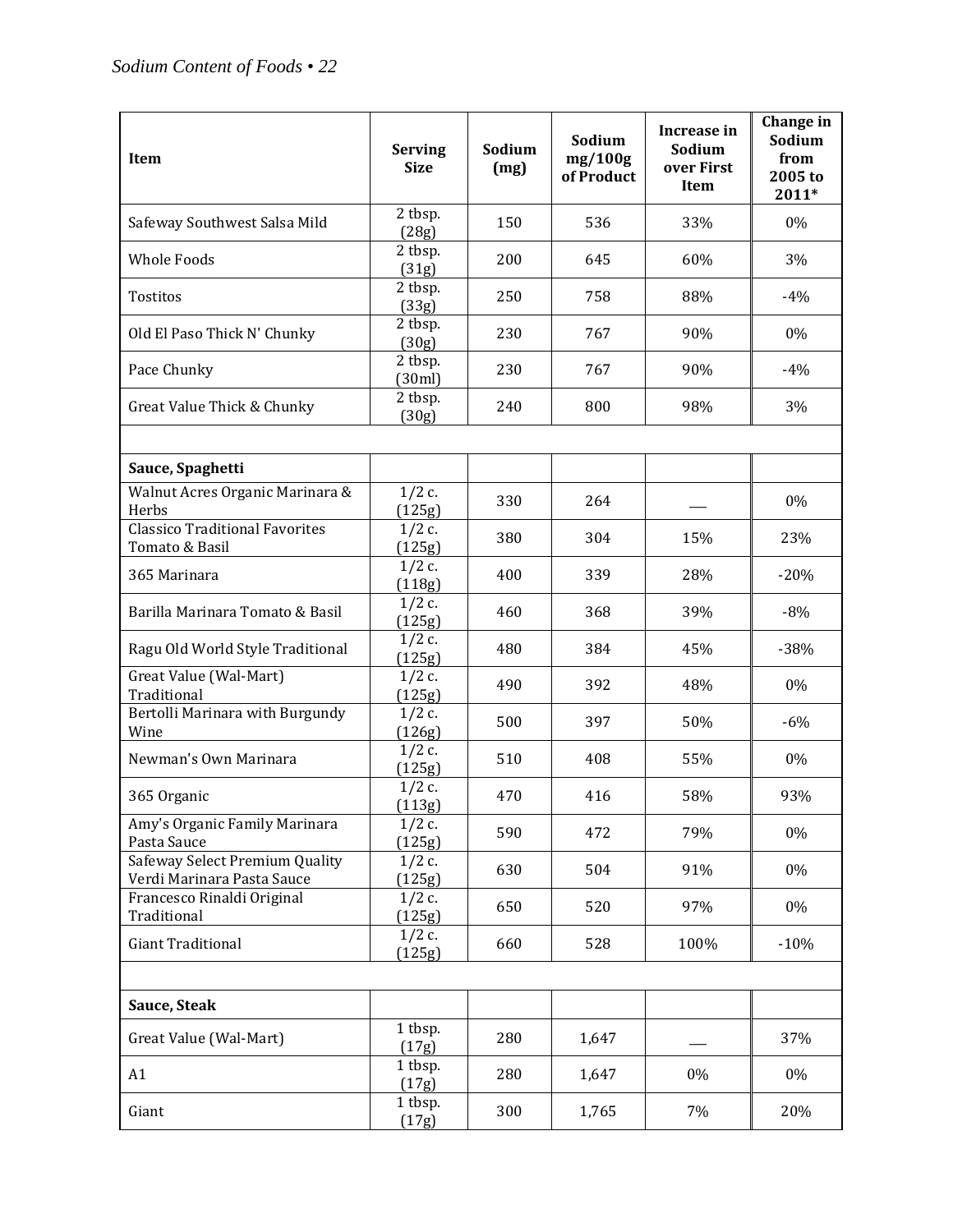| Item                                                           | <b>Serving</b><br><b>Size</b> | Sodium<br>(mg) | Sodium<br>mg/100g<br>of Product | Increase in<br>Sodium<br>over First<br>Item | Change in<br>Sodium<br>from<br>2005 to<br>2011* |
|----------------------------------------------------------------|-------------------------------|----------------|---------------------------------|---------------------------------------------|-------------------------------------------------|
| Sauce, Tomato                                                  |                               |                |                                 |                                             |                                                 |
| Great Value (Wal-Mart)                                         | $1/4$ c. $(61g)$              | 260            | 426                             |                                             | 0%                                              |
| Giant                                                          | $1/4$ c. $(61g)$              | 280            | 459                             | 8%                                          | 2%                                              |
| Contadina                                                      | $1/4$ c. $(61g)$              | 280            | 459                             | 8%                                          | 0%                                              |
| Hunt's                                                         | $1/4$ c. $(62g)$              | 410            | 661                             | 55%                                         | 8%                                              |
| Sauce, Soy                                                     |                               |                |                                 |                                             |                                                 |
| Safeway Select Gourmet Club<br><b>Naturally Brewed</b>         | 1 tbsp.<br>(15ml)             | 920            | 6,133                           |                                             | 0%                                              |
| Kikkoman Naturally Brewed                                      | 1 tbsp.<br>(15ml)             | 920            | 6,133                           | 0%                                          | 0%                                              |
| La Choy                                                        | 1 tbsp.<br>(15ml)             | 1,160          | 7,733                           | 26%                                         | $-8%$                                           |
| <b>Snack Foods</b>                                             |                               |                |                                 |                                             |                                                 |
| <b>Cheese Curls</b>                                            |                               |                |                                 |                                             |                                                 |
| 365                                                            | 1 oz. (28g)                   | 125            | 446                             |                                             | $-40%$                                          |
| Barbara's Bakery Cheese Puffed<br><b>Bakes</b>                 | 1 oz. (28g)                   | 200            | 714                             | 60%                                         | 5%                                              |
| Utz                                                            | 1 oz./14<br>curls (28g)       | 260            | 929                             | 108%                                        | 0%                                              |
| Michael Season's Ultimate White<br><b>Cheddar Cheese Puffs</b> | $11/2c$ .<br>(28g)            | 270            | 964                             | 116%                                        | 0%                                              |
| Crunchitos Extra Cheddar Baked                                 | 1 c. (30g)                    | 290            | 967                             | 117%                                        | 0%                                              |
| Cheetos Crunchy                                                | 1 oz. / 21<br>pcs. (28g)      | 290            | 1,036                           | 132%                                        | 0%                                              |
| Great Value (Wal-Mart) Cheddar<br>Cheese Crunch                | 21 pcs.<br>(28g)              | 290            | 1,036                           | 132%                                        | $-3%$                                           |
| Bachman                                                        | 23 pcs.<br>(28g)              | 300            | 1,071                           | 104%                                        | $-15%$                                          |
|                                                                |                               |                |                                 |                                             |                                                 |
| <b>Potato Chips, Lightly Salted</b>                            |                               |                |                                 |                                             |                                                 |
| Kettle Chips Natural Gourmet with<br>Sea Salt                  | 1 oz. (28g)                   | 105            | 375                             |                                             | $-5%$                                           |
|                                                                |                               |                |                                 |                                             |                                                 |
| <b>Potato Chips and Crisps</b>                                 |                               |                |                                 |                                             |                                                 |
| Utz Kettle Classics Regular                                    | 1 oz./20<br>chips (28g)       | 120            | 429                             |                                             | 26%                                             |
| Grandma Utz's Handcooked                                       | 1 oz. (28g)                   | 120            | 429                             | 0%                                          | 1%                                              |
| Kettle Chips, Baked with Sea Salt                              | 1 oz. (28g)                   | 135            | 482                             | 13%                                         | $-16%$                                          |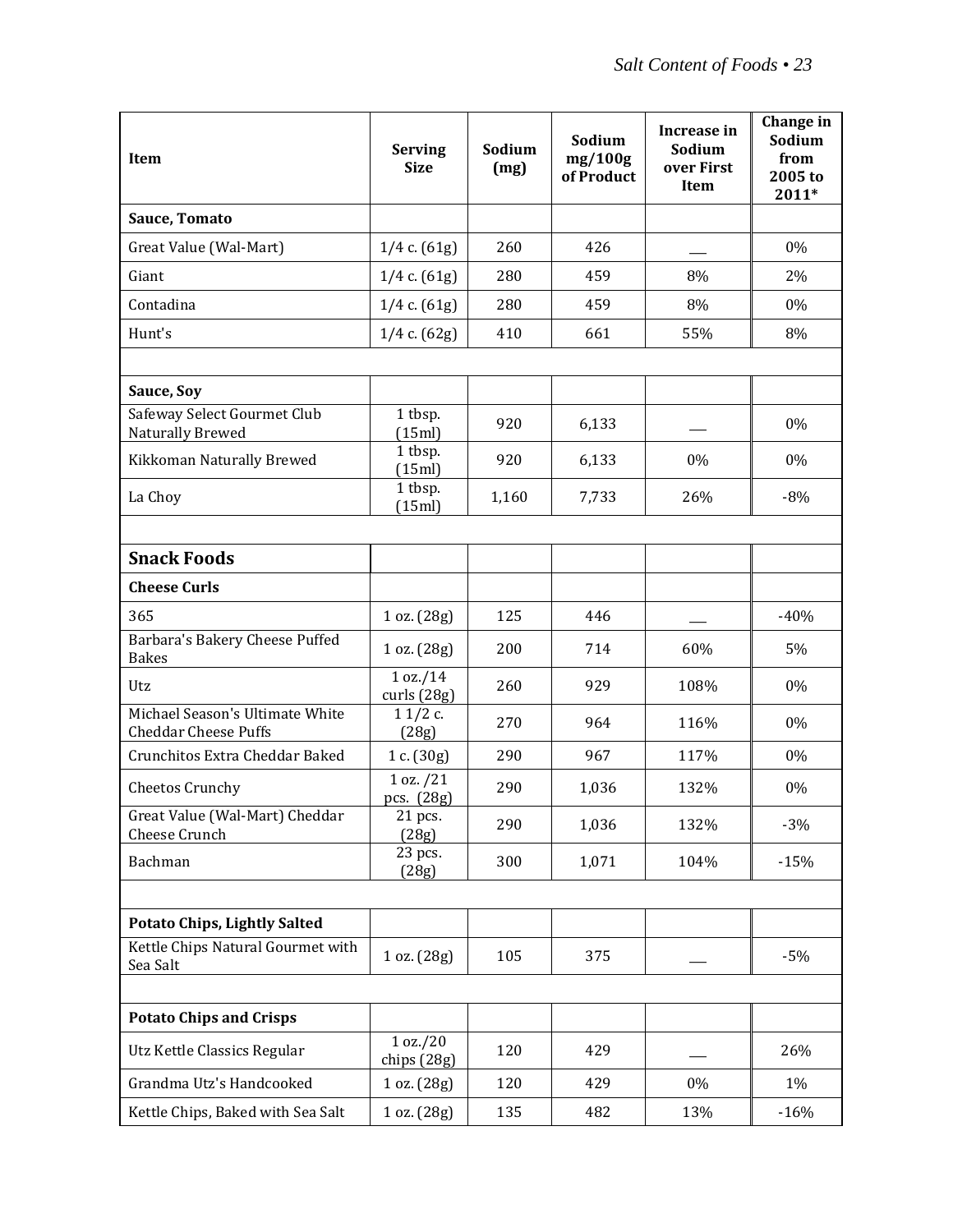| <b>Item</b>                              | <b>Serving</b><br>Size  | Sodium<br>(mg) | Sodium<br>mg/100g<br>of Product | Increase in<br>Sodium<br>over First<br>Item | Change in<br>Sodium<br>from<br>2005 to<br>2011* |
|------------------------------------------|-------------------------|----------------|---------------------------------|---------------------------------------------|-------------------------------------------------|
| Pringles Original (crisps)               | 1 oz. (28g)             | 150            | 536                             | 25%                                         | $-12%$                                          |
| Ruffles Original                         | 1 oz./12 oz.<br>(28g)   | 160            | 571                             | 33%                                         | 0%                                              |
| Great Value (Wal-Mart) Original          | 1 oz. (28g)             | 180            | 643                             | 50%                                         | 13%                                             |
| Lay's Classic                            | 1 oz./15<br>chips (28g) | 180            | 643                             | 50%                                         | 0%                                              |
| Lay's Wavy Original                      | 1 oz./11<br>chips (28g) | 180            | 643                             | 50%                                         | 0%                                              |
| Rice Snacks, caramel corn                |                         |                |                                 |                                             |                                                 |
| Quaker                                   | 13 mini<br>cakes (30g)  | 310            | 1,033                           |                                             | 3%                                              |
| <b>Tortilla Chips, Yellow</b>            |                         |                |                                 |                                             |                                                 |
| Garden of Eatin Yellow All Natural       | 28g                     | 55             | 196                             |                                             | $-21%$                                          |
| Little Bear All Natural                  | 15 chips<br>(28g)       | 65             | 232                             | 18%                                         | 0%                                              |
| Green Mountain Gringo Tortilla<br>Strips | 12 chips<br>(28g)       | 80             | 286                             | 45%                                         | $-38%$                                          |
| <b>Tostitos Natural</b>                  | 1 oz. (28g)             | 100            | 357                             | 82%                                         | 25%                                             |
| <b>Guiltless Gourmet Baked</b>           | 1 oz./18<br>chips (28g) | 180            | 643                             | 227%                                        | 13%                                             |
|                                          |                         |                |                                 |                                             |                                                 |
| <b>Tortilla Chips, White</b>             |                         |                |                                 |                                             |                                                 |
| 365 Organic                              | 28g                     | 45             | 161                             |                                             | $-4%$                                           |
| <b>Tostitos Bite Size</b>                | 1 oz. (28g)             | 110            | 393                             | 144%                                        | 0%                                              |
| <b>Tostitos Scoops</b>                   | 1 oz./12<br>chips (28g) | 120            | 429                             | 167%                                        | 0%                                              |
| Utz Restaurant Style                     | 1 oz./6<br>chips (28g)  | 120            | 429                             | 167%                                        | 0%                                              |
| <b>Tostitos Hint of Lime</b>             | 1 oz./6<br>chips (28g)  | 125            | 446                             | 178%                                        | $-22%$                                          |
|                                          |                         |                |                                 |                                             |                                                 |
| <b>Soups</b>                             |                         |                |                                 |                                             |                                                 |
| <b>Broth, Beef</b>                       |                         |                |                                 |                                             |                                                 |
| Swanson 99% Fat Free                     | 1 c. (240ml)            | 890            | 371                             |                                             | 13%                                             |
| Safeway                                  | 1 c. (240ml)            | 910            | 379                             | 2%                                          | 1%                                              |
| Great Value (Wal-Mart)                   | 1 c (245g)              | 940            | 384                             | 3%                                          | $-2%$                                           |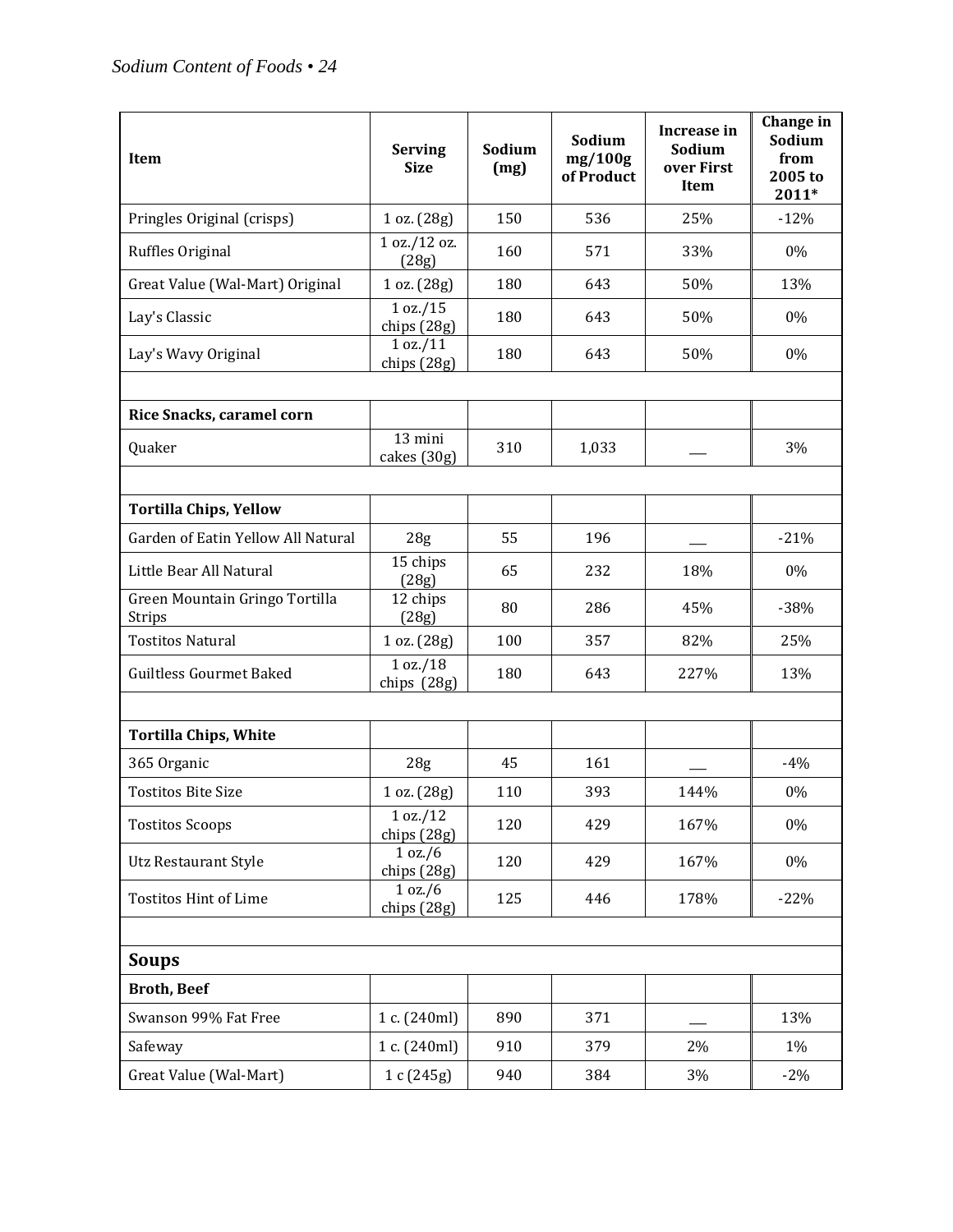| Item                                                                              | <b>Serving</b><br><b>Size</b> | Sodium<br>(mg) | Sodium<br>mg/100g<br>of Product | Increase in<br>Sodium<br>over First<br>Item | Change in<br>Sodium<br>from 2005<br>to 2011* |
|-----------------------------------------------------------------------------------|-------------------------------|----------------|---------------------------------|---------------------------------------------|----------------------------------------------|
| <b>Broth, Chicken</b>                                                             |                               |                |                                 |                                             |                                              |
| Health Valley 40% Less Sodium                                                     | 1 c. $(240g)$                 | 390            | 163                             |                                             | 3%                                           |
| Swanson Certified Organic Free<br>Range                                           | 1 c. (240ml)                  | 550            | 229                             | 41%                                         | $-4%$                                        |
| Pacific Free-Range                                                                | 1 c. (240ml)                  | 570            | 238                             | 46%                                         | 0%                                           |
| 365 Organic                                                                       | 1 c. (237g)                   | 660            | 278                             | 71%                                         | 15%                                          |
| Swanson 99% Fat Free                                                              | 1 c. (240ml)                  | 860            | 358                             | 121%                                        | $-10%$                                       |
| Safeway                                                                           | 1 c. $(245g)$                 | 930            | 380                             | 134%                                        | $-4%$                                        |
| Great Value (Wal-Mart)                                                            | 1 c. $(245g)$                 | 970            | 396                             | 144%                                        | 0%                                           |
| <b>Soup, Cream of Tomato</b>                                                      |                               |                |                                 |                                             |                                              |
| Amy's Organic Lowfat                                                              | 1 c. (245ml)                  | 340            | 139                             |                                             | $-2%$                                        |
| Pacific Organic Creamy Tomato                                                     | 1 c. (240ml)                  | 750            | 313                             | 125%                                        | 0%                                           |
|                                                                                   |                               |                |                                 |                                             |                                              |
| Soup, Tomato                                                                      |                               |                |                                 |                                             |                                              |
| Great Value (Wal-Mart) Condensed<br>Soup (Prepared)                               | 1 c. (246g)                   | 680            | 276                             |                                             | 8%                                           |
| Progresso Classics Hearty Tomato                                                  | 1 c. (245g)                   | 690            | 282                             | 2%                                          | $-27%$                                       |
| Safeway Condensed Soup<br>(Prepared)                                              | 1 c. $(246g)$                 | 710            | 289                             | 4%                                          | $-4%$                                        |
| Campbell's, condensed Classics<br>(Prepared)                                      | 1 c. (240ml)                  | 710            | 296                             | 7%                                          | 0%                                           |
|                                                                                   |                               |                |                                 |                                             |                                              |
| Soup, Vegetable                                                                   |                               |                |                                 |                                             |                                              |
| Campbell's, condensed Classics<br>Vegetarian Vegetable (Prepared)                 | 1 c. (240ml)                  | 480            | 200                             |                                             | $-39%$                                       |
| Health Valley Organic, 40% Less<br>Sodium                                         | 1 c. $(240g)$                 | 480            | 200                             | 0%                                          | $-17%$                                       |
| Campbell's, condensed Classics<br>Vegetable, with Beef Stock<br>(Prepared)        | 1 c. $(240g)$                 | 650            | 271                             | 35%                                         | $-28%$                                       |
| Great Value (Wal-Mart) Vegetable<br><b>Condensed Soup with Vegetable</b><br>Stock | 246g                          | 740            | 301                             | 50%                                         | 4%                                           |
| <b>Canned Vegetables</b>                                                          |                               |                |                                 |                                             |                                              |
| <b>Baked Beans</b>                                                                |                               |                |                                 |                                             |                                              |
| <b>B&amp;M</b> Original                                                           | $1/2c$ .<br>(131g)            | 390            | 298                             |                                             | 3%                                           |
| Great Value (Wal-Mart)                                                            | $1/2$ c.<br>(130g)            | 470            | 362                             | 21%                                         | $-4%$                                        |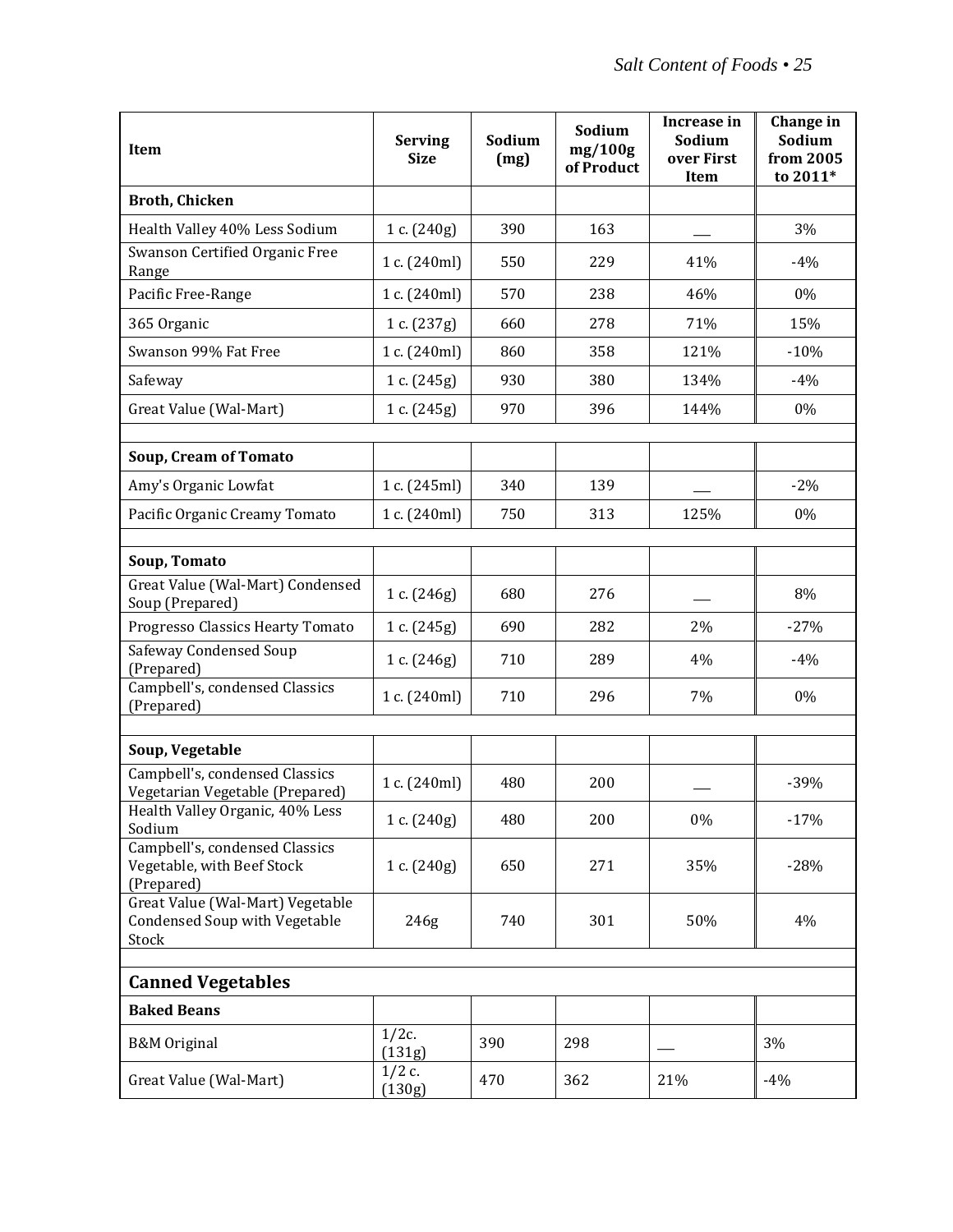| <b>Item</b>                         | <b>Serving</b><br><b>Size</b> | Sodium<br>(mg) | Sodium<br>mg/100g<br>of Product | Increase in<br>Sodium<br>over First<br>Item | Change in<br>Sodium<br>from 2005<br>to 2011* |
|-------------------------------------|-------------------------------|----------------|---------------------------------|---------------------------------------------|----------------------------------------------|
| Bush's Best Original                | $1/2$ c.<br>(130g)            | 550            | 423                             | 42%                                         | $0\%$                                        |
| <b>Baked Beans, Vegetarian</b>      |                               |                |                                 |                                             |                                              |
| B&M                                 | $1/2$ c.<br>(130g)            | 380            | 292                             |                                             | 12%                                          |
| Bush's Best Vegetarian              | $1/2$ c.<br>(130g)            | 550            | 423                             | 45%                                         | 0%                                           |
|                                     |                               |                |                                 |                                             |                                              |
| <b>Tomatoes, Diced</b>              |                               |                |                                 |                                             |                                              |
| Furmanos                            | $1/2c$ .<br>(116g)            | 125            | 108                             |                                             | $-49%$                                       |
| Del Monte                           | $1/2c$ .<br>(126g)            | 160            | 127                             | 18%                                         | $-36%$                                       |
| Contadina Roma Style                | $1/2$ c.<br>(122g)            | 200            | 164                             | 52%                                         | 0%                                           |
| Great Value (Wal-Mart)              | 1/2c<br>(121g)                | 220            | 182                             | 69%                                         | 0%                                           |
| Hunts Petite Diced                  | $1/2c$ .<br>(121g)            | 280            | 231                             | 115%                                        | $-15%$                                       |
| Hunts Diced, Original               | $1/2c$ .<br>(121g)            | 280            | 231                             | 115%                                        | $-26%$                                       |
|                                     |                               |                |                                 |                                             |                                              |
| <b>Tomatoes, Crushed</b>            |                               |                |                                 |                                             |                                              |
| Great Value (Wal-Mart)              | $1/4$ c. $(61g)$              | 140            | 230                             |                                             | 47%                                          |
| Hunts                               | $1/2$ c.<br>(121g)            | 280            | 231                             | 1%                                          | $-20%$                                       |
| Contadina Roma Style                | $1/4$ c. $(61g)$              | 150            | 246                             | 7%                                          | 0%                                           |
|                                     |                               |                |                                 |                                             |                                              |
| <b>Tomatoes, Paste</b>              |                               |                |                                 |                                             |                                              |
| Great Value (Wal-Mart)              | 2 tbsp.<br>(33g)              | 20             | 61                              |                                             | $0\%$                                        |
| Contadina Roma Style                | 2 tbsp.<br>(33g)              | 20             | 61                              | $0\%$                                       | $-93%$                                       |
| Hunts                               | 2 tbsp.<br>(33g)              | 105            | 318                             | 425%                                        | 17%                                          |
|                                     |                               |                |                                 |                                             |                                              |
| <b>Tomatoes, Whole &amp; Peeled</b> |                               |                |                                 |                                             |                                              |
| Giant                               | $1/2$ c.<br>(121g)            | 180            | 149                             |                                             | $-28%$                                       |
| Hunts                               | $1/2$ c.<br>(121g)            | 190            | 157                             | 6%                                          | 0%                                           |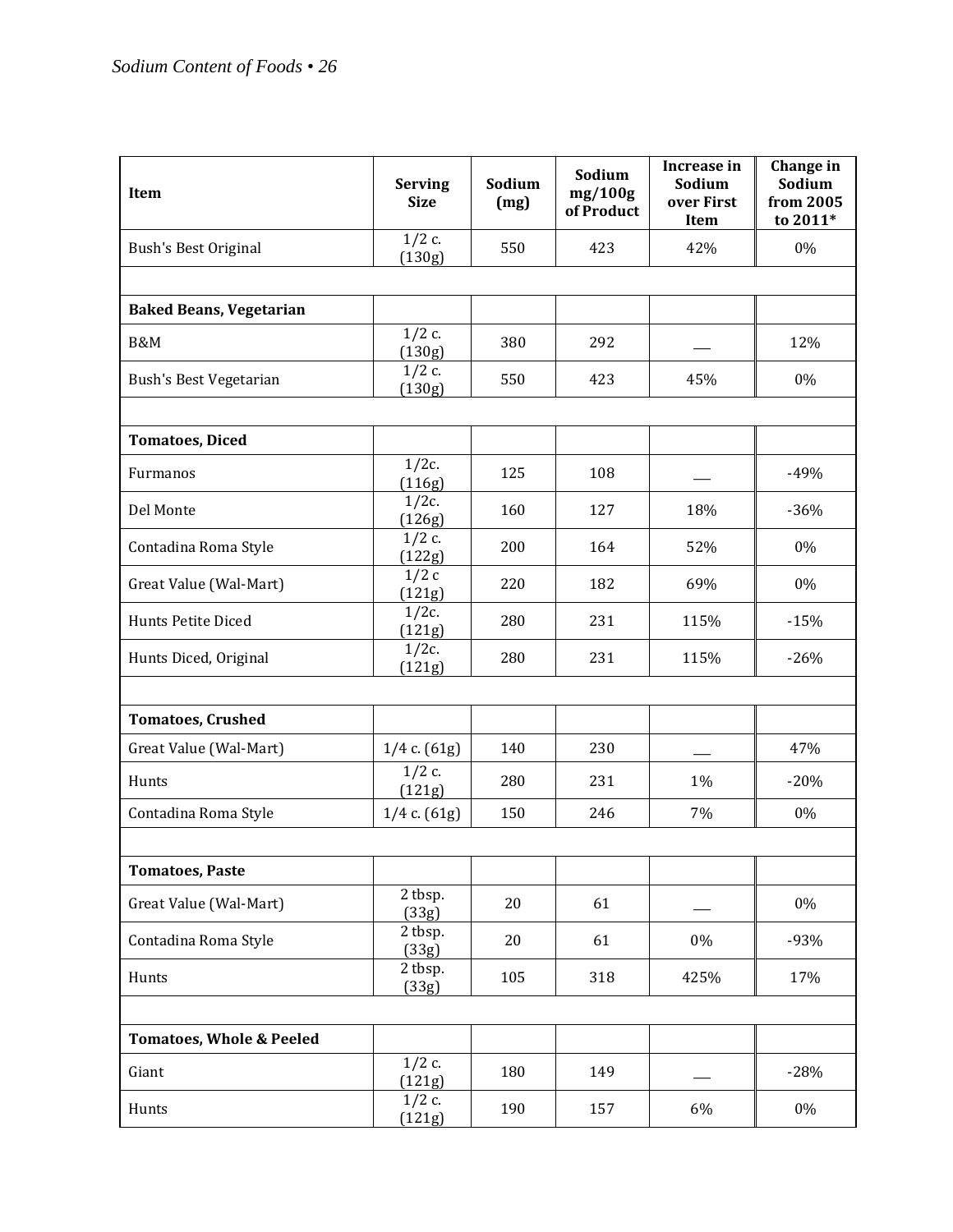| Item                                                         | <b>Serving</b><br><b>Size</b> | Sodium<br>(mg) | Sodium<br>mg/100g<br>of Product | Increase in<br>Sodium<br>over First<br>Item | Change in<br>Sodium<br>from 2005<br>to 2011* |
|--------------------------------------------------------------|-------------------------------|----------------|---------------------------------|---------------------------------------------|----------------------------------------------|
| Delallo                                                      | $1/2$ c.<br>(125g)            | 220            | 176                             | 18%                                         | $-3%$                                        |
| Great Value (Wal-Mart) Whole in<br>Juice                     | $1/2$ c.<br>(121g)            | 220            | 182                             | 22%                                         | $0\%$                                        |
| Muir Glen Organic                                            | $1/2$ c.<br>(122g)            | 260            | 213                             | 43%                                         | 0%                                           |
|                                                              |                               |                |                                 |                                             |                                              |
| <b>Other Canned Foods</b>                                    |                               |                |                                 |                                             |                                              |
| Tuna fish, White Albacore,<br><b>Canned, Packed in Water</b> |                               |                |                                 |                                             |                                              |
| Crown Prince Natural Solid                                   | $1/4$ c. $(56g)$              | 105            | 188                             |                                             | 0%                                           |
| <b>Bumble Bee Solid</b>                                      | $1/4$ c. $(56g)$              | 140            | 250                             | 33%                                         | $-44%$                                       |
| 365 Solid                                                    | $1/4$ c. $(56g)$              | 150            | 268                             | 43%                                         | $0\%$                                        |
| Great Value (Wal-Mart)                                       | $1/4$ c. $(56g)$              | 190            | 339                             | 81%                                         | $-24%$                                       |
|                                                              |                               |                |                                 |                                             |                                              |
| Spaghetti-O's                                                |                               |                |                                 |                                             |                                              |
| Great Value (Wal-Mart) Spaghetti<br>Rings                    | 1 c. $(252g)$                 | 590            | 234                             |                                             | $-38%$                                       |
| Campbell's SpaghettiOs                                       | 1 c. $(252g)$                 | 600            | 238                             | 2%                                          | $-29%$                                       |
| Giant Spaghetti Rings                                        | 1 c. $(252g)$                 | 990            | 393                             | 68%                                         | $-7%$                                        |
| Safeway Spaghetti Rings in Tomato<br>Sauce                   | 1 c. $(252g)$                 | 990            | 393                             | 68%                                         | $-7%$                                        |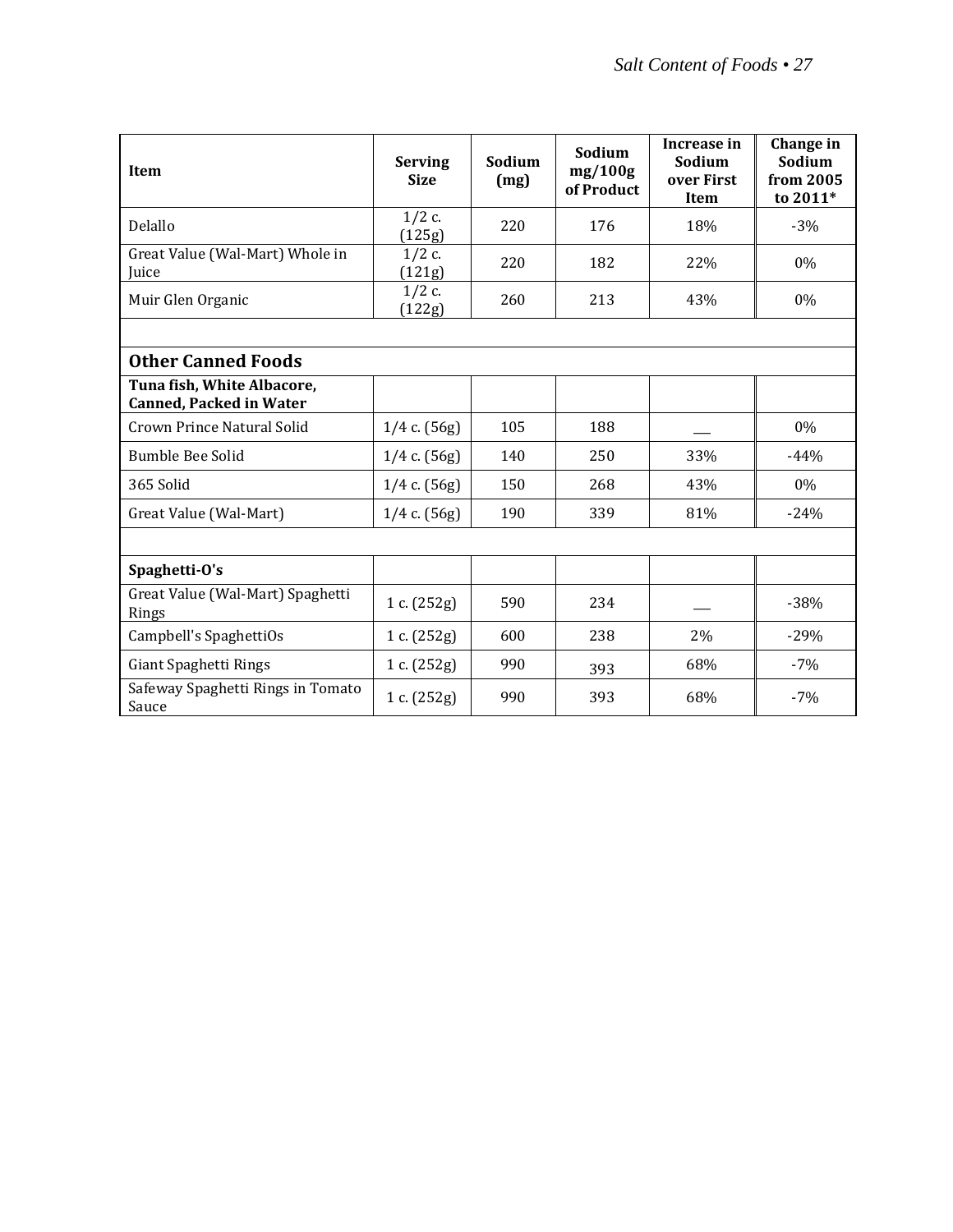| Item                                                 | <b>Serving</b><br><b>Size</b> | Sodium<br>(mg) | Sodium<br>mg/100g<br>of Product | Increase in<br>Sodium<br>over First<br><b>Item</b> | Change in<br>Sodium<br>from 2005<br>to 2011* |
|------------------------------------------------------|-------------------------------|----------------|---------------------------------|----------------------------------------------------|----------------------------------------------|
| <b>Restaurant Foods</b>                              |                               |                |                                 |                                                    |                                              |
| <b>Breakfast Foods</b>                               |                               |                |                                 |                                                    |                                              |
| <b>Egg Bacon and Cheese Biscuit</b>                  |                               |                |                                 |                                                    |                                              |
| Hardee's                                             | 1 sandwich<br>(175g)          | 1,390          | 794                             |                                                    | 2%                                           |
| McDonald's                                           | 1 sandwich<br>(140g)          | 1,160          | 829                             | 4%                                                 | $-4%$                                        |
|                                                      |                               |                |                                 |                                                    |                                              |
| <b>Egg and Cheese on a Bagel</b>                     |                               |                |                                 |                                                    |                                              |
| Au Bon Pain                                          | 1 sandwich<br>(218g)          | 710            | 326                             |                                                    | $-1%$                                        |
| Einstein Brothers Plain, Egg with<br>Cheese          | 1 sandwich<br>(234g)          | 770            | 329                             | 1%                                                 | $-16%$                                       |
|                                                      |                               |                |                                 |                                                    |                                              |
| Egg and Cheese on a Croissant                        |                               |                |                                 |                                                    |                                              |
| Burger King Croissanwich with Egg<br>& Cheese        | 1 sandwich<br>(115g)          | 680            | 591                             |                                                    | $-9%$                                        |
|                                                      |                               |                |                                 |                                                    |                                              |
| Sausage, Breakfast                                   |                               |                |                                 |                                                    |                                              |
| <b>McDonald's Patty</b>                              | 1 patty<br>(41g)              | 340            | 829                             |                                                    | 23%                                          |
|                                                      |                               |                |                                 |                                                    |                                              |
| <b>Sausage Biscuits, Breakfast</b>                   |                               |                |                                 |                                                    |                                              |
| Chick-fil-A                                          | 1 sandwich<br>(149g)          | 1,250          | 839                             |                                                    | 52%                                          |
| Hardee's                                             | 1 sandwich<br>(142g)          | 1,240          | 873                             | 4%                                                 | 0%                                           |
| Arby's                                               | 1 sandwich<br>(135g)          | 1,230          | 911                             | 9%                                                 | $-18%$                                       |
| McDonald's                                           | 1 sandwich<br>(117g)          | 1,080          | 923                             | 10%                                                | 11%                                          |
|                                                      |                               |                |                                 |                                                    |                                              |
| <b>Sausage and Egg Biscuits,</b><br><b>Breakfast</b> |                               |                |                                 |                                                    |                                              |
| Hardee's                                             | 1 sandwich<br>(185g)          | 1,290          | 697                             |                                                    | $0\%$                                        |
| McDonald's                                           | 1 sandwich<br>(163g)          | 1,170          | 718                             | 3%                                                 | 15%                                          |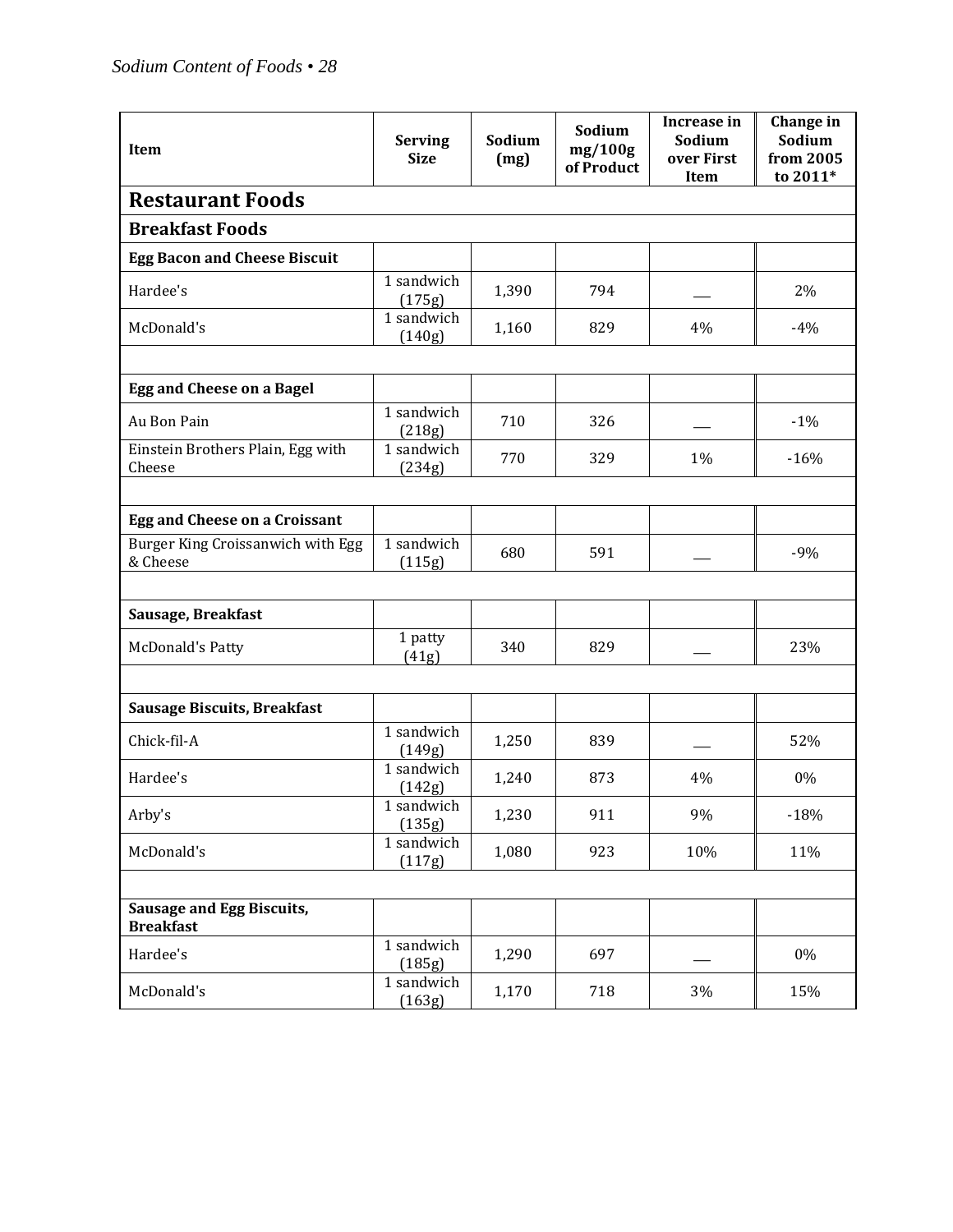| Item                              | <b>Serving</b><br><b>Size</b>           | Sodium<br>(mg) | Sodium<br>mg/100g<br>of Product | Increase in<br>Sodium<br>over First<br><b>Item</b> | Change in<br>Sodium<br>from 2005<br>to 2011* |
|-----------------------------------|-----------------------------------------|----------------|---------------------------------|----------------------------------------------------|----------------------------------------------|
| <b>Bread</b>                      |                                         |                |                                 |                                                    |                                              |
| <b>Breadsticks</b>                |                                         |                |                                 |                                                    |                                              |
| Domino's                          | $\mathbf{1}$<br>breadstick<br>(30.5g)   | 98             | 320                             |                                                    | $-21%$                                       |
| Little Caesar's Crazy Bread       | 1<br>breadstick<br>(38g)                | 150            | 395                             | 23%                                                | 2%                                           |
| Papa John's                       | $\overline{2}$<br>breadsticks<br>(115g) | 540            | 470                             | 47%                                                | 1%                                           |
| Pizza Hut                         | $\mathbf{1}$<br>breadstick<br>(44g)     | 250            | 568                             | 78%                                                | 12%                                          |
|                                   |                                         |                |                                 |                                                    |                                              |
| Chicken, Fried                    |                                         |                |                                 |                                                    |                                              |
| <b>Chicken, Fried, Breast</b>     |                                         |                |                                 |                                                    |                                              |
| <b>KFC Original Recipe Breast</b> | 1 breast<br>(163g)                      | 1,080          | 663                             |                                                    | $-7%$                                        |
| Chicken, Fried, Thigh             |                                         |                |                                 |                                                    |                                              |
| <b>KFC Original Recipe</b>        | 1 thigh<br>(96g)                        | 730            | 760                             |                                                    | $-10%$                                       |
| <b>Chicken Strips and Nuggets</b> |                                         |                |                                 |                                                    |                                              |
| <b>Chicken Nuggets</b>            |                                         |                |                                 |                                                    |                                              |
| Wendy's 5-pc                      | 5 pcs. (75g)                            | 460            | 613                             |                                                    | $-6%$                                        |
| McDonald's 4-pc.McNuggets         | 4 pcs. (64g)                            | 400            | 625                             | $2\%$                                              | $-11%$                                       |
| Chick-fil-A 8-pack                | 8 pcs.<br>(113g)                        | 990            | 876                             | 43%                                                | $-9%$                                        |
| <b>Chicken Strips or Tenders</b>  |                                         |                |                                 |                                                    |                                              |
| Hardee's 5 Piece                  | 5 pcs.<br>(213g)                        | 1,290          | 606                             |                                                    | $-35%$                                       |
| KFC Crispy Strips (3 piece)       | 3 pcs.<br>(172g)                        | 1,280          | 744                             | 23%                                                | $-10%$                                       |
| Chick-fil-A (4)                   | 4 pcs.<br>(218g)                        | 1,640          | 752                             | 24%                                                | 31%                                          |
| McDonald's Chicken Selects        | 5 pcs.<br>(219g)                        | 1,680          | 767                             | 27%                                                | 10%                                          |
| Jack in the Box, Crispy Strips    | 4 pcs.<br>(195g)                        | 1,580          | 810                             | 34%                                                | 25%                                          |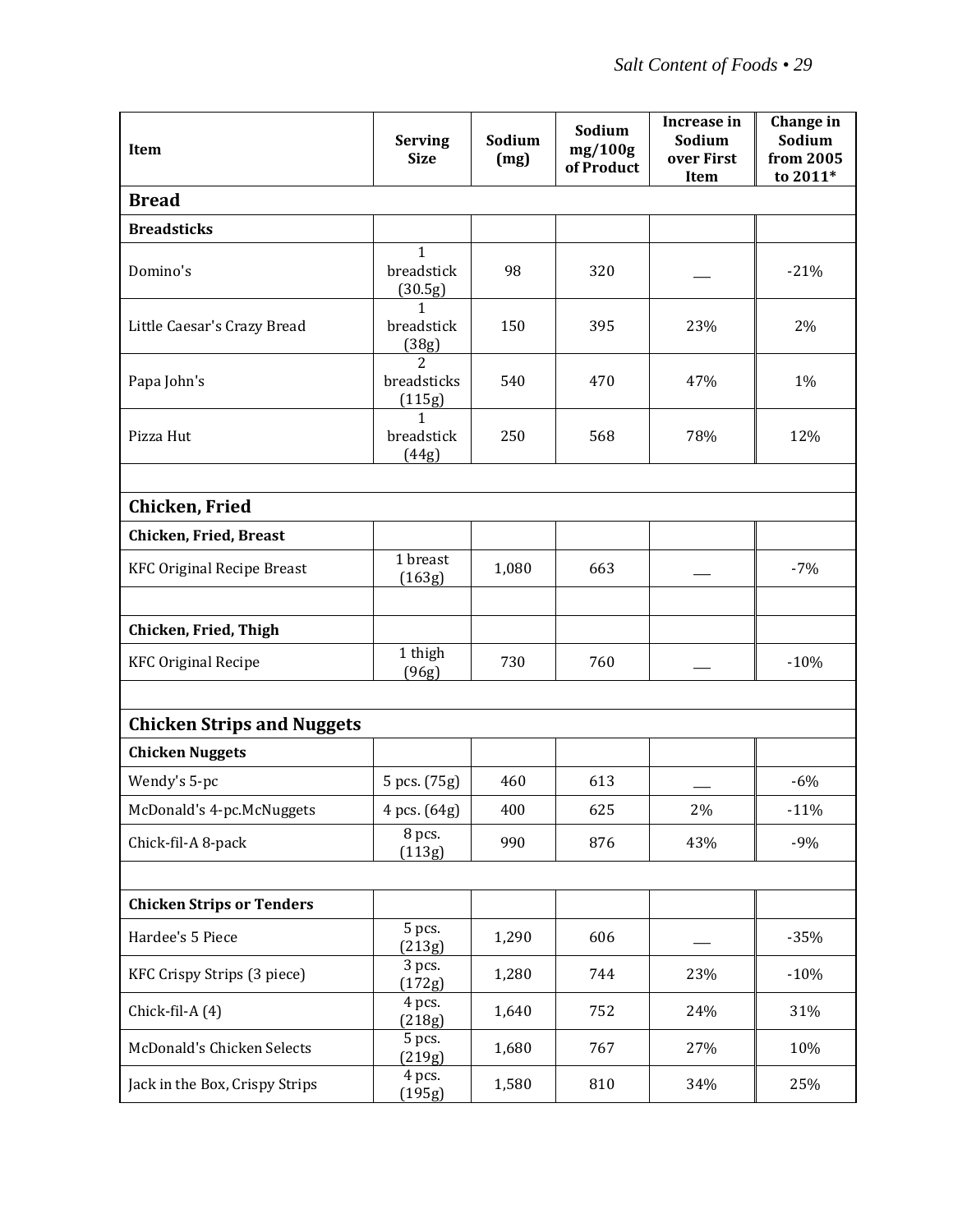| Item                                          | <b>Serving</b><br><b>Size</b> | Sodium<br>(mg) | Sodium<br>mg/100g<br>of Product | Increase in<br>Sodium<br>over First<br>Item | Change in<br>Sodium<br>from 2005<br>to 2011* |  |
|-----------------------------------------------|-------------------------------|----------------|---------------------------------|---------------------------------------------|----------------------------------------------|--|
| <b>Pizza</b>                                  |                               |                |                                 |                                             |                                              |  |
| Pizza, Cheese, Thin Crust                     |                               |                |                                 |                                             |                                              |  |
| Papa John's                                   | $1/8$ pizza<br>(90g)          | 380            | 422                             |                                             | $-24%$                                       |  |
| Domino's Crunchy                              | $1/8$ pizza<br>(88g)          | 460            | 523                             | 24%                                         | $-12%$                                       |  |
| Pizza Hut                                     | $1/8$ pizza<br>(88g)          | 740            | 841                             | 99%                                         | 36%                                          |  |
| Pizza, Cheese, Hand-Tossed Style              |                               |                |                                 |                                             |                                              |  |
| Little Caesar's                               | $1/8$ pizza<br>(117g)         | 440            | 376                             |                                             | 8%                                           |  |
| Domino's                                      | $1/8$ pizza<br>(128g)         | 660            | 516                             | 37%                                         | 6%                                           |  |
| Papa John's Original Crust                    | $1/8$ pizza<br>(125g)         | 720            | 576                             | 53%                                         | 2%                                           |  |
| Pizza Hut                                     | $1/8$ pizza<br>(123g)         | 800            | 650                             | 73%                                         | 21%                                          |  |
| Pizza, Pepperoni, Hand-Tossed<br><b>Style</b> |                               |                |                                 |                                             |                                              |  |
| Little Caesar's                               | $1/8$ pizza<br>(124g)         | 560            | 452                             |                                             | $-1%$                                        |  |
| Domino's                                      | $1/8$ pizza<br>(125g)         | 700            | 560                             | 24%                                         | $-8%$                                        |  |
| Papa John's Original Crust                    | $1/8$ pizza<br>(130g)         | 870            | 669                             | 48%                                         | 7%                                           |  |
| Pizza Hut                                     | $1/8$ pizza<br>(121g)         | 910            | 752                             | 67%                                         | 28%                                          |  |
| <b>Potatoes, Fried</b>                        |                               |                |                                 |                                             |                                              |  |
| <b>French Fries, Medium</b>                   |                               |                |                                 |                                             |                                              |  |
| McDonald's                                    | 117g                          | 270            | 231                             |                                             | 20%                                          |  |
| Wendy's                                       | 142g                          | 460            | 324                             | 40%                                         | 7%                                           |  |
| <b>Burger King</b>                            | 148g                          | 670            | 453                             | 96%                                         | $-17%$                                       |  |
| Hardee's                                      | 162g                          | 960            | 593                             | 157%                                        | 207%                                         |  |
| Arby's Curly                                  | 170 <sub>g</sub>              | 1,550          | 912                             | 295%                                        | 23%                                          |  |
|                                               |                               |                |                                 |                                             |                                              |  |
| <b>Salads</b>                                 |                               |                |                                 |                                             |                                              |  |
| <b>Caesar Salads</b>                          |                               |                |                                 |                                             |                                              |  |
| Panera                                        | 135g                          | 310            | 230                             |                                             | $-24%$                                       |  |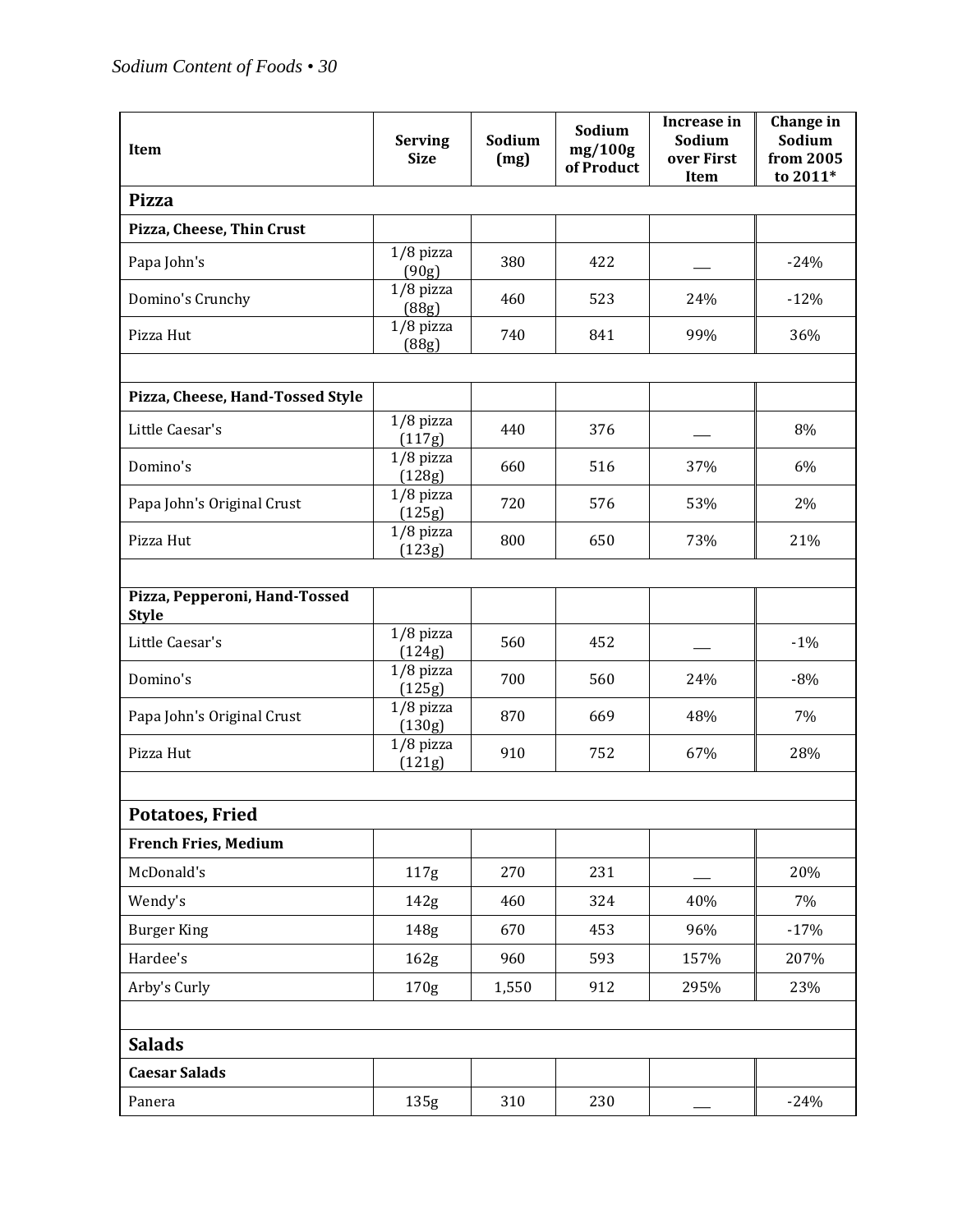| Item                                                                                                        | <b>Serving</b><br><b>Size</b> | Sodium<br>(mg) | Sodium<br>mg/100g<br>of Product | Increase in<br>Sodium<br>over First<br><b>Item</b> | Change in<br>Sodium<br>from 2005<br>to 2011* |
|-------------------------------------------------------------------------------------------------------------|-------------------------------|----------------|---------------------------------|----------------------------------------------------|----------------------------------------------|
| Au Bon Pain Asiago                                                                                          | 170 <sub>g</sub>              | 470            | 276                             | 20%                                                | $-10%$                                       |
| <b>Caesar Salad with Grilled</b><br>Chicken                                                                 |                               |                |                                 |                                                    |                                              |
| Au Bon Pain Grilled Chicken Caesar<br>Asiago                                                                | 241g                          | 660            | 274                             |                                                    | $-21%$                                       |
| Chick-fil-A Chick-'n-Strips Salad                                                                           | 390g                          | 1,350          | 346                             | 26%                                                | 33%                                          |
| McDonald's with 2 oz. Newman's<br>Own Creamy Caesar Dressing                                                | 370g                          | 1,390          | 376                             | 37%                                                | $-4%$                                        |
| KFC Roasted Chicken Caesar Salad<br>(w/ dressing and croutons)                                              | 334g                          | 1,420          | 425                             | 55%                                                | $-5%$                                        |
| Burger King Tendergrill Chicken<br>Garden Salad with 2 oz. Ken's<br>Creamy Caesar Dressing (no<br>croutons) | 342g                          | 1,530          | 447                             | 63%                                                | $-5%$                                        |
| <b>Sandwiches</b>                                                                                           |                               |                |                                 |                                                    |                                              |
| Cheeseburgers                                                                                               |                               |                |                                 |                                                    |                                              |
| Jack in the Box                                                                                             | 184 <sub>g</sub>              | 990            | 538                             |                                                    | $-8%$                                        |
| <b>Burger King</b>                                                                                          | 121g                          | 710            | 587                             | 9%                                                 | 1%                                           |
| McDonald's                                                                                                  | 114g                          | 750            | 658                             | 22%                                                | 6%                                           |
| Wendy's Jr.                                                                                                 | 114g                          | 820            | 719                             | 34%                                                | 15%                                          |
| <b>Cheeseburgers, Large</b>                                                                                 |                               |                |                                 |                                                    |                                              |
| Original Burger King Whopper<br>with Cheese Sandwich                                                        | 315g                          | 1,410          | 448                             |                                                    | $-2%$                                        |
| Jack in the Box Jumbo Jack with<br>Cheese                                                                   | 260g                          | 1,250          | 481                             | 7%                                                 | 13%                                          |
| McDonald's Quarter Pounder with<br>Cheese                                                                   | 198 <sub>g</sub>              | 1,190          | 601                             | 34%                                                | 4%                                           |
|                                                                                                             |                               |                |                                 |                                                    |                                              |
| <b>Grilled Chicken Sandwiches</b>                                                                           |                               |                |                                 |                                                    |                                              |
| Arby's Chicken Fillet Sandwich<br>Grilled                                                                   | 233g                          | 913            | 392                             |                                                    | 3%                                           |
| McDonald's Premium Grilled<br>Chicken Classic Sandwich                                                      | 200 <sub>g</sub>              | 820            | 410                             | 5%                                                 | $-14%$                                       |
| Wendy's Ultimate Chicken Grill<br>Sandwich                                                                  | 211g                          | 1,080          | 512                             | 31%                                                | 5%                                           |
| Burger King Original Sandwich                                                                               | 219g                          | 1,390          | 635                             | 62%                                                | 2%                                           |
| <b>Hamburgers</b>                                                                                           |                               |                |                                 |                                                    |                                              |
| <b>Burger King</b>                                                                                          | 109 <sub>g</sub>              | 490            | 450                             |                                                    | $-1\%$                                       |
|                                                                                                             |                               |                |                                 |                                                    |                                              |